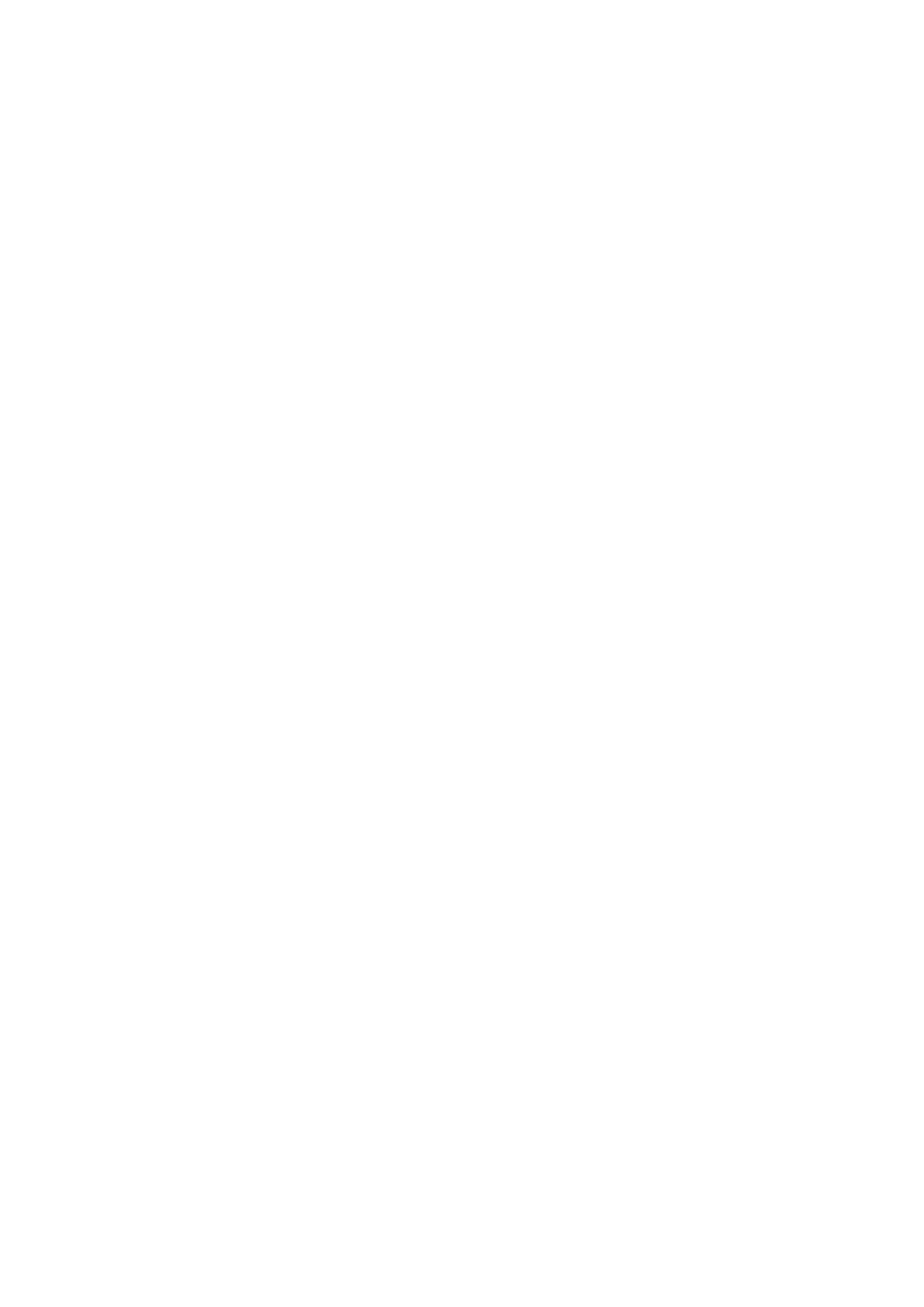# **Table of Contents**

| 1            | <b>Introduction</b>                                                                    | 5                |
|--------------|----------------------------------------------------------------------------------------|------------------|
| 1.1          | Background and aim of the paper                                                        | 5                |
| 1.2          | A paradigm-shifting proposal                                                           | 5                |
| $\mathbf 2$  | <b>Overview of proposed LULUCF revision</b>                                            | $\overline{7}$   |
| 2.1          | <b>Rules for accounting and flexibilities</b>                                          | $\overline{7}$   |
| 2.2          | Absolute EU and national binding targets                                               | 8                |
| 2.3          | Land-use pillar                                                                        | 8                |
| 2.4          | Fungibility of fossil and biogenic carbon                                              | $\boldsymbol{9}$ |
| 2.5          | Integration of LULUCF in the overall 2030 EU climate target                            | 9                |
| 2.6          | Enhanced quality of monitoring and reporting                                           | 10               |
| $\mathbf{3}$ | Underlying assumptions on mitigation potential and costs                               | 11               |
| 3.1          | <b>Underlying scenarios</b>                                                            | 11               |
| 3.2          | <b>Demand for biomass</b>                                                              | 14               |
| 3.3          | <b>Marginal abatement cost curves</b>                                                  | 15               |
| 3.4          | Costs and implementation time for specific measures                                    | 16               |
| 4            | National case studies on mitigation potentials and costs                               | 17               |
| 4.1          | Germany                                                                                | 17               |
| 4.2          | <b>Finland</b>                                                                         | 19               |
| 4.3          | Observations regarding mitigation potentials and costs                                 | 21               |
| 5            | Discussion of remaining challenges for environmental integrity                         | 22               |
| 5.1          | EU certification standards for carbon removals with environmental integrity            | 22               |
| 5.2          | Risks to environmental integrity from uncertainties in GHG inventories                 | 23               |
| 5.3          | Risks to environmental integrity from inadequate long-term governance                  | 24               |
| 6            | A new proposal for the amendment of the LULUCF Regulation                              | 25               |
| 6.1          | Increased and extended EU net sink targets                                             | 26               |
| 6.2          | Separate "no-debit" target for Cropland, Grassland and Wetlands land-use<br>categories | 26               |
| 6.3          | <b>Reduced flexibilities</b>                                                           | 27               |
| 6.4          | <b>Strengthened compliance</b>                                                         | 27               |
| 6.5          | Financial support for ecosystem-based approaches                                       | 29               |
| 6.6          | The removal of AFOLU provisions without a sub-target for agriculture                   | 30               |
| 7            | <b>Conclusions</b>                                                                     | 31               |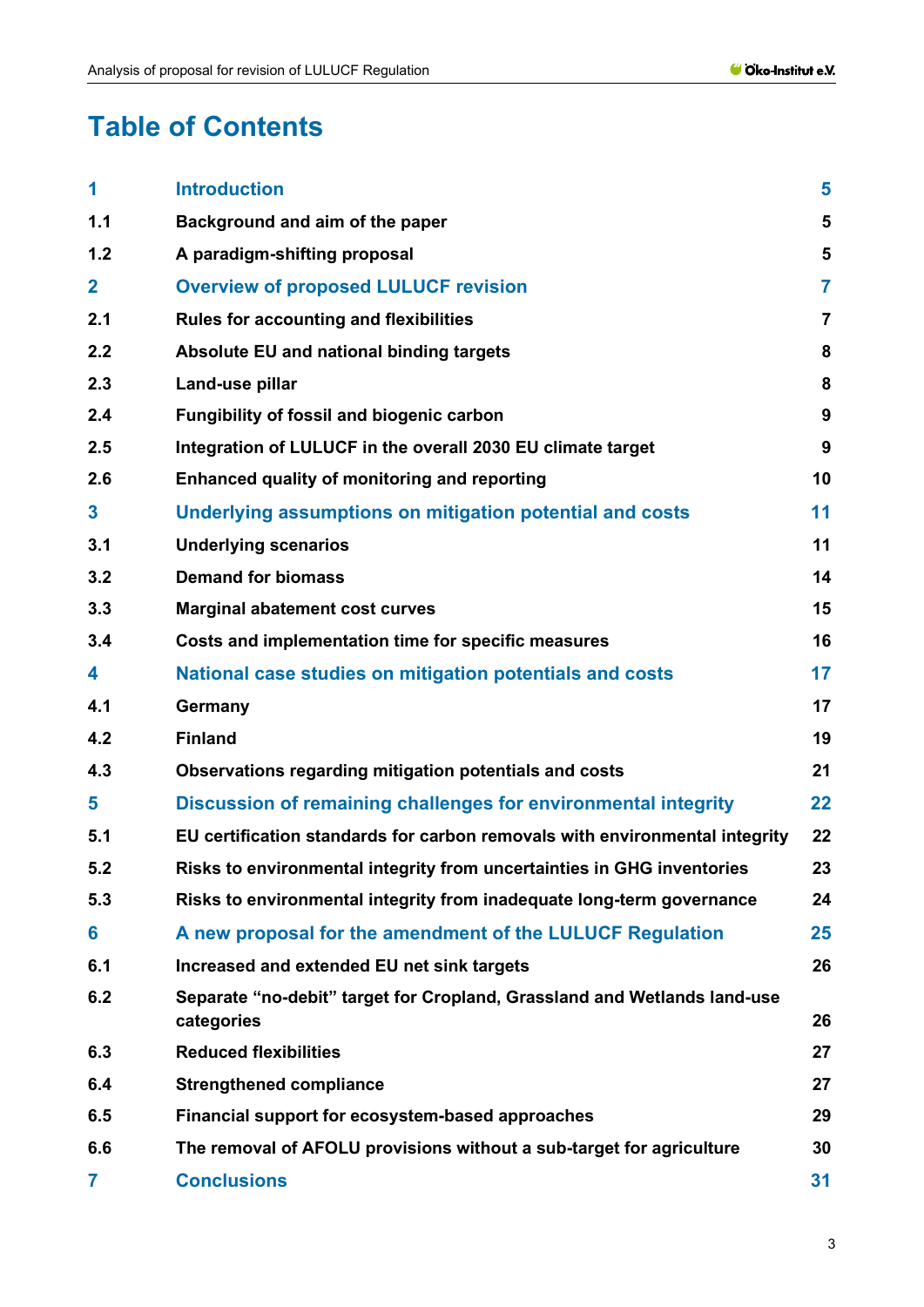|                           | <b>Annex I</b> Sensitivity of national targets to changes in reported data                                  |    |  |
|---------------------------|-------------------------------------------------------------------------------------------------------------|----|--|
|                           | Annex II Historic recalculations of the German national GHG inventory, sector<br><b>LULUCF 2001 to 2021</b> | 34 |  |
| <b>List of References</b> |                                                                                                             |    |  |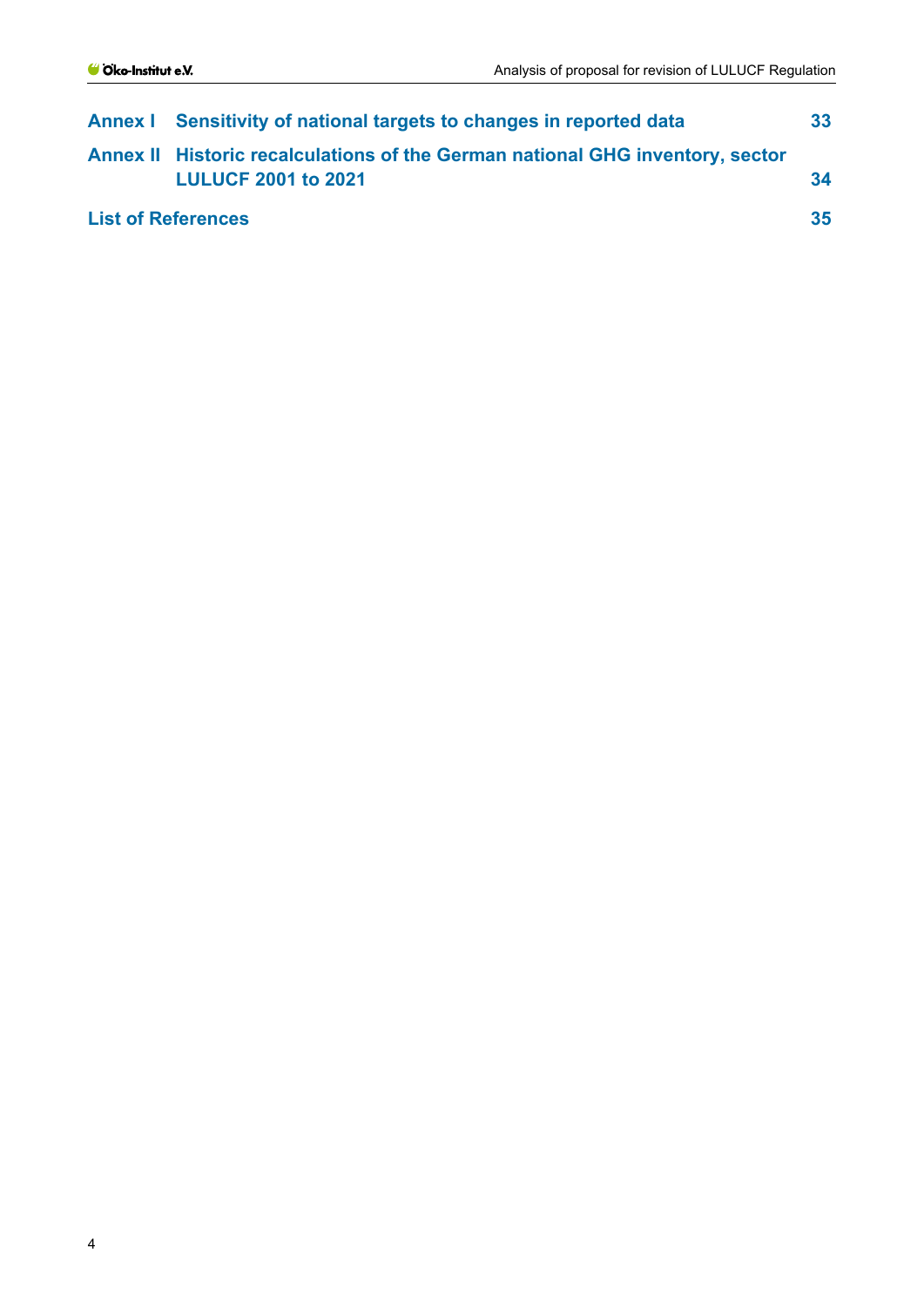#### <span id="page-4-0"></span>**1 Introduction**

#### <span id="page-4-1"></span>**1.1 Background and aim of the paper**

Under the European Green Deal, the European Union (EU) has committed to achieve net-zero greenhouse gas (GHG) emissions by 2050 and set a more ambitious climate target of net-55% emissions reductions by 2030 compared to 1990 levels. Both of these ambitions rely fundamentally on the role of natural sinks from the Land Use, Land-Use Change and Forestry (LULUCF) sector to compensate residual emissions. But they also come at a time in which the EU's natural sinks are in decline. Over the last decades, the EU's net-removals have fallen from a peak of -329 Mt CO<sub>2</sub>eq in 2009 to -243 Mt  $CO<sub>2</sub>$ eq in 2019 (European Union 2021), mainly due to an increase in forest harvesting rates, including for bioenergy. Achieving the EU's climate goals will thus require reversing this negative trend and securing a strong contribution from the land-use sector towards the EU's climate-objectives.

For this to be achieved, climate change mitigation in the land-use sector needs to reduce risks to environmental integrity. Environmental integrity is achieved by ensuring that aggregated global GHG emissions do not increase as a result of a mitigation activity or implementation of instruments. Among the most discussed risks to environmental integrity are **additionality** of mitigation measures, **nonpermanence** (reversals) of emission reductions or removals, uncertainty in **monitoring** and risk of incomplete reporting, but also the challenge of ensuring other environmental and social **safeguards**.

The paper addresses national and EU policymakers, experts and NGO-representatives looking for an interpretation of the European Commission's (EC) proposal for a revised LULUCF Regulation and other suggestions for revisions currently published. The aim of this paper is fourfold: First, it aims to present an overview of the EC proposal for the revision of rules for treating the LULUCF sector under the EU's climate policy. Second, it discusses central assumptions that are underlying the Impact Assessment and other policy documents that form the basis of the proposal. Two case studies of national level perspectives on these assumptions are meant to complement the analysis. Third, we draw on the analysis to identify remaining risks for the environmental integrity of the EU's policy architecture from and during further integration of the land-use sector into the EU's climate policy. Finally, we review the proposed amendments of the LULUCF Regulation in the draft report of the rapporteur in the European Parliament ENVI Committee and draw initial conclusions.

## <span id="page-4-2"></span>**1.2 A paradigm-shifting proposal**

On July 14, 2021, the European Commission published in the Communication COM(2021) 554 final[1](#page-4-3) its proposal for a revision of the EU LULUCF Regulation EU (2018/841). The proposal can be considered a gradually performed **paradigm shift** regarding the treatment of the LULUCF sector in the EU's climate target architecture. The paradigm shift is five-fold:

The first paradigm shift is related to the **rules for accounting of LULUCF**. Since the first recognition of land-use activities under the Kyoto Protocol climate policy regime, emissions and removals from the sector were treated differently from other sectors. This LULUCF accounting approach consisted of different reference values for different land use categories, including also caps to emissions and removals that could be accounted for (Böttcher et al. 2019). The revised Regulation overcomes any

<span id="page-4-3"></span><sup>1</sup> [https://ec.europa.eu/info/sites/default/files/revision-regulation-ghg-land-use-forestry\\_with-annex\\_en.pdf](https://ec.europa.eu/info/sites/default/files/revision-regulation-ghg-land-use-forestry_with-annex_en.pdf)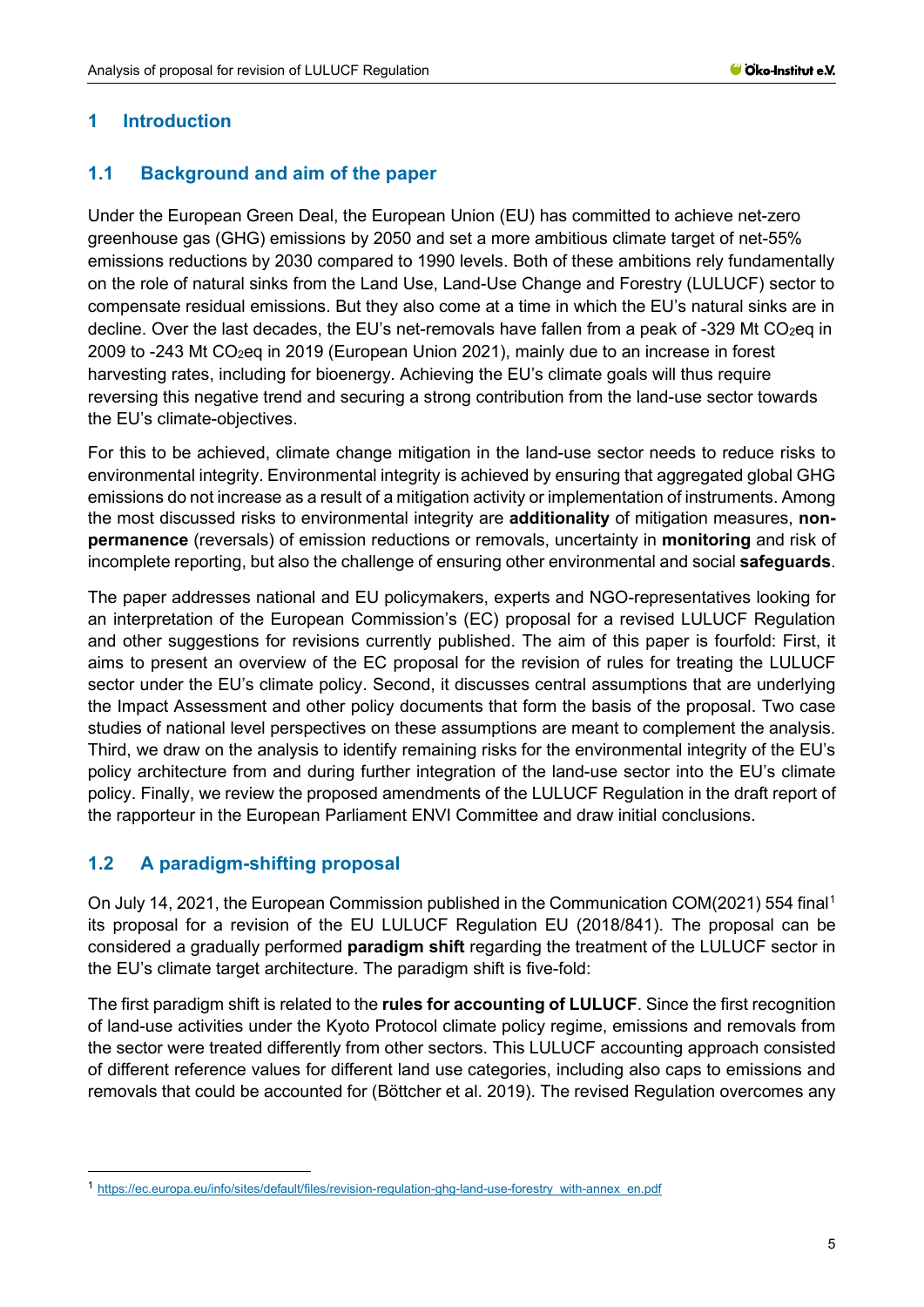special treatment of LULUCF emissions and removals and, after 2025, introduces an accounting system relying only on **reported emissions and removals**.

Second, as a consequence of paradigm shift one, the revised Regulation for the first time formulates **absolute EU and national binding targets** for the period 2026 to 2030. For the EU it is based on projections of emissions and removals for LULUCF under policy scenarios and supposed to reflect cost efficiency of mitigation measures in the sector. The national targets are instead based on historic reported emissions and removals and therefore sensitive to accuracy of GHG reporting data, in particular in Member States whose existing monitoring approaches need to be significantly improved to ensure accurate annual tracking of progress.

Third, the proposal foresees establishing a **land-use pillar** that includes both LULUCF emissions and removals and non- $CO<sub>2</sub>$  emission from the agriculture sector (also referred to as the AFOLU sector, Agriculture, Forests and Other Land Use). This step was discussed in earlier proposals of the LULUCF climate policy in the EU but rejected due to assumed uncertainty in LULUCF GHG monitoring. The Commission sees now arguments for this integration to simplify accounting, increase flexibility for Member States, and treat related fields of mitigation in a common framework.

Fourth, the proposal lays the ground for even more **fungibility of fossil and biogenic carbon**. In the mid-term future, there will no longer be a "firewall" between emissions and removals from the land-use sector with emissions from other sectors. The existing LULUCF Regulation allowed for limited flexibilities between LULUCF and the Effort Sharing sectors (including Agriculture, Transport, Buildings and Waste, as well as non-ETS Industry). The revised Regulation sets the stage for a more and more integrated architecture with full fungibility for Member States between sectors and mitigation strategies post 2030 and towards the implementation of the Paris Agreement with challenges related to such fungibility that can potentially harm environmental integrity.

Finally, the **integration of LULUCF in the overall 2030 EU climate target** and the EU Climate Law<sup>[2](#page-5-0)</sup>, significantly increases the visibility of the sector by making LULUCF a relevant component for achieving the GHG emission reduction target of -55%. This visibility comes also with an increased risk of non-compliance both for EU and individual Member States as some categories of inventory data on LULUCF show significant levels of uncertainty.

The proposal also aims at **enhancing quality of monitoring and reporting** of emissions and removals from LULUCF motivated by the much more prominent role of the sector in the EU's integrated net emissions reduction target based on GHG inventories. Moreover, the Commission strives for more coherence with other EU policies that also rely on land monitoring – such as the Common Agricultural Policy, Habitat Directive, etc. This is to be achieved by Member States through the use of geographically explicit data layers with relevance to these policies and listed in Annex III of the proposed Regulation.

Here, we analyse the proposal and associated documents by first providing an overview of suggested changes to the regulation. In a second step central assumptions in analyses and scenarios underlying the proposal are reviewed and discussed, with an emphasis on those related to costs. For a better illustration, in two case studies we contrast central assumptions of the proposal with national perspectives on mitigation potentials and projections of the LULUCF sector in Germany and Finland. Next, we identify some remaining risks to the environmental integrity of the LULUCF Regulation based on our discussion of the five paradigm shifts. Finally, we review the draft report of

<span id="page-5-0"></span><sup>2</sup> The EU's 2030 climate target of -55% greenhouse gas emission relative to 1990 levels is a 'net' target that includes LULUCF in the base year and target. This is a shift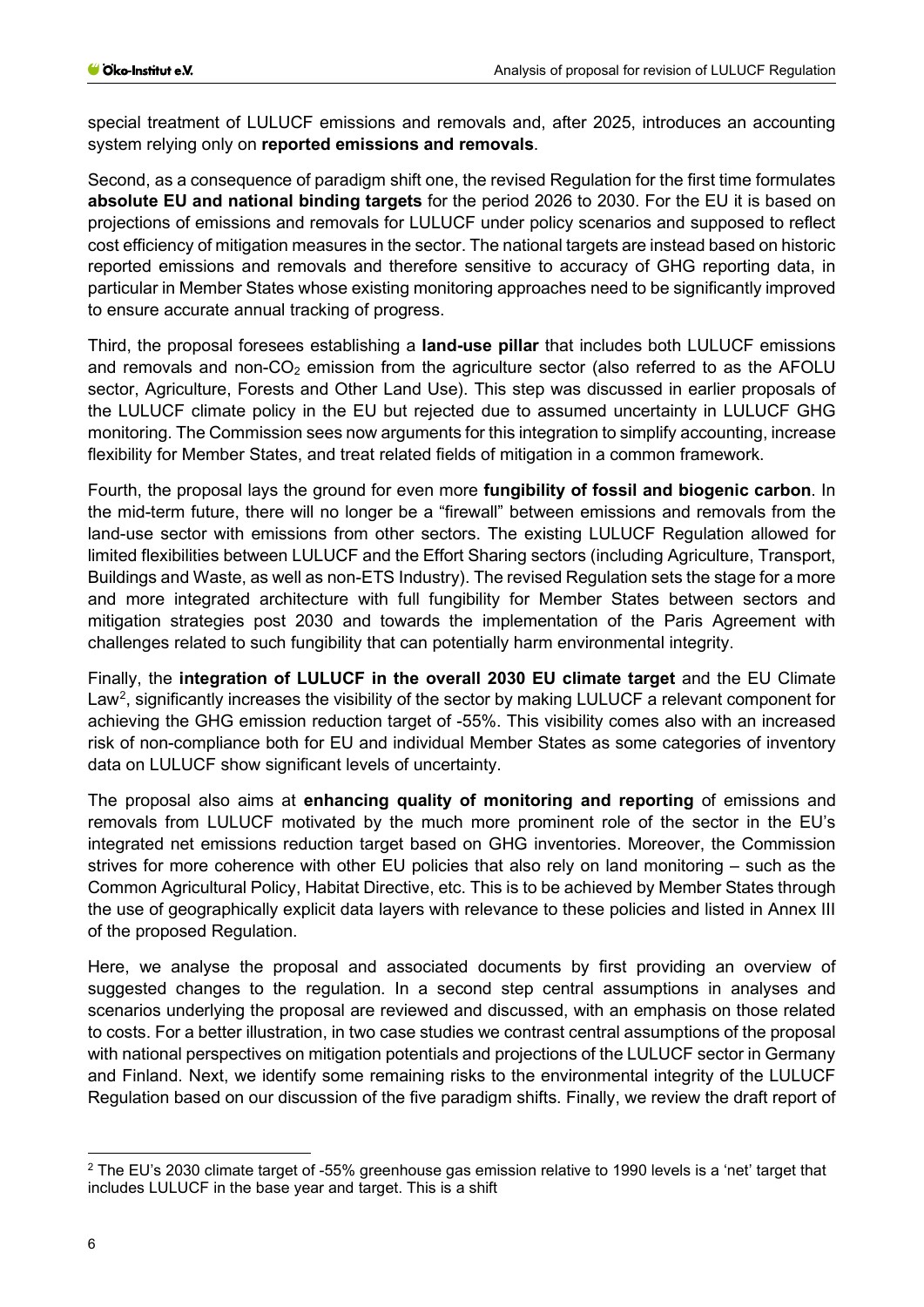the rapporteur for the file in the European Parliament's ENVI committee to assess how his amendments modify or reverse the European Commission's proposals.

## <span id="page-6-0"></span>**2 Overview of proposed LULUCF revision**

In the following we present an overview of suggested changes to the regulation and briefly analyse general implications.

## <span id="page-6-1"></span>**2.1 Rules for accounting and flexibilities**

For the first period of 2021-2025 covered by the proposal, the original land accounting categories of the LULUCF Regulation 2018/841 remain in place (e.g. afforested land)<sup>[3](#page-6-2)</sup>. This means the EU-wide and national "no-debit" target will be limited only to the first period (see [Figure 2-1,](#page-9-1) panel B). Achieving the target corresponds to a net sink of about -225 Mt  $CO<sub>2</sub>$  for the EU.

**After 2025 the accounting rules for LULUCF will be simplified** and further trimmed to the reporting categories that Member States already provide with their reporting obligations under UNFCCC<sup>[4](#page-6-3)</sup>. These include reporting categories as set out in the Common Reporting Format in which industrialised countries globally document their GHG inventories. This means that accounting rules will become more transparent and reconcilable as especially projected baselines (Forest Reference Level) and different historic reference periods (Grasslands, Croplands, Wetlands) will disappear.

The current LULUCF Regulation also includes different types of flexibilities to help Member States deal with uncertainty, natural disturbances and reduce the risk of non-compliance that will still be applicable for the first period. These flexibilities remain but are modified and in part restricted in the European Commission's reform proposal. For example, **general flexibilities** to exchange units between Member States and for individual Member States between Effort Sharing Regulation (ESR) and LULUCF remain, while notably banking over subsequent periods is no longer allowed (Art. 12). A **managed forest land flexibility** continues to allow for a compensation for Member States that face debits from accounting of a forest sink against the Forest Reference Level but is now limited to the 2021 to 2025 accounting period (Art. 13). Moreover, **natural disturbances** can still be excluded from accounting for the first period, if they exceed a certain historic margin of disturbance emissions documented by the Member States.

At the same time, the Commission also proposes a new **land use flexibility mechanism** (Art. 13b) for the years 2026 to 2030 aimed at transferring some of the flexibility options from the first period. The scope of flexibility is extended to all land use categories. The flexibility can be used by Member States that do not meet their target, provided that overall, the sector forms a net sink in the country and the EU as a whole achieves its target. Moreover, the flexibility is capped at 178 Mt  $CO<sub>2</sub>$ eq. for all Member States with national maximum amounts provided in Annex VII. The proposal allows Member States to compensate deviations from the target that can be attributed to natural disturbances, such as pests, fire, storms, etc. Criteria for how to provide evidence for such events are included in Annex VI of the original Regulation.

<span id="page-6-2"></span><sup>&</sup>lt;sup>3</sup> As foreseen by the previous Regulation, wetlands can voluntarily be included in the accounting. The option is selected by two Member States, including Germany.

<span id="page-6-3"></span><sup>4</sup> This implies changes for some aggregate land use categories used for accounting (e.g. land converted to forest land).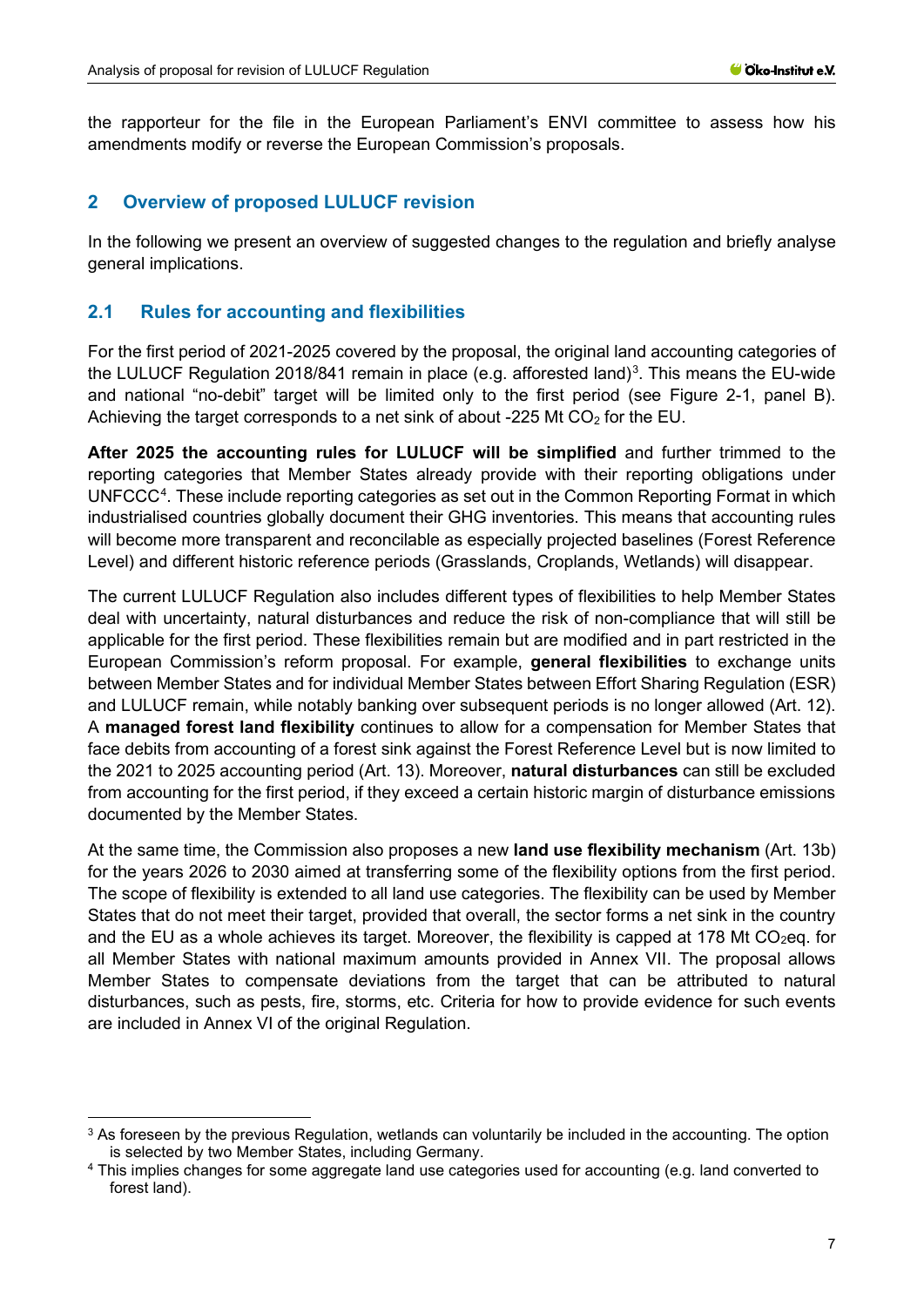*Conclusion: The Commission proposal keeps and modifies many of the flexibilities from the existing LULUCF Regulation, while in part significantly tightening them and notably excluding the banking of units to use for compliance beyond 2030. The revised approach also moves accounting closer to reporting, reduces efforts for constructing and reviewing reference levels and increases transparency. Establishing a mandatory accounting of the most important land use categories closes loopholes of the KP that allowed an imbalanced accounting of sinks. Moreover, the accounting against projected reference values for forests "masked" a decline of carbon sinks in EU Member States. The full and consistent accounting of land-based carbon increases value of carbon storage for landowners, farmer and foresters. It also makes EU accounting more consistent with international rules of UNFCCC reporting.*

## <span id="page-7-0"></span>**2.2 Absolute EU and national binding targets**

The major change after 2025 is that an EU-wide target is set to -310 Mt  $CO<sub>2</sub>$  by 2030. It constitutes an **absolute target based only on reported data** and without applying accounting against references (see above). This implies an increase of 85 Mt  $CO<sub>2</sub>$ eq compared to the no-debit target that was assumed to correspond to a target of -225 Mt  $CO<sub>2</sub>$ eq. It includes binding national targets for Member States in a table in Annex IIa that are based on the GHG inventory for the years 2016, 2017 and 2018 and the share of total EU land area. From 2026 to the 2030 target there will be a linear trajectory, with a starting point in 2022, to be followed by countries. This is a complete change of target setting with implications for Member States that for the first time will have to comply with **absolute targets in the LULUCF sector**.

*Conclusion: Already under the 2018 LULUCF Regulation annual compliance targets existed for EU Member States ("no-debit"). The paradigm shift in the new proposal lies in that the targets form absolute values of net removals (for some Member States net emissions) and that these targets have been derived from historic inventory data.*

## <span id="page-7-1"></span>**2.3 Land-use pillar**

For the period post-2030, the Commission proposes establishing a **land use pillar**. In practice this would entail that the scope of the new framework for the land sector will combine LULUCF emissions and removals with non- $CO<sub>2</sub>$  emissions from the agriculture sector from 2031 onwards. Furthermore, for the combined sector the Commission foresees a **GHG neutrality target by 2035**. In other words, GHG net-emissions of both sectors need be reduced to zero by that date. In 2025 EC will propose EU-wide measures for post-2030 period, based on Member States reports. No further flexibilities beyond 2030 have been specified so far. It thus remains unclear whether after 2030 there will still be flexibilities with other ESR sectors. The proposal envisages a "robust carbon removal certification system" with sectors beyond agriculture that "have exhausted their emissions reduction possibilities" or more than 90% emission reductions achieved that could participate in a carbon market mechanism.

*Conclusion: The European Commission's 2050 Long-term Strategy and comparable analyses of pathways to climate-neutrality rely substantially on LULUCF removals to generate negative emissions and compensate for residual emissions in other sectors. A joint land use sector implies full flexibility between LULUCF and Agriculture after 2030. The integration of agriculture is likely to represent only a first step towards a more comprehensive integration of the land sector with other sectors in the period after 2035.*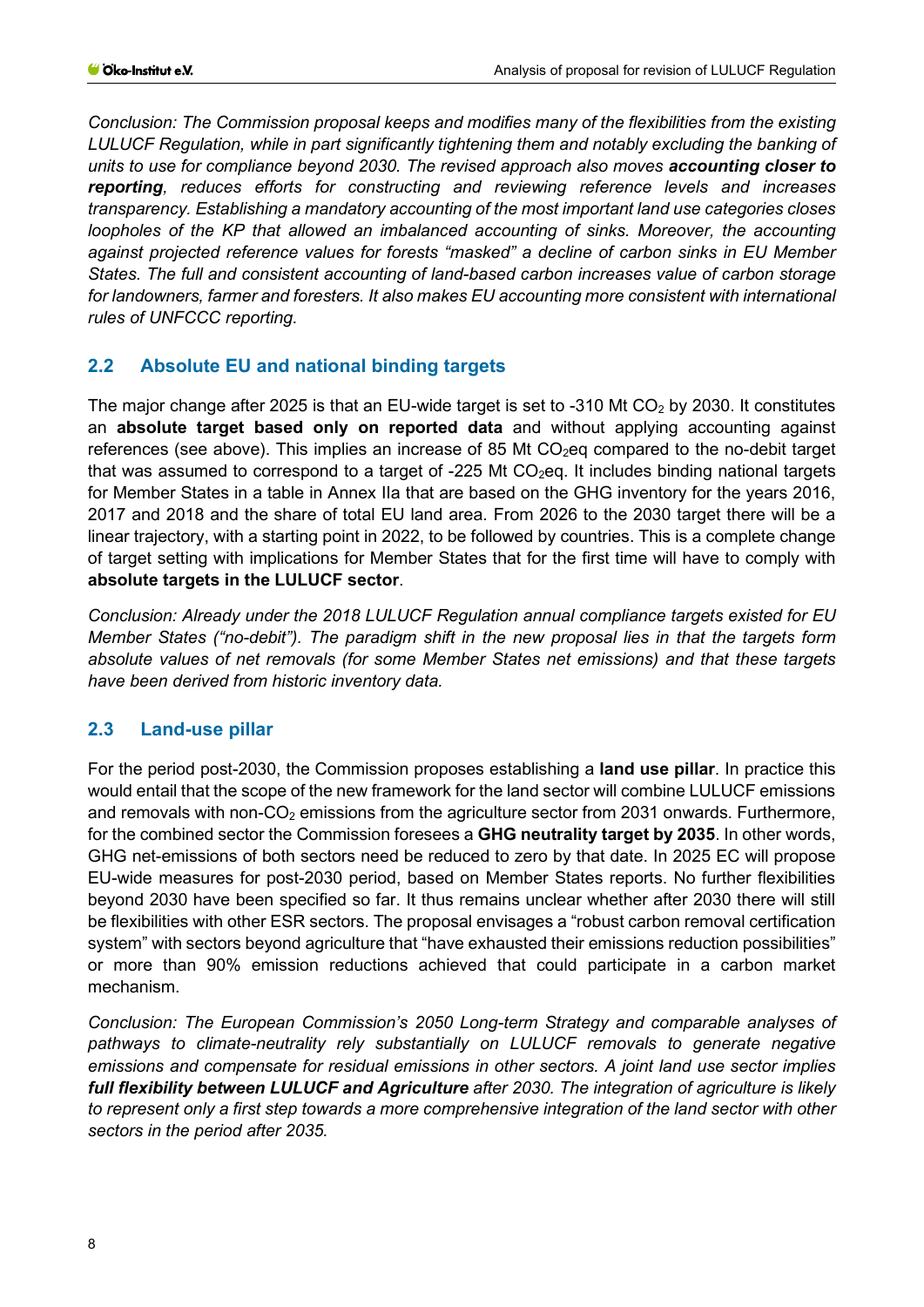## <span id="page-8-0"></span>**2.4 Fungibility of fossil and biogenic carbon**

With the formation of a land-use sector including agricultural emissions, the proposal also prepares for full fungibility of fossil and biogenic carbon through carbon markets and makes reference to the Paris Agreement that sets out the target of achieving "*a balance between anthropogenic emissions by sources and removals by sinks of GHG in the second half of this century*". Since land-use emissions and removals were first brought into the architecture of international climate policy, there has existed a "firewall" between volatile, non-permanent, and to a large degree not directly human-induced and relatively **uncertain biogenic emissions** on the one hand, and removals from the land-use sector and continuous, purely anthropogenic and rather easily measured fossil emissions on the other hand. This firewall was created due to fears that countries could prefer land-based mitigation measures over required fossil emission reductions and thus exchange carbon stored in permanent fossil reservoirs with carbon in vulnerable biomass and soil pools.

*Conclusion: Dealing with non-permanence risks in accounting involving carbon markets requires accurate and complete reporting but also adequate rules (Böttcher et al. 2021a). To provide robust and environmentally integrous credits for the market, the framework needs to discriminate between units of carbon from land use and those from fossil fuels and provide a trading exchange rate that accounts for the risk of non-permanence. The proposal for the revision of the LULUCF Regulation provides a first basis for improving accuracy and completeness of LULUCF monitoring. The legislative proposal to set rules for carbon markets is scheduled for end of 2022. Only then a judgement on robustness can be made.*

#### <span id="page-8-1"></span>**2.5 Integration of LULUCF in the overall 2030 EU climate target**

Considering the **full scope of emissions and removals in the EU 2030 emissions reduction target**, as adopted by the EU, implies basically already full flexibility (up to 225 Mt CO<sub>2</sub>) between all sectors included in the target. At the same time, it introduces a single year perspective. While interannual variability and uncertainty of data was dealt with under LULUCF Regulation so far by averaging GHG estimates over subsequent inventory years, the overall EU mitigation target of -55% includes inventory estimates for LULUCF in the single years 1990 and 2030. **Single years can be affected more easily by natural disturbances** with implications for the ambition level and the risk of non-compliance at the EU level. The LULUCF sector is subject to frequent recalculations of data that can have major implications for reported historic emissions and removals, even for the net balance reported, especially following changes in methods that are expected from Member States.

[Figure 2-1](#page-9-1) presents a simplified description of the evolving treatment of the land-use sector in the EU's climate target architecture according to the Commission's proposal. The different panels demonstrate how much the proposal constitutes a paradigm shift in accounting of GHG emissions and removals in the LULUCF sector with regards to the net-accounting of the climate target (Panel A versus B), moving from a highly constrained and complex accounting with a "no-debit" target to simple GHG accounting as reported with absolute EU and Member States targets (Panel C versus D) towards a fully integrated target (Panel E).

*Conclusion: The approach for integrating LULUCF in the overall 2030 EU climate target can be considered an implementation of accounting of sinks as considered by the Paris Agreement. It increases the visibility of the LULUCF sector and emphasizes the importance of mitigation measures beyond the fossil-fuel sectors. However, the way of integration based on single year estimates and the historically observed effects of recalculations in countries with large areas under LULUCF reporting (see Annex II providing as an example data from Germany, Matthes 2021) can significantly affect an integrated EU target and create compliance issues.*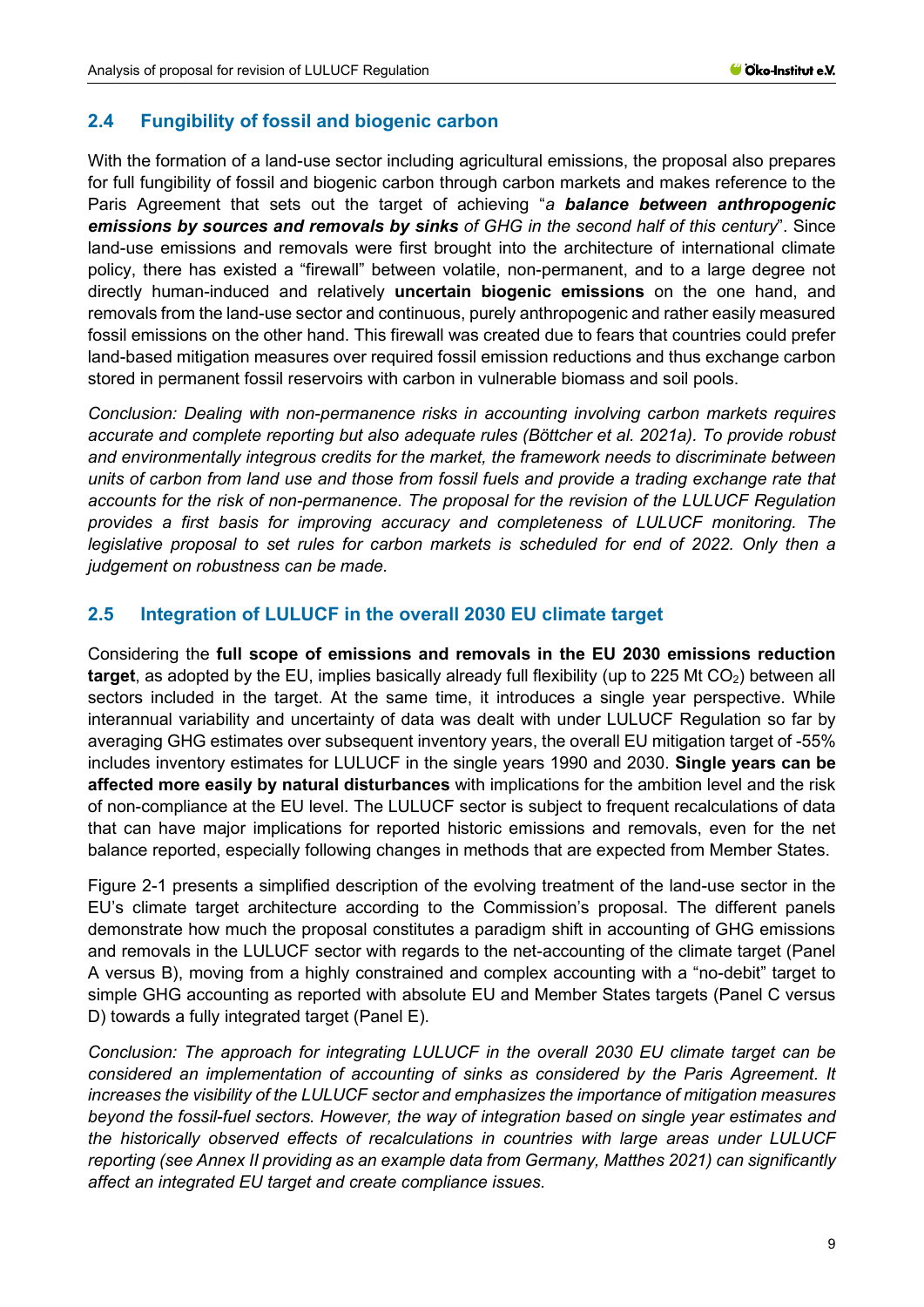#### <span id="page-9-1"></span>**Figure 2-1: Where is LULUCF? The evolving treatment of the land-use sector in the EU's climate target architecture according to the Commission's proposal.**



A) 2030 target without LULUCF (for comparison with B))

B) Proposed 2030 target including LULUCF

Source: Own compilation. Explanations: A) 2030 target assuming the theoretical case that the 55% target is excluding LULUCF, B) European Commission's proposal of EU economy-wide target, C) LULUCF Regulation 2021-2025 and 2026-2030, D) European Commission's proposal for revised LULUCF Regulation 2026-2030, E) European Commission's proposal for an AFOLU target 2035, F) Proposed amended LULUCF target 2026-2030 in the draft report of the rapporteur in the European Parliament ENVI Committee.

## <span id="page-9-0"></span>**2.6 Enhanced quality of monitoring and reporting**

Uncertainties related to monitoring and reporting of emissions and removals in the LULUCF sector has long been a reason for excluding the sector from GHG mitigation targets. With the full integration of its emissions and removals in base and target year the sector becomes relevant for compliance with the reduction target and also more prominent regarding potential measures for mitigation. The Commission therefore calls for an "upgrade" of GHG monitoring and reporting using advanced technologies, especially provided by **remote sensing** methods, to produce **geographically explicit estimates** of emissions and removals. The integration of such technologies holds also potential for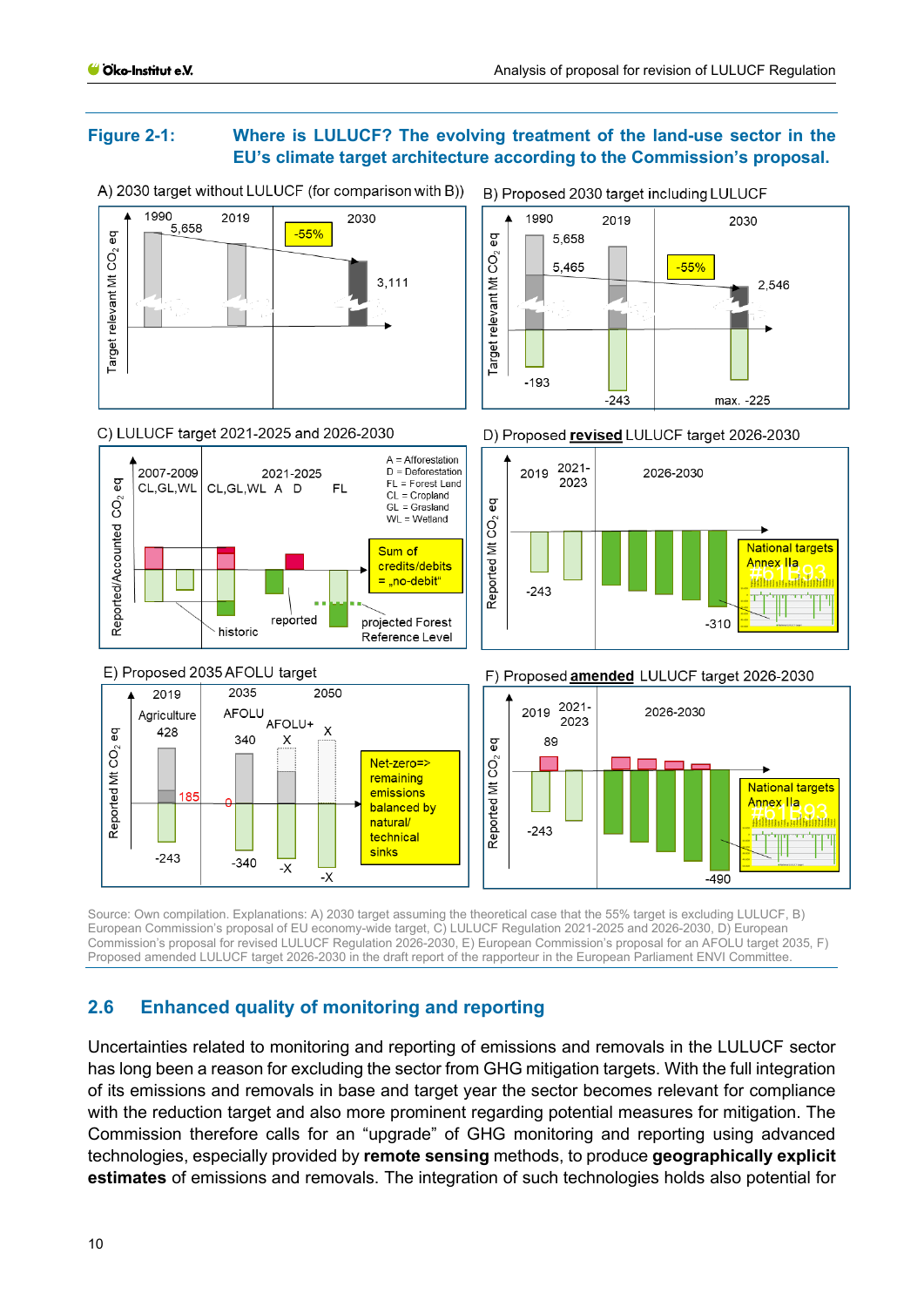increasing coherence of land-based mitigation with other EU policies that also rely on land monitoring while reducing overall costs and increasing synergies in the long-run. Technological capacities have increased massively in the recent past, including services provided by the Copernicus Programm and its Sentinel satellites. Indeed, the integration of remote sensing data offers transparent, consistent and complete assessments of the state of ecosystems with high temporal and spatial resolution. However, upgrading LULUCF monitoring also requires increased capacities in Member States, adaptation of individual reporting methods and harmonized approaches resulting in upfront efforts.

*Conclusion: Methods used by Member States for LULUCF reporting often lag decades behind technological development. However, the business models foreseen by the Commission will need*  to rely on carbon credits with high integrity that can only be generated by a complete monitoring *system with high accuracy, temporal resolution and consistent approaches across all Member States. A quantum leap in GHG reporting in the LULUCF sector is thus required to fully ensure the environmental integrity of land-based mitigation, especially if carbon market mechanisms are to be introduced. This monitoring system may also require the development and use of reference datasets and modelling capacities by the EU bodies to supervise markets, going beyond what is included in the LULUCF proposal.*

## <span id="page-10-0"></span>**3 Underlying assumptions on mitigation potential and costs**

Accompanying the proposal for a revision of the LULUCF Regulation (COM(2021) 554 final) within the Fit-for-55 Package, the European Commission (EC) provides an impact assessment (SWD(2021) 609 final) that is expected to form the basis for "*delivering the [2030] target collectively by the EU in the most cost-effective manner possible, preserving the EU's competitiveness and taking account of Member States' different starting points, specific national circumstances and emission reduction potential*".

The potential for increasing removals and its costs are different for different options and in different Member States. This is due to differences in biophysical, climatic or economic conditions. Besides geographical location also soil type, land use type and management history are important influencing factors. The costs typically include **investment costs** of implementing measures. Mitigation options are also associated with **opportunity costs** for land managers. This can, for example, be costs of foregone income and a decrease in land prices linked directly to afforestation activities or reduced crop yields on rewetted areas.

The impact assessment builds on data, modelling tools and assumptions that have an impact on the results of the assessment. In the following we briefly identify main assumptions in the impact assessment regarding mitigation potentials and associated costs and compare these to bottom-up estimates and information from the scientific literature.

## <span id="page-10-1"></span>**3.1 Underlying scenarios**

The EU target for 2030 is set to -310 Mt  $CO<sub>2</sub>$ eq. There are different scenarios forming the basis of decision for this target [\(Table 3-1\)](#page-12-0). The Reference scenario 2020 from the Commission's impact assessment projects an EU LULUCF sink of -258 Mt  $CO<sub>2</sub>$ eq in 2030 without an application of a carbon price on the LULUCF sector. The MIX policy scenario achieves a similar level of net LULUCF removals. Neither scenario reaches GHG neutrality in 2050.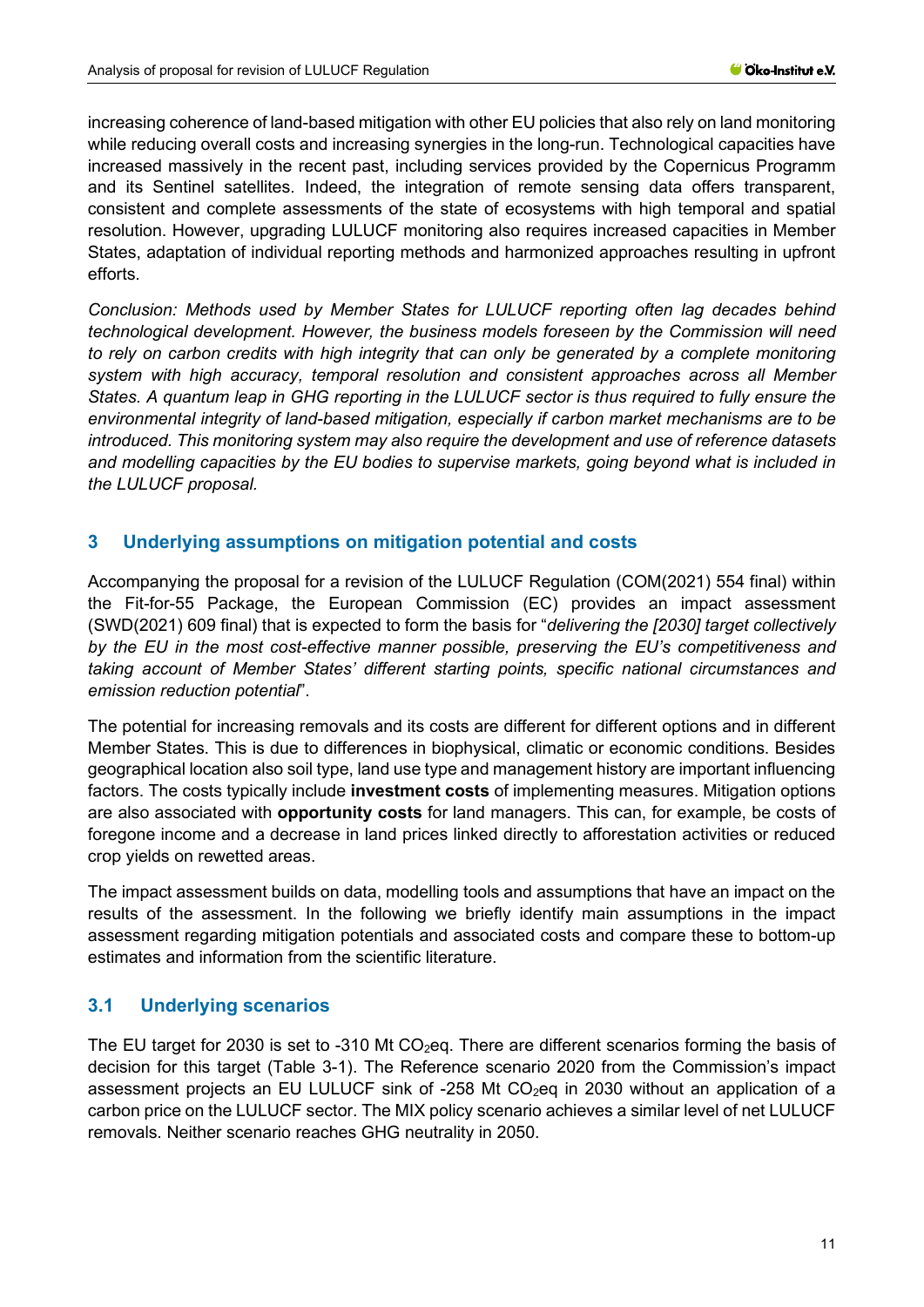The value of -310 Mt CO<sub>2</sub>eq is derived from the 1.5 TECH scenario, one of the three scenarios from the European Commission's 2050 Long-term Strategy from 2018 expected to lead to GHG neutrality in 2050 (see Table 9 of EC (2018)). It assumes a carbon price of 30 EUR/t CO<sub>2</sub>eq and rather limited additional incentives to improve the land use sink. Instead, it focuses on technical solutions to achieve net-zero GHG emissions. It increases CCS aiming to lower more the remaining emissions. Similarly, it applies more use of e-gases and fuels based on air captured or biogenic  $CO<sub>2</sub>$  to reduce remaining emissions. It applies negative emission technologies via biomass coupled with CCS and the storage of biogenic  $CO<sub>2</sub>$  in material.

Two separate scenarios from the 2050 Long-term Strategy – 1.5LIFE and 1.5LIFE-LB – assume that significantly higher carbon price levels of 70-80 EUR/t  $CO<sub>2</sub>$ eq lead to increased investment into afforestation and forest sink enhancement, allowing the sink to increase further to -465 Mt CO<sub>2</sub>eq and -480 Mt  $CO<sub>2</sub>eq<sup>5</sup>$  $CO<sub>2</sub>eq<sup>5</sup>$  $CO<sub>2</sub>eq<sup>5</sup>$ , respectively, by 2050.

The 1.5 TECH scenario considers that additional LULUCF removals compared to the EU Reference scenario could be achieved in the next decade via a range of relatively inexpensive near-term mitigation actions. In particular, the scenario assumes that the LULUCF sink could be enhanced further through economic incentives targeting reduction of deforestation, increase of afforestation, better forest management, and better agriculture practices storing soil carbon.

*Conclusion: There are a number of existing EC scenarios that achieve a higher net sink for the LULUCF sector than the proposed -310 Mt CO2eq, though the biggest increases are seen in the longer term. Scenarios that assume a drive towards a more circular economy, changes in lifestyle and consumer choices, including less carbon intensive diets and thus allowing for increased afforestation suggest that the EU could increase the net removals of CO2 to 350 Mt CO2eq by 2030. However, the relatively high deployment of bioenergy in the 1.5 TECH scenario underlying the proposed target can be considered as limiting factor for a more ambitious sink target.*

<span id="page-11-0"></span> $5$  1.5 LIFE-LB assumes that great removals can be achieved at a lower carbon price of 70 EUR/t CO<sub>2</sub>eq since biomass demand is reduced.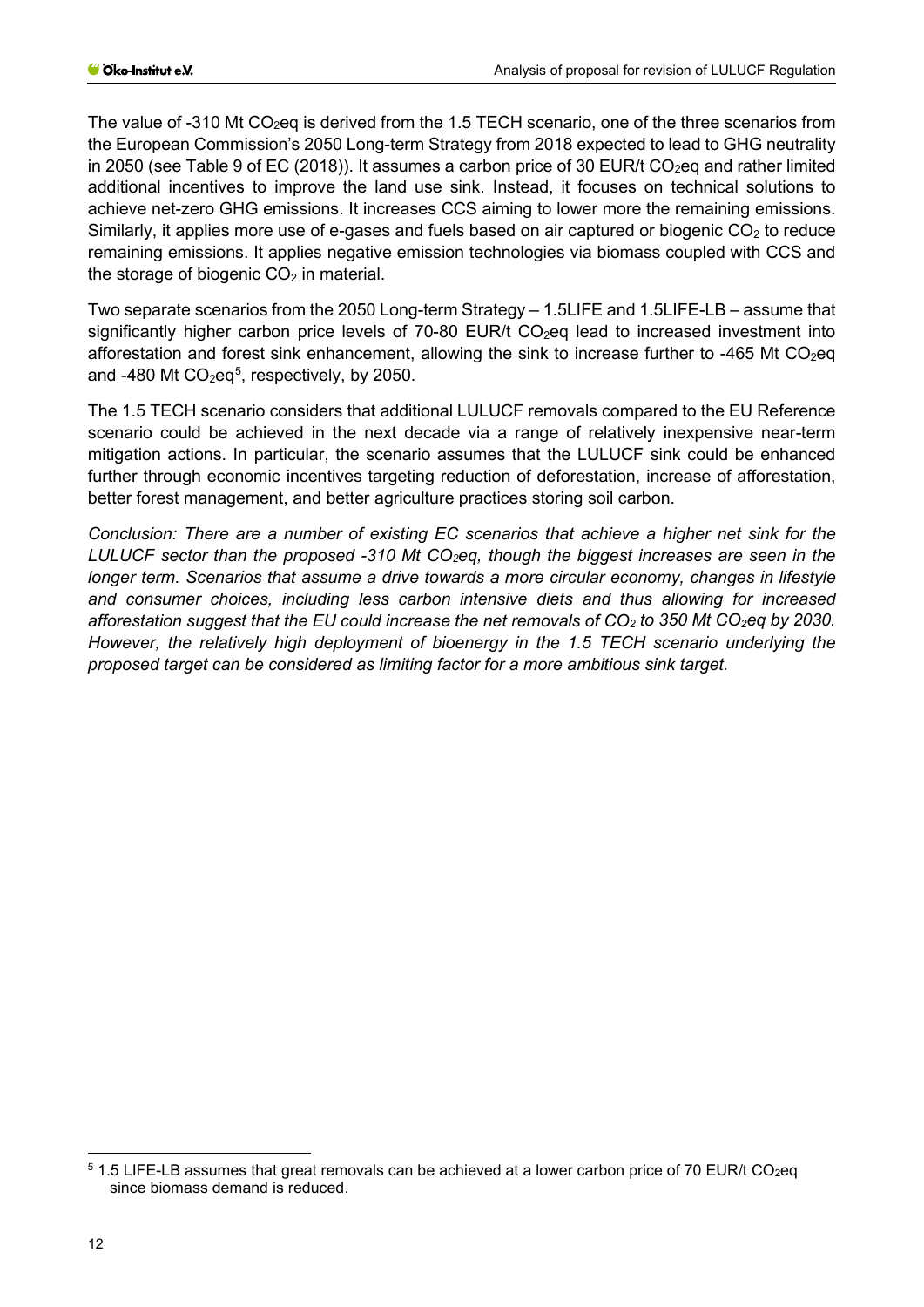|                                                     | <b>LULUUF Regulation</b>                      |                                                 |                                                        |                                                                                                                                                                                                                                                                                                      |               |
|-----------------------------------------------------|-----------------------------------------------|-------------------------------------------------|--------------------------------------------------------|------------------------------------------------------------------------------------------------------------------------------------------------------------------------------------------------------------------------------------------------------------------------------------------------------|---------------|
| <b>Scenario</b><br>name                             | <b>Achieving</b><br><b>GHG</b><br>neutrality? | CO <sub>2</sub><br>price<br>[EUR/t<br>$CO2eq$ ] | <b>Net LULUCF</b><br>sink 2030 (2050)<br>[Mt $CO2$ eq] | <b>Assumptions and measures</b><br>implemented in LULUCF sector                                                                                                                                                                                                                                      | <b>Source</b> |
| <b>Reference</b><br>2020                            | no                                            |                                                 | $-258(-271)$                                           | Forms the most recent projection of<br>"Business as usual" in the EU based on<br>most recent data                                                                                                                                                                                                    | (1)           |
| <b>MIX</b><br>(Policy<br>scenario)                  | no                                            |                                                 | $-256$                                                 | Considers changes in the biomass<br>demand from the energy sector<br>compared to Reference 2020 following<br>1.5TECH. Assumes increased production<br>of lignocellulosic crops and wood<br>removals from the forest.                                                                                 | (1)           |
| 1.5TECH                                             | yes                                           | 30                                              | $-310(-317)$                                           | Relies on an increase of all technology<br>options, the deployment of biomass<br>related to significant amounts of carbon<br>capture and storage (BECCS). The<br>LULUCF net sink is enhanced through<br>afforestation and short rotation coppice.                                                    | (2)           |
| 1.5LIFE                                             | yes                                           | 80                                              | $-350(-464)$                                           | Assumes a drive towards a more circular<br>economy, changes in lifestyle and<br>consumer choices, including less carbon<br>intensive diets. Compared to 1.5TECH, it<br>assumes an enhancement of the net sink,<br>e.g. through increased afforestation.                                              | (2)           |
| 1.5LIFE-<br>LВ                                      | yes                                           | 70                                              | $-350(-472)$                                           | Considered a "sensitivity analysis of<br>1.5LIFE with a strong focus on<br>technology options other than biomass<br>leading to an increased net sink.                                                                                                                                                | (2)           |
| <b>LULUCF-</b><br><b>MIX</b>                        |                                               |                                                 | $-295$                                                 | Scenario variant of MIX realising<br>additional sink potential in managed<br>forests and afforestation.                                                                                                                                                                                              | (3)           |
| LULUCF+                                             |                                               |                                                 | $-340(-425)$                                           | Scenario including additional actions to<br>increase the net LULUCF sink to meet<br>the EU 2035 land sector and 2050 overall<br>neutrality targets. It includes optimisation<br>of forest management, afforestation and<br>improving soil management including<br>through rewetting and restoration. | (3)           |
| No-debit<br>(baseline)                              |                                               |                                                 | $-225$                                                 | Represents the current policy framework.<br>It does not represent a separate scenario<br>but an accounting perspective.                                                                                                                                                                              | (1)           |
| <b>Forest</b><br><b>Reference</b><br>Level<br>(FRL) |                                               |                                                 | $-257$                                                 | Emissions and removals from managed<br>forests are assumed at the level of FRLs.<br>Other categories are assumed to follow<br>the development of the MIX scenario.                                                                                                                                   | (1)           |

#### <span id="page-12-0"></span>**Table 3-1: Overview of scenarios relevant for the proposed revision of the EU LULUCF Regulation**

(1) Proposal for a revision of the LULUCF Regulation (COM(2021) 554 final)

(2) European Commission (EC) (2018)

(3) Impact Assessment to the Climate Target Plan (European Commission (EC) 2020)

Source: Own compilation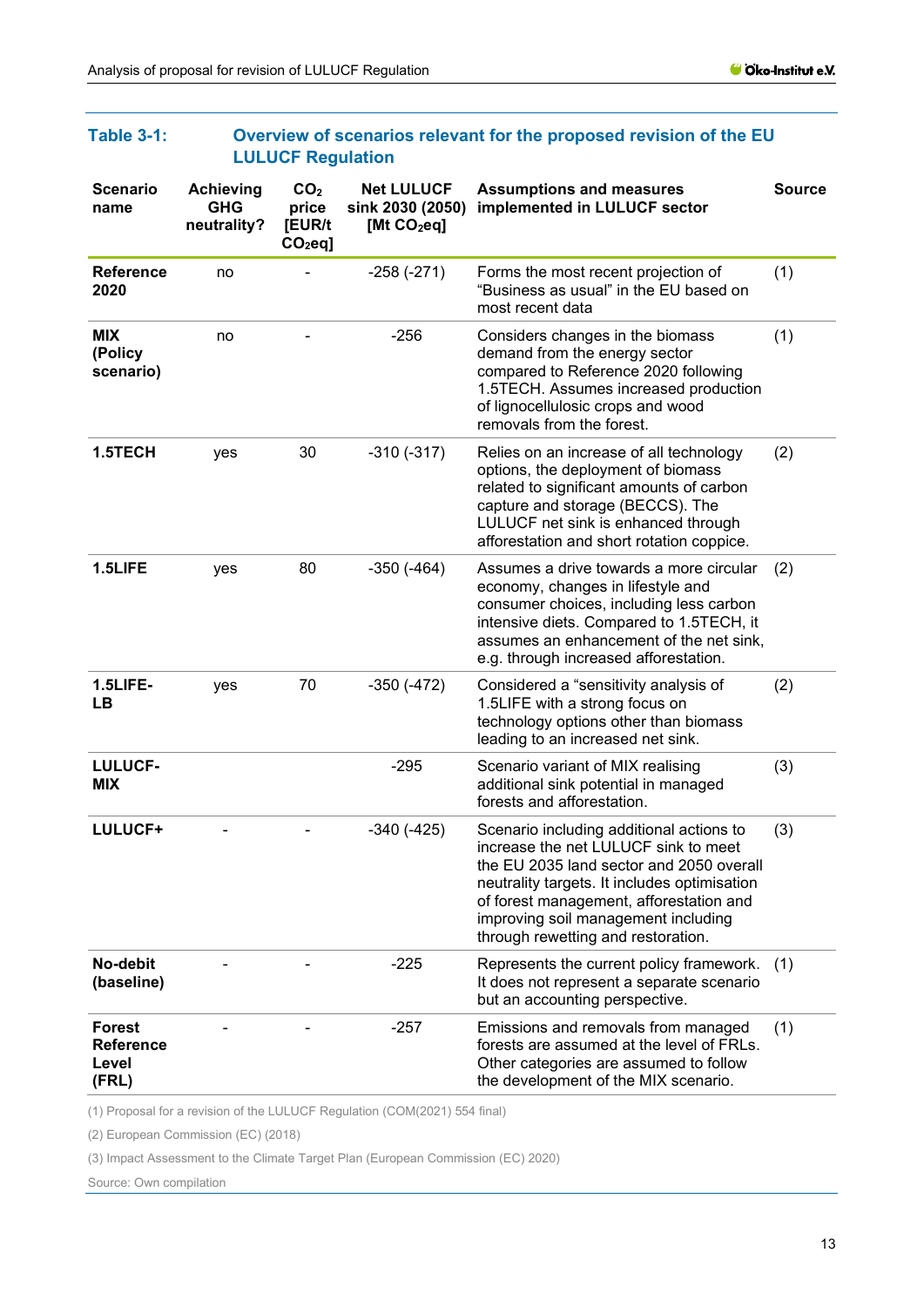## <span id="page-13-0"></span>**3.2 Demand for biomass**

The 1.5 TECH scenario assumes an increasing demand for bioenergy. Demand for bioenergy is an input to the LULUCF modelling as it is determined by energy sector models. These are informed by assumptions on biomass potentials also used for LULUCF modelling. However, the potential to increase carbon removals in LULUCF at a given price for  $CO<sub>2</sub>$  is therefore not directly balanced with potentials for reducing emissions from fossil fuel use. This results in a strong role for energy crops, while other options in LULUCF, e.g. fallowing land are less pronounced. However, the substantial use of woody energy crops instead of stem wood limits the negative impact on the forest sink and therefore helps to maintain the overall LULUCF sink. Compared to natural regeneration through fallowing of cropland, there can be negative implications for biodiversity depending on how crop plantations are established (see Box 3-1).

## **Box 3-1: "Joker" option short rotation coppice (SRC)**

Fast growing energy crops include lignocellulosic grass and short rotation coppices characterized by faster growing rates and therefore higher productivity potential than forest biomass production. These energy crops can maintain, to some extent, economically viable yields on marginal lands and better preserve the soil content in organic carbon compared to arable land. In the EU policy scenarios short rotation crops have an important role. Most of the demand is supplied via lignocellulosic grass such as switchgrass and miscanthus while short rotation coppices, poplar and willow, provide 20 to 25% of the demand in energy crops. But so far there are no mandatory ecological guidelines to make SRC compatible with biodiversity concerns, which is of high importance if SRC is going to expand in the European landscapes.

Compared to annual monoculture crops, SRC provides woody habitat structures and longer undisturbed soil, which favours the presence of e.g. fungus, insect and bird species. But SRC are less biodiverse compared to mixed deciduous forests. Hence, in a forest dominated landscape, SRC most likely are negatively influencing biodiversity while they potentially enhance it in agricultural homogeneous structured landscapes (Vanbeveren und Ceulemans 2019). Measures which positively influence biodiversity in SRC are e.g. cultivation of different tree species, sectional harvesting (Zitzmann und Rode 2021) and stimulating biological control rather than applying fertilisers and pesticides (Vanbeveren und Ceulemans 2019).

The strong penetration of energy crops in 1.5TECH coupled with the implementation of agricultural practices aiming at improving the soil carbon sequestration turns cropland in EU in this scenario from net carbon source to net carbon sink by 2050, with the LULUCF sink in the EU increasing to -350 Mt  $CO<sub>2</sub>$ .

Non-energy related wood demand is also considered an input to the underlying land use models. Therefore, mitigation effects in forests are largely achieved by "structural and geographic relocation of harvesting schedules" while still satisfying this wood demand. This assumption constitutes a certain "ceiling" of the mitigation potential in forests and excludes options that would be deployed at higher levels of carbon prices. However, the European Commission expects that these higher carbon prices could trigger increasing competition between carbon storage and wood production and lead to alternative business models for forest owners in the EU.

*Conclusion: Despite the fact that the demand for biomass is projected to lead to an increase in carbon storage in cropland through the establishment of short rotation plantations, the assumptions in the European Commission's modelling artificially constrain the potential for carbon storage in EU*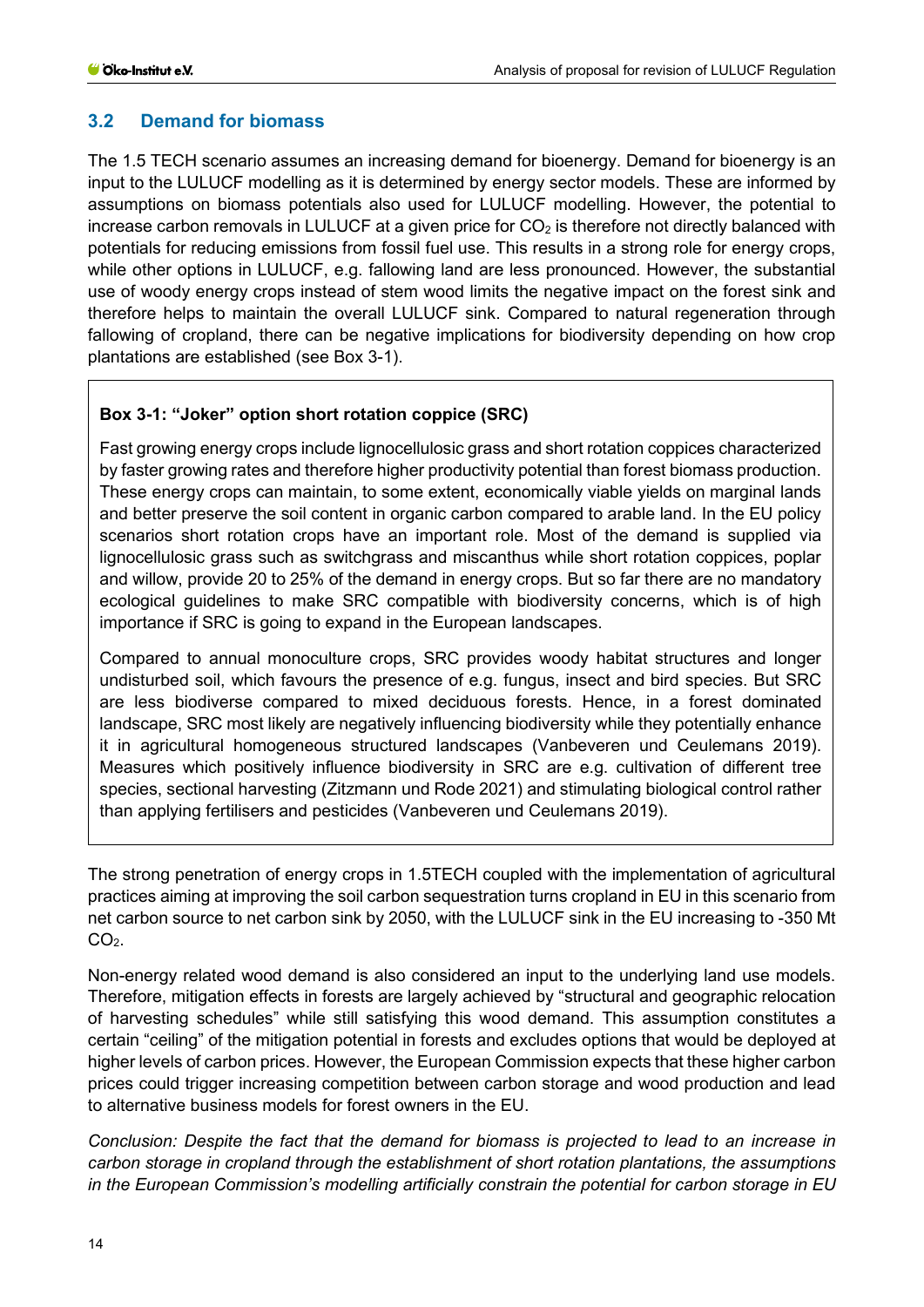*forests and also the expansion of forests as carbon sinks. Furthermore, negative impacts from short rotation coppices for bioenergy production on biodiversity cannot be ruled out.*

## <span id="page-14-0"></span>**3.3 Marginal abatement cost curves**

Based on the MIX scenario, Marginal Abatement Cost (MAC) curves have been estimated by the models GLOBIOM and G4M. MAC curves depend on the number and quantity of technologies for mitigation action and the opportunity costs for those actions. The curves simulate emission reduction potentials at a given carbon price (equal to the marginal cost for the abatement of a ton of  $CO<sub>2</sub>$ eq) for a specific scenario and year.

The level of removals required to achieve -310 Mt  $CO<sub>2</sub>$ eq in 2030 is around 54 Mt  $CO<sub>2</sub>$ eq higher than the level that the policy scenario assumes to be feasible at zero additional cost per ton of  $CO<sub>2</sub>$ eq (256 Mt  $CO<sub>2</sub>$ eq). The impact assessment assumes that the gap can be filled at relatively low costs per ton of  $CO<sub>2</sub>$  (between 5 EUR/t  $CO<sub>2</sub>$ eq and 10 EUR/t  $CO<sub>2</sub>$ eq).

## <span id="page-14-1"></span>**Figure 3-1: Marginal abatement costs curve for the MIX scenario in 2030 for actions modelled in GLOBIOM and G4M for main LULUCF land use categories and CAPRI for organic soils on agricultural land**



For the impact assessment, marginal abatement cost curves were estimated for the MIX scenario in 2030 and modelled in the models GLOBIOM and G4M for the main LULUCF categories and in the model CAPRI for organic soils on agricultural land [\(Figure 3-1\)](#page-14-1). The European Commission estimates that until 2030 a carbon price of 5 EUR/t CO<sub>2</sub>eq could deliver additional mitigation of about 60 Mt CO<sub>2</sub>eq; 10 EUR/t CO<sub>2</sub>eq could deliver another 10 Mt CO<sub>2</sub>eq [\(Figure 3-1\)](#page-14-1).

It is remarkable that a number of the European Commission's MAC curves increase exponentially to extremely high carbon prices already at rather low potentials (e.g. Grassland or Afforestation). At a carbon price of 150 EUR/tCO<sub>2</sub>eq management of organic soils reaches a maximum mitigation potential of 35 Mt CO<sub>2</sub> per year. This is despite the fact that current emissions are 71 Mt CO<sub>2</sub>eq. (30)  $MtCO<sub>2</sub>$ eq for Cropland and 41  $MtCO<sub>2</sub>$ eq for Grassland).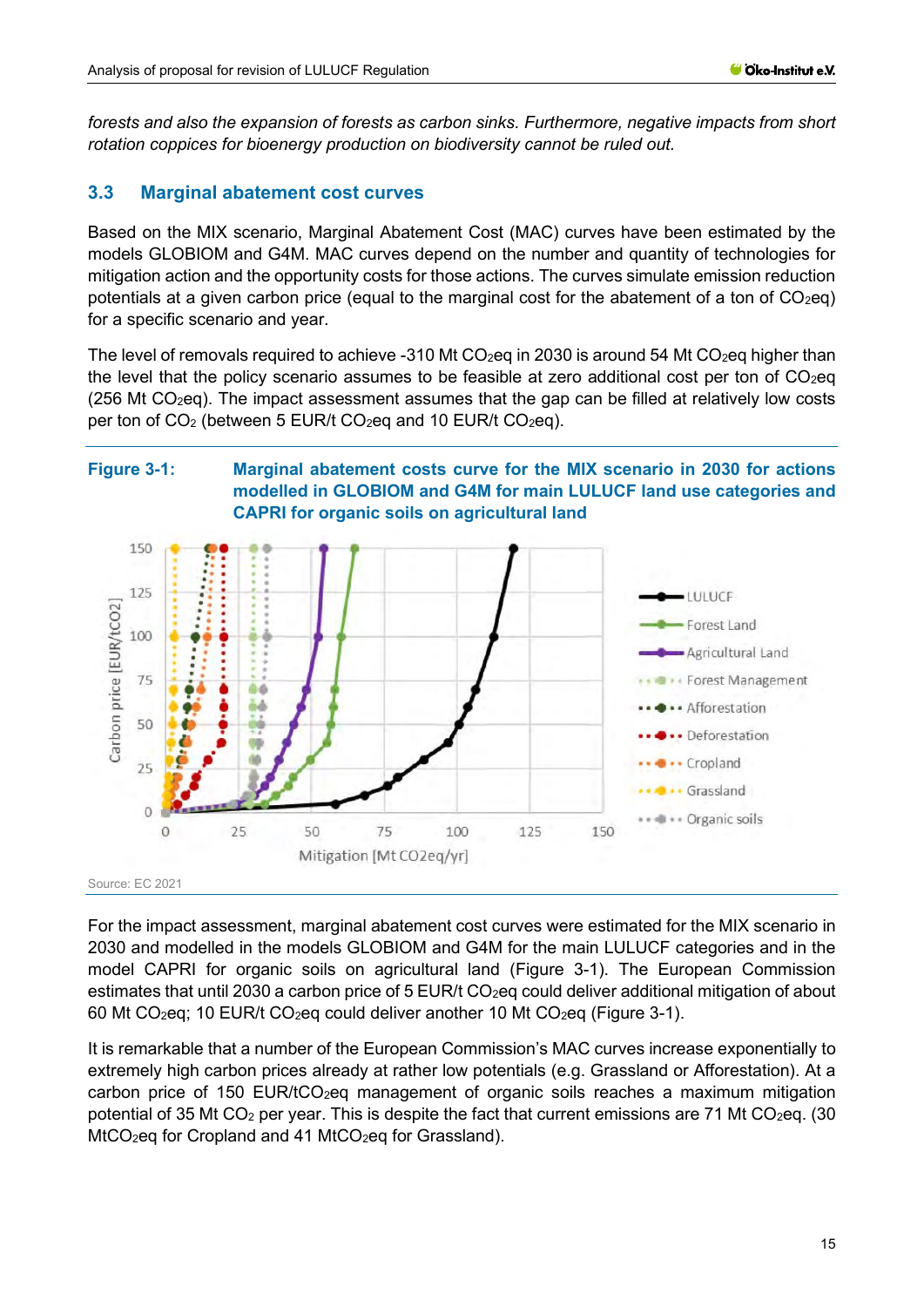*Conclusion: Assumptions on costs curves in the European Commission's impact assessment determine what is considered "cost-efficient". The cost curves constrain the maximum abatement potential at levels that are considerably lower than potentials found in other studies. The effects associated with these limitations in the European Commission analysis are counteracting: the first bears the risk of overestimating the abatement potential at a given price point, the latter the risk of underestimating the realistic potential that can be technically achieved.*

## <span id="page-15-0"></span>**3.4 Costs and implementation time for specific measures**

Costs of **afforestation** are assumed to be high leaving little potential even at high carbon prices. This is despite the fact that dietary changes could provide double benefit as the land freed from food production, with consequently less emissions, could become available for new forests that could also be established through natural regeneration. However, the mitigation potential of afforestation at the beginning of the implementation period is small compared to the potential after 30 or 50 years. This is because trees take time to reach their sequestration potential. Afforestation activities can also be associated with land clearing and site preparation that cause initial carbon emissions that need to be compensated (e.g. applies for afforestation of grassland).

Investment costs for afforestation include opportunity costs and technological costs. Often there are incentive schemes, including under the CAP, which could prevent farmers from converting marginal land into forests because they fear losing premiums under the first pillar. Converting land into forests is also a permanent land management decision with particularly high initial costs which only pay off for future generations. Technological costs for afforestation related to instalment (soil preparation, seedlings) and maintenance for at least 20 years (soil cleaning, pre-commercial thinning) are considered. Depending on Member State specific costs and specific instalments and maintenance needs (e.g., one or two soil cleanings and pre-commercial thinnings), total costs per hectare for at least the first 20 years of operation range between EUR 1,177 and EUR 3,285. This is still lower than average payments of 4,000 EUR/ha under the CAP.

Measures changing the **management of forests**, such as an extension of rotation length, lowered thinning and reduced harvest intensity, are estimated to have the highest mitigation impact for forests (about 30 Mt CO<sub>2</sub>eq) and at carbon prices as low as 10 EUR/t CO<sub>2</sub>eq – largely reflecting opportunity costs, e.g. foregone income due to a longer rotation length. However, without further regulation the potential for increasing the carbon sink in forest biomass with these practices is also limited, even at very high carbon prices, by the opportunity cost of selling the wood. This is because an increase of the carbon price reduces the wood that can be extracted and is thus in direct competition with relatively high wood prices for the use of the same wood. However, expert views differ significantly with regards the effect of mitigation options in forests on the availability of wood. Nabuurs et al. (2017) expect that the forest sink could be expanded by 193 Mt  $CO<sub>2</sub>$  in 2050 through "climate smart forestry" options (improving forest management 129 Mt  $CO<sub>2</sub>$ , establishing forest reserves 64 Mt  $CO<sub>2</sub>$ ) leading even to an increase in wood supply. By contrast, Welle et al. (2020) expect a considerable reduction of wood harvest is required to achieve an increase in the forest sink by 211 Mt  $CO<sub>2</sub>$  in 2030, in particular by abandoning fuel wood use and reducing the use of hardwood for short-lived wood products.

**Avoided deforestation** is also estimated to hold significant mitigation potentials at moderate carbon prices (10 Mt CO<sub>2</sub>eq for 15 to 20 EUR/t CO<sub>2</sub>eq) and reaches 20 Mt CO<sub>2</sub>eq at 150 EUR/t CO<sub>2</sub>eq.

Fallowing of **organic soils**, currently used for agriculture or as grasslands, holds the same mitigation potential as measures for improved forest management (about 30 Mt CO<sub>2</sub>eq for cropland and 41 Mt  $CO<sub>2</sub>$ eq for grassland). However, the mitigation potential reaches a limit of about 35 Mt CO<sub>2</sub>eq already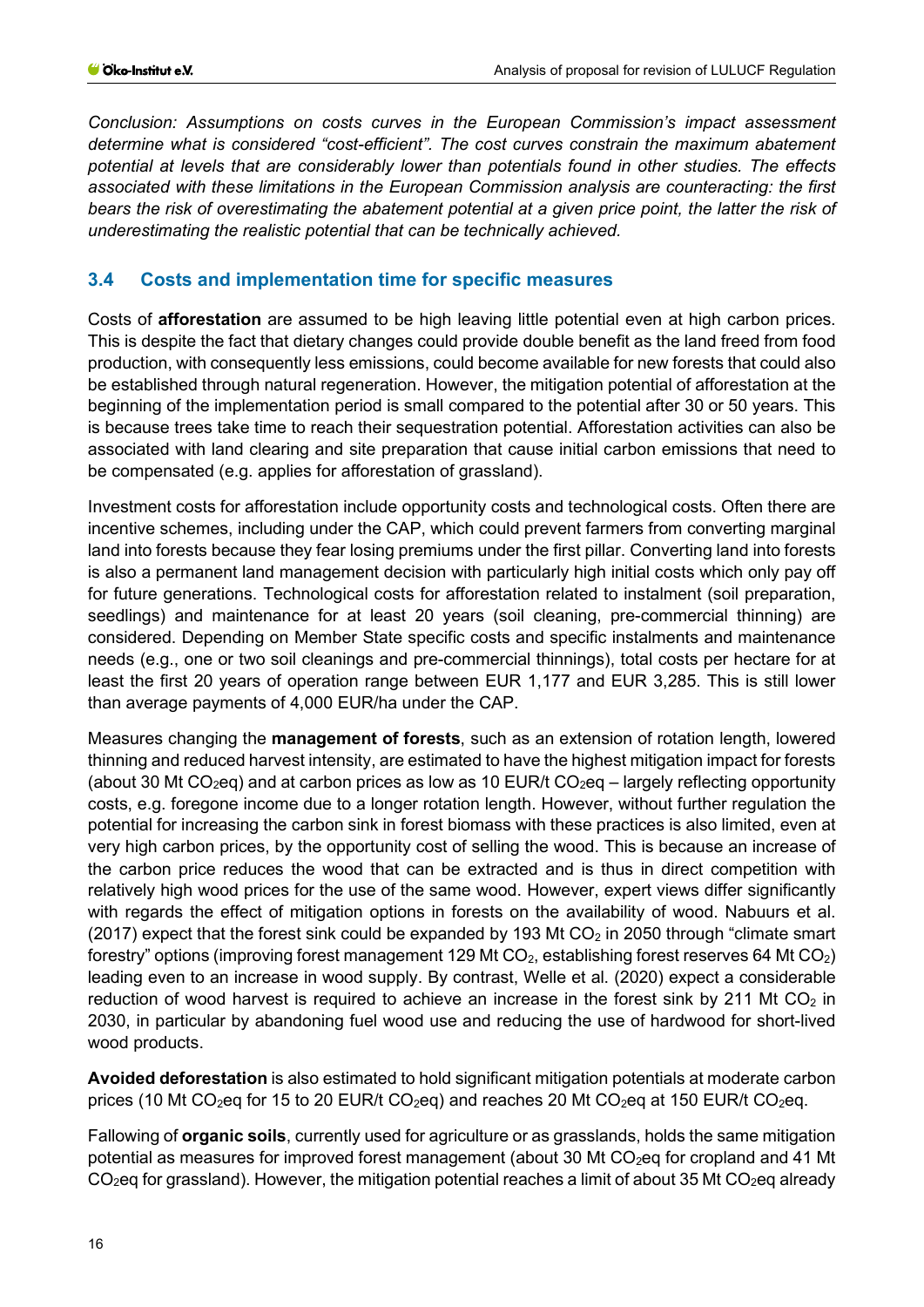at low carbon prices (below 25 EUR/t  $CO<sub>2</sub>eq$ ) when all land has been set aside (assuming 1.5 Mha of cropland and 3 Mha of grassland on organic soils, corresponding to 1.18% and 3.33% of the respective total land use category area). The literature suggests a much larger mitigation potential associated with the rewetting of organic soils, which some studies estimate to range between 48 – 54 Mt CO2eq per year (Roe et al. 2021; Pérez Domínguez et al. 2020; UBA 2019). At the same time, the impact assessment considers only costs for compensation for foregone income (opportunity costs). It does not consider costs for restoration and rewetting of the land that is actually needed to increase water tables and stop mineralization of the organic matter.

Other measures on **agricultural land** are estimated in the impact assessment to have a comparatively low potential for climate mitigation (below 20 Mt  $CO<sub>2</sub>$ eq). By contrast, the range of estimates at EU level for increased carbon sequestration in cropland in other studies ranges between 9 Mt (Frank et al. 2015) and 58 Mt CO<sub>2</sub>eq per year (Lugato et al. 2014). The latter estimate would correspond to about 1‰ of present stocks which is a potential found to be reasonable in a study assessing the impacts of cover cropping, improved crop rotation, organic farming, agroforestry and conversion of arable land to grassland in Bavaria (Wiesmeier et al. 2020). Such practices have also been considered in the Commission's models.

*Conclusion: Assumptions on costs lack important types of costs that are relevant for implementation of mitigation measures and realising the potential. Moreover, emission reduction and sink enhancement potentials in the LULUCF sector develop in a non-linear way over time. The available time span of less than 10 years until 2030 is too short for achieving significant effects on the carbon sink, especially regarding increased afforestation. However, a higher potential can be expected in subsequent decades. According to the European Commission's Impact Assessment, the underlying models provide conservative estimates of the mitigation potential and focus only on selected mitigation measures (excluding wetlands, settlements, other land, HWP, and rewetting of forested organic soils). Notably, costs for rewetting of former wetlands are excluded from the assessment resulting in a likely underestimation of costs for this significant mitigation potential.*

#### <span id="page-16-0"></span>**4 National case studies on mitigation potentials and costs**

In two case studies we explore national perspectives on the proposed LULUCF revision by taking Germany and Finland as examples. We first assess the national LULUCF removal targets, presented in Annex IIa of the proposal, by contrasting them with historic data, national and EC projections. Further, we look into available bottom-up data to reflect on mitigation measures and their costs considered in the EC impact assessments.

## <span id="page-16-1"></span>**4.1 Germany**

Comparing EU mitigation cost estimates with national data requires a more detailed breakdown of assumptions at national level. National level assumptions have not been published with the impact assessment. However, the EC has recently published national level results of the EU Reference Scenario 2020<sup>[6](#page-16-2)</sup>. The Reference scenario has been reviewed by national experts from EU Member States in a consultation process. It forms the baseline scenario to which specific policy scenarios and variants are compared to assess options discussed in the impact assessment.

<span id="page-16-2"></span><sup>6</sup> [https://ec.europa.eu/energy/data-analysis/energy-modelling/eu-reference-scenario-2020\\_en](https://ec.europa.eu/energy/data-analysis/energy-modelling/eu-reference-scenario-2020_en)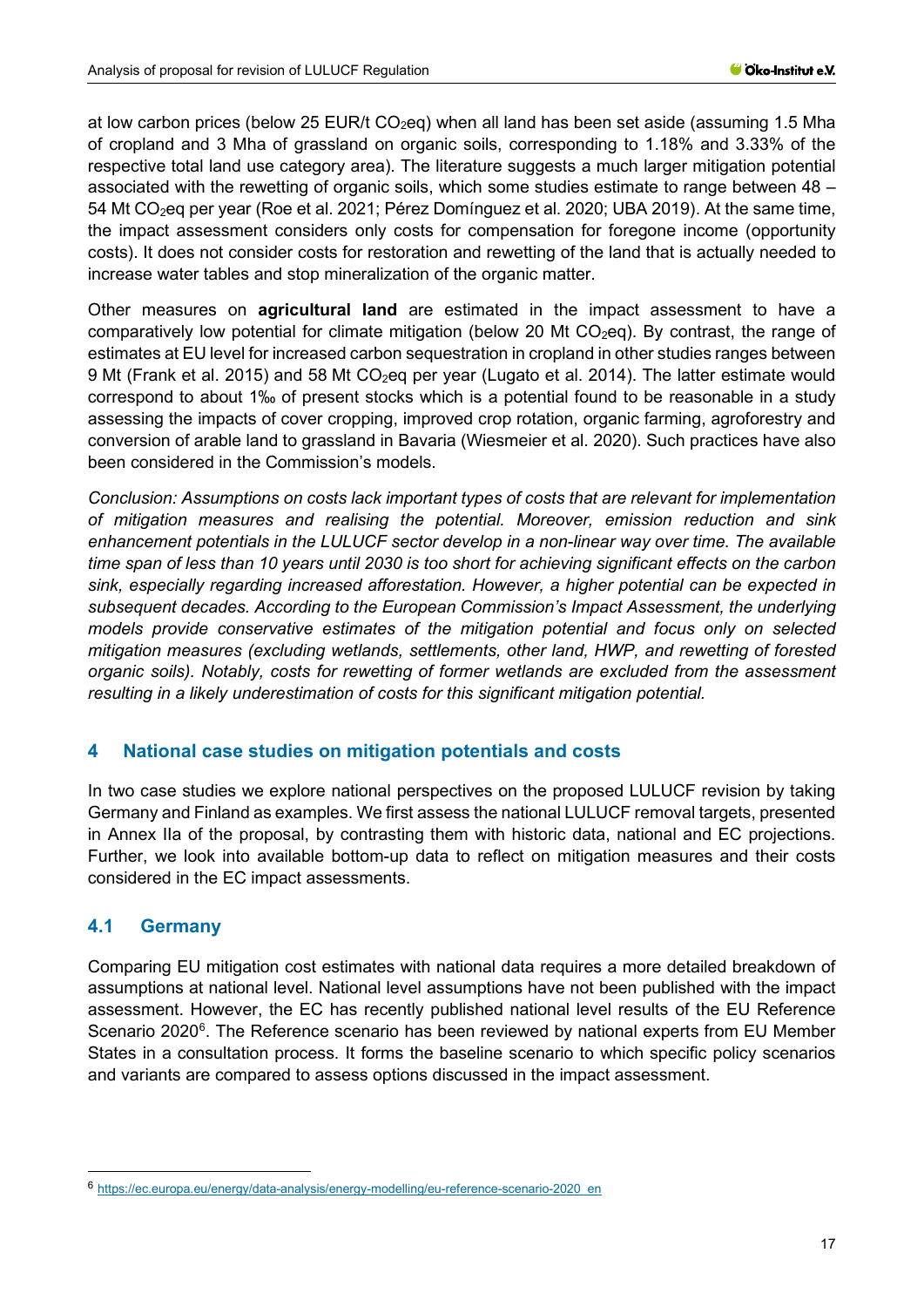[Figure 4-1](#page-17-0) presents historic and projected emissions and removals from LULUCF for Germany and its LULUCF target. The EU Reference scenario 2020 projects a strong increase of net removals from the sector. In fact, Germany is expected to reach its national net sink target of about 30 Mt  $CO<sub>2</sub>$ eq at **no** additional costs. This is in contrast to national assessments (Osterburg 2019; Repenning et al. 2019). By contrast, the earlier EU Reference Scenario 2016 expected a stabilization of the LULUCF sink at rather low level and a continuous decline over the simulation period.

Germany's own national projection estimates that the LULUCF sector, which was a net carbon sink until 2018, will become a net source of emissions over the two decades from 2020-2040<sup>[7](#page-17-1)</sup>. This is mainly due to an assumed strong decline of the forest carbon sink. Analysis by Oeko-Institute showed that despite a very likely recent decline of the sink due to increased disturbances in German forests by storm damage, drought and bar beetle infestation, the projected gap between the national target and future net sink is likely to be overestimated in Germany's national projection (Hennenberg et al. 2021), amounting to rather 12.3 instead of 44 Mt  $CO<sub>2</sub>$ eq as suggested by other sources.

#### <span id="page-17-0"></span>**Figure 4-1: Historic and projected emissions and removals from LULUCF for Germany and national level LULUCF targets**



Source: own compilation based on referenced data sources

Regarding **management of forests**, the extension of rotation length for achieving higher carbon stocks is a measure assumed by the impact assessment. It can be achieved by temporarily reducing harvest levels. This causes opportunity costs for forest owners of foregone timber sales. A rough estimate of costs associated with an extension of rotation by 20 years in all forest stands in Germany

<span id="page-17-1"></span><sup>7</sup> [https://www.bmu.de/fileadmin/Daten\\_BMU/Download\\_PDF/Klimaschutz/projektionsbericht\\_2021\\_bf.pdf](https://www.bmu.de/fileadmin/Daten_BMU/Download_PDF/Klimaschutz/projektionsbericht_2021_bf.pdf)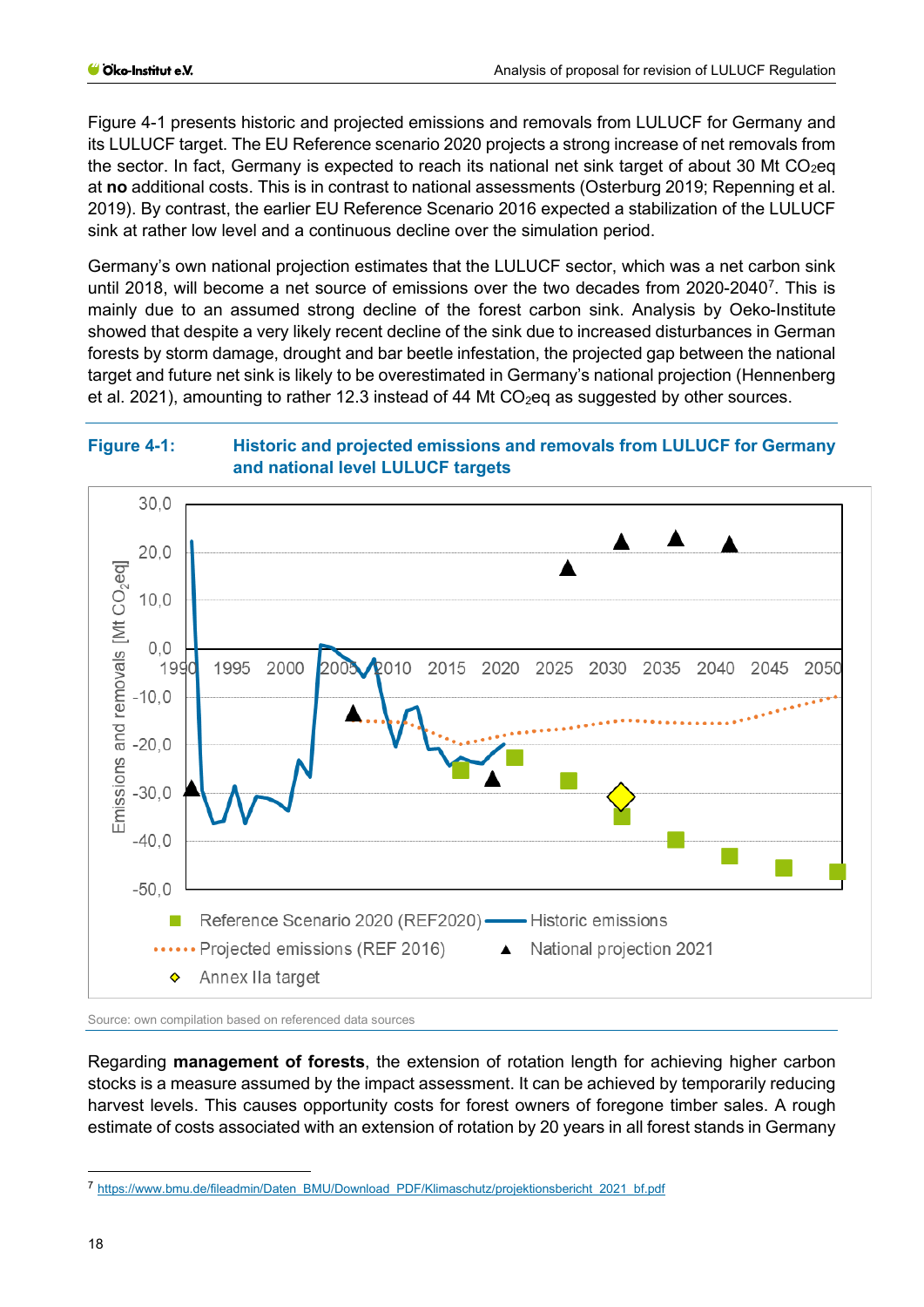results in costs of annually 1.3 billion EUR for the entire forest area of Germany, or about 120 EUR per ha over a period of 35 years (Wiss. Beiräte BMEL 2016). The mitigation potential through carbon storage in forest biomass could be 10 Mt  $CO<sub>2</sub>$ eq per year resulting in costs of 130 EUR/t  $CO<sub>2</sub>$ eq.

Repenning et al. (2019) compared two alternative forest management scenarios based on Rosenkranz and Seintsch (2017) and estimated that the cost of nature conservation and forest adaptation programmes for achieving 7 Mt  $CO<sub>2</sub>$ eq of annual removals in 2030 (only forest biomass and wood products) compared to a baseline could amount to 100 million EUR annually, resulting in abatement costs of 14 EUR/t  $CO<sub>2</sub>$ eq.

Costs of **rewetting of organic soils** can be estimated by projects that carried out rewetting and that were scientifically assessed regarding the resulting changes in emissions. In the Federal State of Berlin the costs of four wetland restoration projects, each between 2 and 6.5 ha, were estimated to amount to 32 to 70 EUR/t CO<sub>2</sub>eq. These costs included site preparation and hydrological restoration. Since the wetlands were not under managed land, no opportunity costs occurred. Annually the restoration yielded in reduced emissions of 15 t  $CO<sub>2</sub>$ eq/ha $<sup>8</sup>$  $<sup>8</sup>$  $<sup>8</sup>$ .</sup>

These estimates are in line with other scientific literature that found that costs for organic soil protection range from 27 to 107 €/t CO<sub>2</sub>eq, with an average of 67 €/t CO<sub>2</sub>eq (Drösler et al. 2012). Repenning et al. (2019) estimated costs of wetland restoration by assuming costs for area acquisition by the state or compensation payments. These can amount 900 to 1250 EUR/ha (assuming a 20 year period). Additionally, technical costs occur for rewetting that are estimated to be around 400 EUR/ha. Assuming a mitigation potential through these measures of 15 to 30 t CO<sub>2</sub>eq/ha and year, 55-87 EUR/t CO<sub>2</sub>eq can be expected. A similar range (32 – 55 EUR/t CO<sub>2</sub>eq) was estimated by Isermeyer et al. (2019).

## <span id="page-18-0"></span>**4.2 Finland**

LULUCF is an important sector in Finland, where about 72 % of the land is forested. Finland's NECPplan considers LULUCF and agriculture and includes policies and measures for the two sectors, notably on manure management, mitigation of emissions from organic soils, the increase of carbon storage, afforestation of organic soils, promotion of biogas production, active forest management, preventing land use change, and implementing a pilot for carbon sequestration and storage markets. Bioenergy is also considered, being well integrated into the forest system. The plan provides information on historical and future emissions and removal trends in each LULUCF category, including a description of the accounting baseline for forests (the national forest reference level, submitted as required by Article 8(3) of the LULUCF Regulation). The plan clarifies that it is possible for Finland to avoid creating any LULUCF debits, but specific estimates are not disclosed due to uncertainty

The plan refers to the common agricultural policy as a tool for reducing GHG emissions from agriculture. The NECP also includes additional targets to achieve carbon neutrality by 2035 and to become the world's first fossil free welfare society.

<span id="page-18-1"></span><sup>8</sup> [https://www.stiftung-naturschutz.de/fileadmin/user\\_upload/pdf/Klimaschutzabgabe/KlimaabgabeExposeKleinePelzlaake\\_2013.pdf](https://www.stiftung-naturschutz.de/fileadmin/user_upload/pdf/Klimaschutzabgabe/KlimaabgabeExposeKleinePelzlaake_2013.pdf)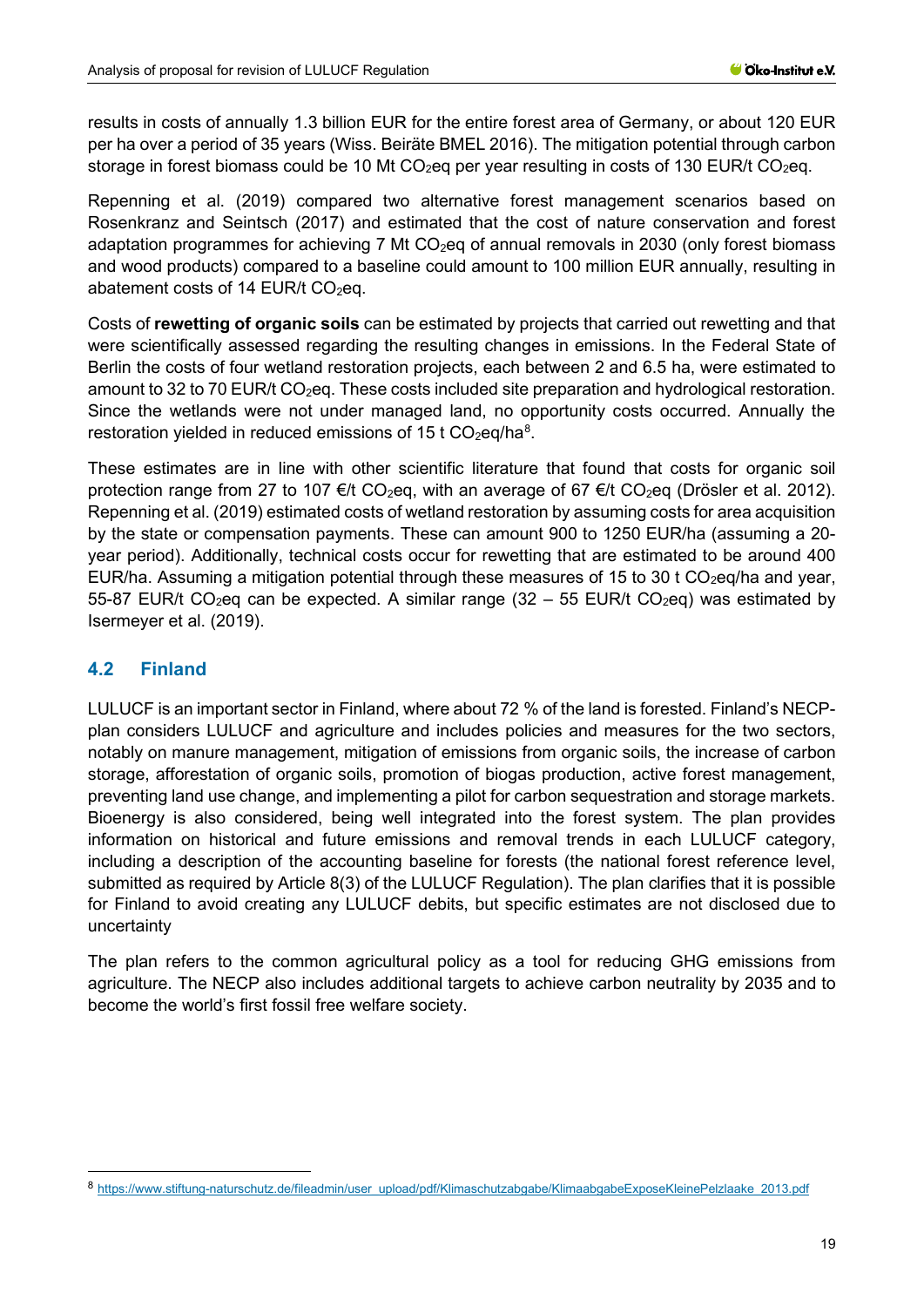



Source: Own compilation based on UNFCCC CRF data, EC 2021 and Ministry of Economic Affairs and Employment 2020.

Finland has developed a long-term strategy for achieving its national GHG-neutrality target set for 2035, which includes three scenarios (Ministry of Economic Affairs and Employment 2020). The reference scenario depicts the development with currently existing measures (WEM), while the other two scenarios describing alternative low-emission pathways to achieve the target. All three projected scenarios assume that the LULUCF sector remains a net sink (Figure 4-3). The WEM scenario sees the LULUCF sector's net sink at -17 Mt  $CO<sub>2</sub>$ eq in 2030 and -25 Mt  $CO<sub>2</sub>$ eq in 2050. Under the Continuous Growth scenario, the LULUCF sector's net sink will first remain at the current level before reaching 40 Mt CO<sub>2</sub>eq. in 2050. The Savings scenario projects the smallest sink for the LULUCF sector well below 20 Mt CO<sub>2</sub>eq. until 2050. Under the Savings scenario it is assumed that a change in forest industry production structures and the resulting annual roundwood removals amount to  $90 \text{ Mm}^3$  after 2035, while the Continuous Growth scenario assumes roundwood removals of 80 Mm $^3$ .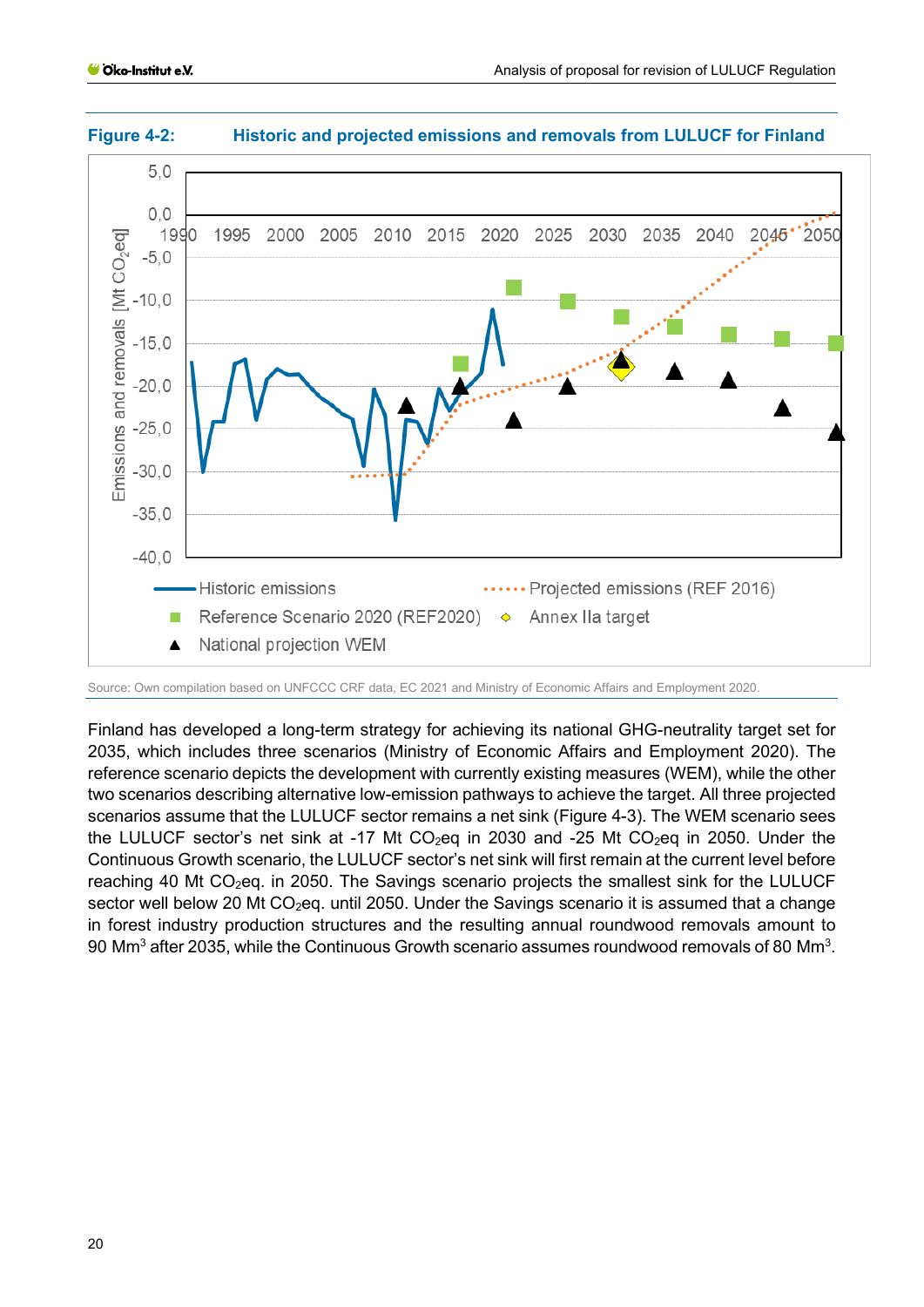

#### **Figure 4-3: Alternative projections of the LULUCF sink in Finland**

Source: Ministry of Economic Affairs and Employment 2020

Baul et al. (2017) analysed the impacts of alternative forest management scenarios and harvest intensities on climate change mitigation potential in managed forests in Finland over a 40-year period, including carbon storage in biomass, products and reduced emissions through substituting fossil-intensive materials and fuels but excluding abiotic and biotic risks to forests. Changing the target diameter from 22 cm to 26 cm resulted in increased net removals of 0.1 to 0.2 t CO<sub>2</sub>eq/ha/a but caused a decrease of the Net Present Value (a measure of economic profitability of forest production applying a 3% interest rate) by about 200 to 400 EUR, implying mitigation costs of 20 to 50 EUR/t CO<sub>2</sub>eq of reduced harvest intensity.

#### <span id="page-20-0"></span>**4.3 Observations regarding mitigation potentials and costs**

In the case of Germany, the underlying EU Reference scenario is overly optimistic regarding future sink development, implying that the national target can be reached without additional measures. This result stands in strong contrast to Germany's own national projection, which projects a negative development of the sink. It can be hypothesized that this assumption leads to the conclusion that also the new national target proposed in the LULUCF regulation can be reached at very low costs  $(5-10$  EUR/t CO<sub>2</sub>eq.). However, bottom-up estimates of mitigation costs based on a short literature review for Germany range between 27 and 103 EUR/t CO<sub>2</sub>eq for the rewetting of organic soils and about 130 EUR/ $tCO<sub>2</sub>$ eq. for forest management change.

For Finland, the European Commission's impact assessment projects that Finland's national target for 2030 is well above its projected net sink in the EU Reference scenario 2020. This implies that reaching the national target is associated with higher costs for Finland. According to national bottomup estimates, mitigation costs of reduced harvest intensity could be around 66 EUR/t CO2eq. However, national projections with existing measures come relatively close to Finland's target set by Annex 2a of the proposal, indicating that it can be reached without much additional costs.

[Table 4-1](#page-21-2) presents cost estimates for the two considered mitigation options in the two Member States as an overview. Compared to cost estimates of the Commission's impact assessments, there is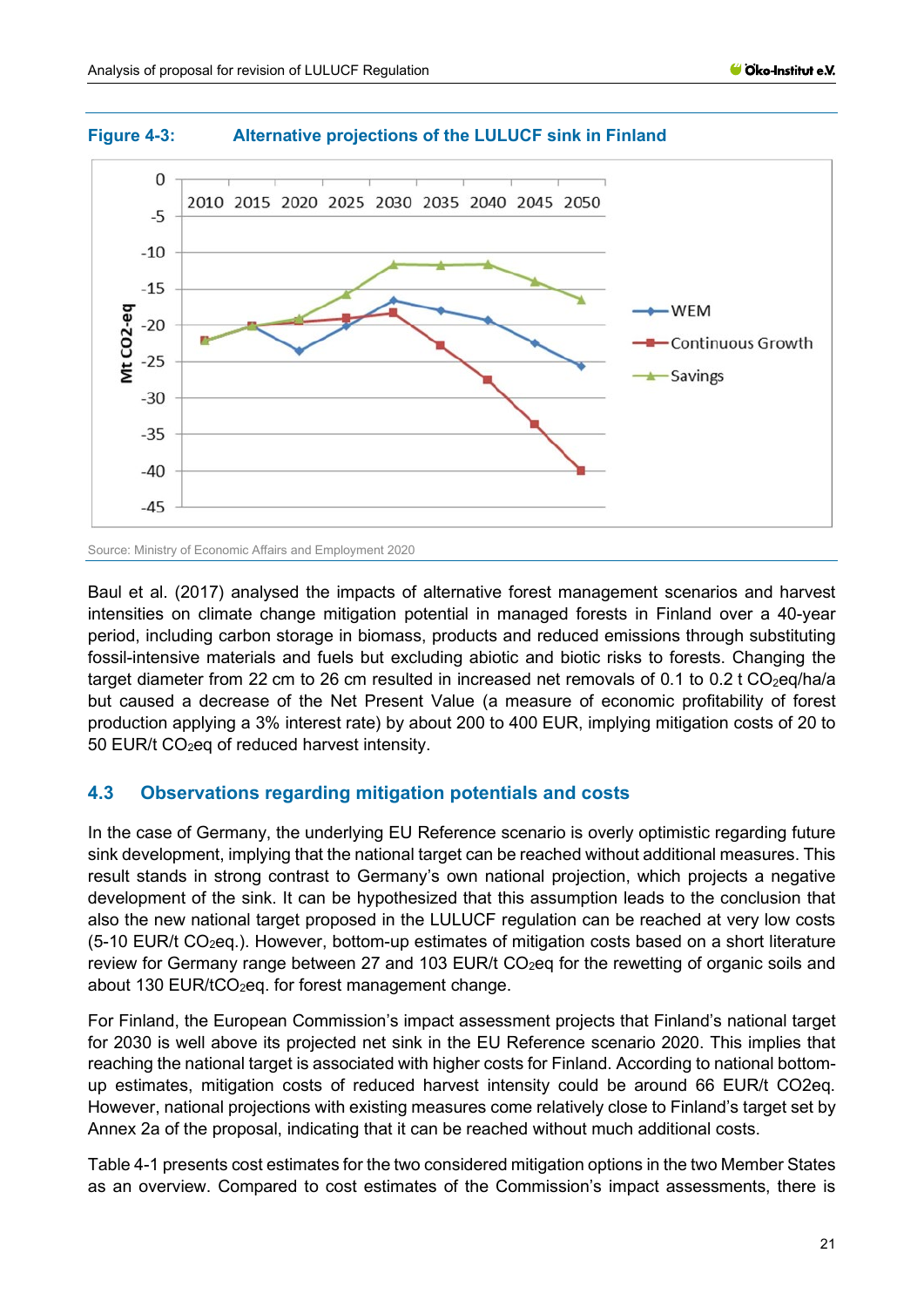especially a high discrepancy between estimates of costs for the rewetting of organic soils (note that EU estimates do not consider costs for rewetting but only assume abandonment of these areas) but also costs for changes in forest management are higher when looking at bottom-up estimates.

It has to be noted that the cost estimates are not entirely comparable as bottom-up estimates typically reflect more a business perspective, while costs based on marginal abatement cost curves rather represent economic costs from a national perspective. However, as certain types of costs have not been considered by the Impact Assessment, these estimates probably underestimate the efforts and public expenditures required by Member States for realising mitigation potentials in the sector.

| <b>Type of estimate</b>                          | <b>Unit</b>                | <b>Management of forests</b> | <b>Rewetting/Abandonment of</b><br>organic soils |
|--------------------------------------------------|----------------------------|------------------------------|--------------------------------------------------|
| Bottom-up Germany [EUR/t CO <sub>2</sub> eq]     |                            | $0 - 130$                    | $27 - 107$                                       |
| Mitigation potential [t CO <sub>2</sub> eq/ha/a] |                            | $0.6 - 0.9$                  | $15 - 30$                                        |
| Mitigation potential [Mt CO <sub>2</sub> eq/a]   |                            | $7 - 10$                     | $3.9 - 7.8$                                      |
| <b>Bottom-up Finland</b>                         | [EUR/t CO <sub>2</sub> eq] | $20 - 50$                    |                                                  |
| Mitigation potential [t CO <sub>2</sub> eq/ha/a] |                            | $0.1 - 0.2$                  |                                                  |
| Mitigation potential [Mt CO <sub>2</sub> eq/a]   |                            | $0.9 - 1.8$                  |                                                  |
| <b>Top-down EU</b>                               | [EUR/t CO <sub>2</sub> eq] | $5 - 10$                     | $5 - 10$                                         |
| Mitigation potential [Mt CO <sub>2</sub> eq/a]   |                            | 35                           | 25                                               |

#### <span id="page-21-2"></span>**Table 4-1: Comparison of mitigation cost estimates by bottom-up (country-specific and empirical data) and top-down (EU modelling) estimates**

Source: Own compilation based on literature.

## <span id="page-21-0"></span>**5 Discussion of remaining challenges for environmental integrity**

## <span id="page-21-1"></span>**5.1 EU certification standards for carbon removals with environmental integrity**

In the European Commission's LULUCF proposal it envisions an inclusion of land-based mitigation in a future carbon market into which the revised LULUCF Regulation should provide a first step. In a Communication on Sustainable Carbon Cycles (COM(2021) 800 final) published on December 15, 2021, the European Commission further announced that it will propose a regulatory framework for the certification of carbon removals by the end of 2022, which is expected to form the basis for the carbon market access of landowners by 2028. Approaches already applied by certification standards of the voluntary carbon markets might be adaptable to compliance markets. However, **significant concerns remain as to the reliability of carbon crediting for some types of land-based activities** in the voluntary carbon market, as well the general impact of carbon markets on the environmental integrity of the EU's climate and environmental policy framework.

As briefly discussed in section 2.4, **non-permanence remains a key concern for land-based mitigation options**. It constitutes the largest risk for environmental integrity of the integration on LULUCF in the overall EU mitigation target. The coming Impact Assessment underlying these future regulatory proposals will thus clearly need to explicitly assess the challenges with regards to the reversibility of biogenic carbon storage for specific mitigation options in the LULUCF sector and propose practical and yet robust solutions for addressing them.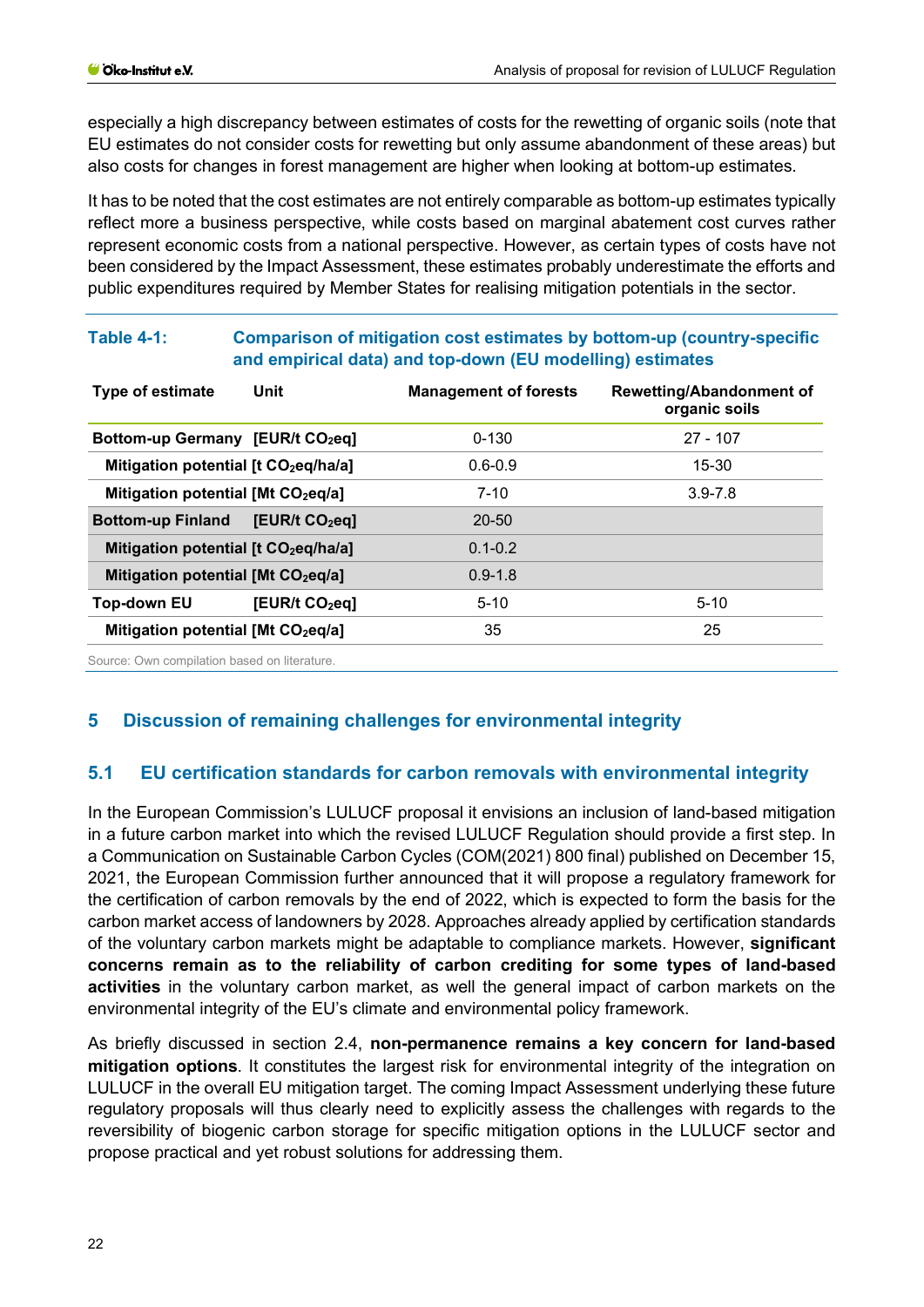Furthermore, bioenergy options tend to increase the issue of non-permanence by reducing the residence time of carbon in the biomass unless they are paired with options of  $CO<sub>2</sub>$  capture and storage (BECCS) or use of  $CO<sub>2</sub>$  as a feedstock (BECCU). The Commission also plans a more comprehensive coverage of carbon storage in biobased products that goes beyond classical accounting of harvested wood products and will form a basis for setting incentives for more efficient carbon cycling through cascade use. **There is the general risk that such a scheme increases overall biomass demand for such uses beyond sustainable levels**. In the EU, biomass harvest is currently a large driver of non-permanence given high shares of direct biomass use for energy (Camia et al. 2021). Thus, any intensification of biomass removals beyond sustainable levels, especially from forests, should be avoided.

Last but not least, the EU's regulatory approach to carbon markets should also take into account the considerable differences between mitigation options with regards to their **expected impacts on biodiversity, soil protection and the climate resilience of ecosystems**, e.g. comparing afforestation with fast growing monocultures or restoration of natural ecosystems.

Without a high degree of environmental integrity and robust methodological standards, the quality of land-based carbon credits will be low. Reporting challenges would make it impossible to estimate reliable and realistic potentials, and thus prevent market dynamics to be anticipated at all. Moreover, the **unpredictability of potential credits would represent a significant compliance risk** for any buyer. Under such conditions it would be challenging to develop a successful market that generates a business models for carbon farming and necessary funding for management changes in forestry and agriculture. At the same time, if the likely high costs of robust monitoring, reporting and verification systems will have to be covered by the market, land-based carbon credits are also likely to become much more expensive than currently anticipated by the EC impact assessments.

#### <span id="page-22-0"></span>**5.2 Risks to environmental integrity from uncertainties in GHG inventories**

The national targets set for individual Member States included in Annex IIa of the proposed Regulation were calculated based on historic net emissions reported by Member States in their submissions of 2020. Average historic emissions and removals by Member States included reported data for 2016, 2017 and 2018. The sum of EU27 for this period is -268 Mt CO<sub>2</sub>eq. To achieve a net sink of -310 Mt CO<sub>2</sub>eq in 2030, LULUCF net removals need to be increased by 42 Mt CO<sub>2</sub>eq, or 16%. This difference is allocated to Member States by multiplying the share of total managed land area in the EU multiplied with the difference between historic net emissions and to the EU target of -310 Mt CO2eq. This approach leaves a number of **Member States with net emission targets**, namely Denmark, Ireland, and the Netherlands. National binding targets between 2005 and 2030 are calculated by using net emissions reported by Member States for 2021, 2022, and 2023 and drawing a linear trajectory from the average historic value representing 2022 to the 2030 target value.

The estimation of national binding targets is thus based on historic data and the national share of total managed land area in the EU. The above presented considerations on mitigation potential and its costs have not been included explicitly to derive national targets. The assumption is made that historic levels of net emissions and removals can be considered close to a cost-efficient potential. However, often inventory data that do not capture recent national policies and developments (Böttcher and Reise 2020).

In total, LULUCF reported data have an uncertainty of the emission level of 28 %, which is comparable to other sectors, e.g. Waste (see Table 1.15 in European Union 2021). But there is a large spread of uncertainty ranges for different land-use categories. Level uncertainty based on Member State estimates for Forest land is about 14 %, Cropland 61 %, Grassland 354 % and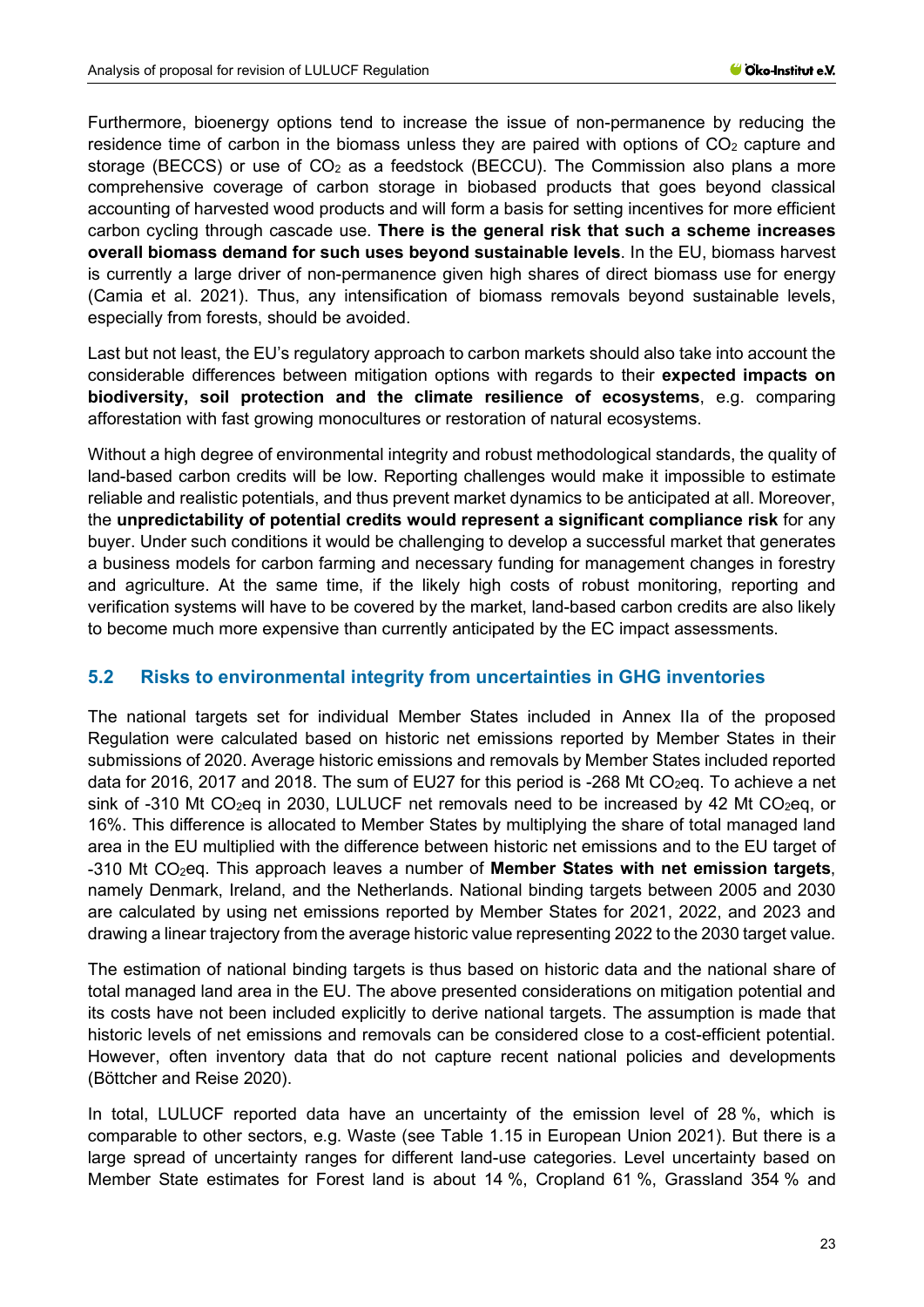Wetlands 55 %. Moreover, LULUCF data is often subject to considerable recalculations, e.g. due to methodological changes in inventory compilation. This holds, for example, for Germany, which updated its national GHG submission for historic years in 2021, leading to a decrease of the estimated net LULUCF sink in 1990 by 50 Mt CO<sub>2</sub>eq. For more recent years changes to the inventory for methodological reasons amounted to at least 5 Mt  $CO<sub>2</sub>$ eq. Applying data from a more recent submission (2021) towards deriving the national LULUCF target for Germany would thus result in a national target of -23 Mt CO<sub>2</sub>eq, about 7 Mt CO<sub>2</sub>eq less than the proposed target in Annex 2a of the Commission proposal (see Annex I).

This example shows that **changes in GHG inventories of large EU Member States due to recalculations can make a timely and sanctioned climate protection regime largely ineffective**, or at least have considerable consequences for other sectors. The proposed revision of the LULUCF Regulation aims to strengthen the monitoring and review system at EU level to address this challenge. However, in view of persisting large uncertainties of emission and removal estimates for the LULUCF sector, its **fungibility with carbon units from other sectors needs to be very clearly constrained.**

Flexibility granted could, for example, include a safety margin or buffer to accommodate for uncertainties related to methods, data, and trends. Alternatively, a discount rate could be applied for the exchange of carbon credits when using flexibilities. Examples for such discounting are applied by The REDD+ Environmental Excellence Standard (TREES)<sup>[9](#page-23-1)</sup>. It uses a conservative approach allowing a maximum uncertainty level of 15 % (at the 90 % confidence level) beyond which the crediting level is reduced by the calculated percentage uncertainty, while the reported emissions are to be increased by the calculated percentage uncertainty.

In addition to uncertainties due to non-permanence of biogenic carbon storage, uncertainties of LULUCF reporting remain high. The Commission urges Member States to improve their GHG reporting. Ironically, however, advances in increased Tier level of reporting and inclusion of additional and more up-to-date data sources can cause disruption of historic data series (e.g. when switching methods) and increase relative uncertainty (e.g. due to inclusion of more processes).

There are also still categories not well represented in EU Member State accounts. For example, about 44% (74.4 of estimated 166.7 Mt  $CO<sub>2</sub>$ eq) of emissions from organic soils are probably not included in Member State reporting that currently amounts to already 92.3 Mt  $CO<sub>2</sub>$ eq (Martin und Couwenberg 2021).

In its Annex III, the LULUCF proposal requires Member States to increase coherence of reporting between different policies. There is also the **need for more consistency in reporting across Member States**. Therefore, there should be consistency checks of Member States reported data with international independent reference data (e.g. remote sensing-based maps on organic soils, use of common EU data sets like Copernicus if no national data is available, etc.).

## <span id="page-23-0"></span>**5.3 Risks to environmental integrity from inadequate long-term governance**

Emissions and removals from the sector are very much driven by long-term trends and historic management decisions. This requires sufficient foresight with adequate tools. Currently, a serious lack of integrated long-term planning of land use continues to persist in EU Member States regarding its role for climate change mitigation.

<span id="page-23-1"></span><sup>9</sup> <https://www.artredd.org/wp-content/uploads/2020/04/TREES-v1-February-2020-FINAL.pdf>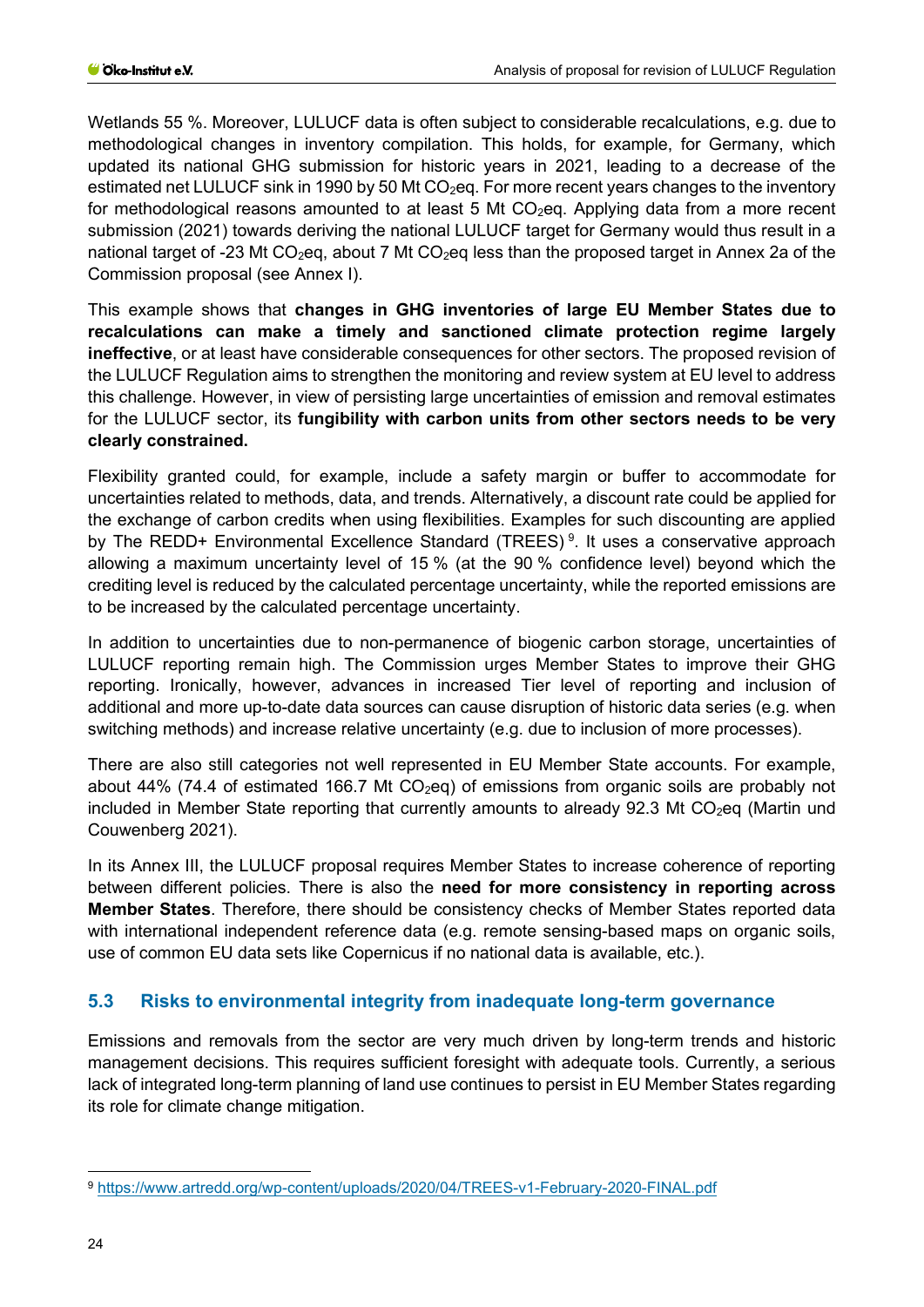Member States are required to report information on policies and measures expected to be taken in the LULUCF sectors in integrated National Energy and Climate Plans (NECPs) under the Governance Regulation adopted in 2018. However, revealingly despite an aggregation of projections under the initial iteration of these reports showing that around a third of the 2005 EU carbon sink could be lost by 2030 (EC 2020), **EU Member States also plan to significantly increase their reliance on bioenergy** over the same period without explaining how and where they will source this biomass, or what impact it will have on climate or biodiversity (Smith et al. 2021). Member States are expected to revise their NECPs by mid-2024 and the European Commission's LULUCF proposal suggests drawing on these plans to make further proposals for the contribution of each Member State towards its proposed 2035 climate-neutral land-use sector target, including agriculture. However, for the NECPs to usefully serve this role the plans and the strategies and planning instruments that inform them will have to be significantly improved.

With the recent reform of the EU's Common Agricultural Policy, Member States are also for the first time asked to submit national CAP strategic plans by 31 December 2021 describing the interventions they have chosen in implementing the CAP and how they contribute to the ambitions of the European Green Deal. Based on these strategic plans, the Commission will then have six months to approve the plans ahead of their implementation in January 2023. While it is still too early to draw final conclusions on the process, a critical analysis by NGOs of ecoschemes in 21 draft CAP strategic plans and their potential contribution to climate change mitigation revealed that the initial measures chosen my Member States are far from adequate (BirdLife Europe, EEB, WWF 2021). For example, the draft plans revealed that no country was planning an eco-scheme to support and incentivize paludiculture (productive use of wet peatlands) on formerly drained peatlands, and only three countries (Germany, Ireland and Poland) intended to use eco-schemes to support agroforestry or tree planting, a crucial climate mitigation and adaptation strategy with many co-benefits. Unless significantly revised, the **national CAP strategic plans are thus unlikely to deliver sufficient governance for the implementation of the required mitigation measures**, leaving even larger question marks on the rather optimistic view on mitigation costs for Member States in the LULUCF sector.

## <span id="page-24-0"></span>**6 A new proposal for the amendment of the LULUCF Regulation**

On December 17, 2021, the rapporteur for the LULUCF Regulation in the European Parliament's ENVI Committee published a draft report with his proposals for an amendment of the LULUCF Regulation (European Parliament 2021). The report suggests fundamental changes to the European Commission's proposal of July 2021 that include:

- an **increased EU net sink target** for the LULUCF sector of 490 Mt CO<sub>2</sub>eq by 2030 and respective increased nationally binding targets for EU Member States;
- a **separate "no-debit" target** at EU level for Cropland, Grassland and Wetlands land-use categories for 2030;
- a **reduction in options for flexibilities** and constraints on their use;
- a **stronger compliance mechanism** in the form of a financial penalty of EUR 375 per tonne of CO2eq and a stronger link between underperformance and member state planning obligations;
- a significant **strengthening of public financing** for ecosystem-based approaches;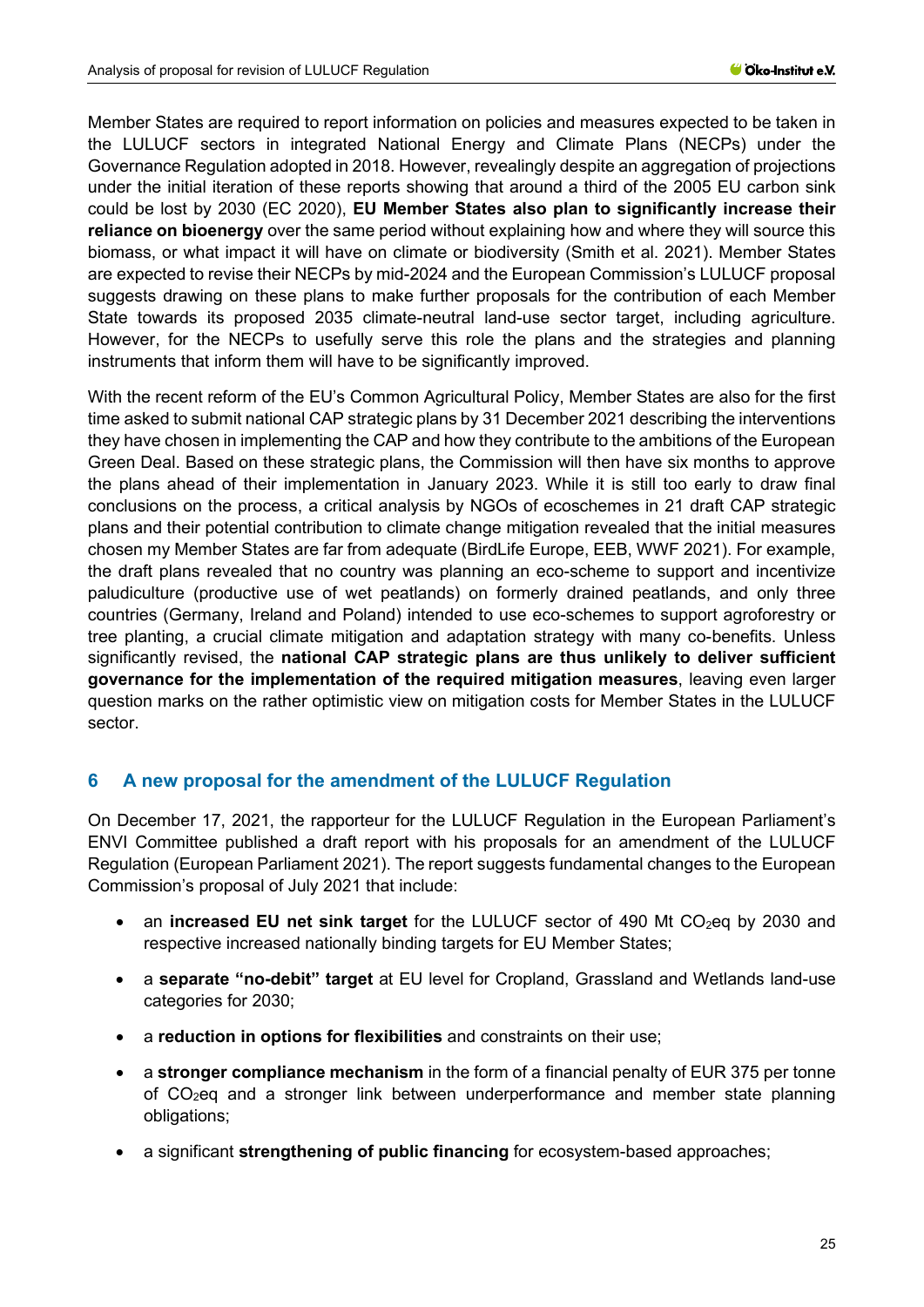• a complete **withdrawal from the integration of LULUCF and Agriculture** into a common accounting framework and target after 2030.

The following sections briefly describe these changes and provide some initial reflections on the proposals with regards to the topics discussed in this paper.

## <span id="page-25-0"></span>**6.1 Increased and extended EU net sink targets**

The draft report of the ENVI committee rapporteur proposes a **significantly higher net removal**  target for the LULUCF sector of 490 Mt CO<sub>2</sub>eq by 2030. This net removal target can be considered at the high end of the range of technical mitigation potentials based on modelling studies (Böttcher et al. 2021b). While technically possible, the timeline for reaching the target is incredibly ambitious given the current limited level of action by member states and the time lag regarding the effectiveness of mitigation options in the land use sector. Meeting the target would thus realistically require Member States to quickly ramp up the scale of mitigation measures in each of the LULUCF subsectors, especially those related to organic soils and forests with a particularly large mitigation potential. In fact, the proposal justifies the significant increase in the target in the medium-term with the difficulty of scaling the long-term natural sink potential. The proposal argues that realizing this potential requires a clear vision to be set out and concrete action to be stepped up already over this decade, suggesting that the changes required after 2030 would otherwise have to happen unrealistically fast.

As already foreseen by the Commission's proposal, the draft report also proposes that by mid-2024, Member States will need to include relevant measures for ensuring a sustainable and predictable long-term contribution of natural carbon sinks within the EU in their updated integrated national energy and climate plans (NECPs). However, the draft report also proposes that the Commission should develop further **net GHG removal targets for the LULUCF sector for the years 2035, 2040, 2045 and 2050** on the basis of these plans after taking into account the advice of the European Scientific Advisory Board on Climate Change and the Union GHG budget foreseen under the EU Climate Law. This implies that the instrument of separate net sink targets will be continued after 2030 and the European Scientific Advisory Board on Climate Change will be given a prominent role in this target setting process, two major differences to what the European Commission suggested in July 2021.

Last but not least, the Commission proposal and the draft report of the rapporteur have in common that a technical correction of the national targets will be allowed to ensure methodological consistency between the targets in Annex IIa and inventory data for Member States that improve the methodology used for their inventories. However, the ENVI Committee requires additionally that such a correction be subject to an independent scientific review. **Technical correction can significantly impact the target of Member States** if there are large changes in historic net emissions or removals for the reference period (see section 5.2). [Table A-1](#page-32-1) in the Annex of this report provides estimates of the potential impact of these technical corrections for the national targets for an EU net sink target of 310 Mt CO<sub>2</sub>eq and of 490 Mt CO<sub>2</sub>eq based on national GHG inventories submitted in 2020 and 2021.

## <span id="page-25-1"></span>**6.2 Separate "no-debit" target for Cropland, Grassland and Wetlands land-use categories**

To foster stronger climate action in land-use categories that are currently often contributing net emissions to the LULUCF sector, such as Cropland, Grassland and Wetland, the draft report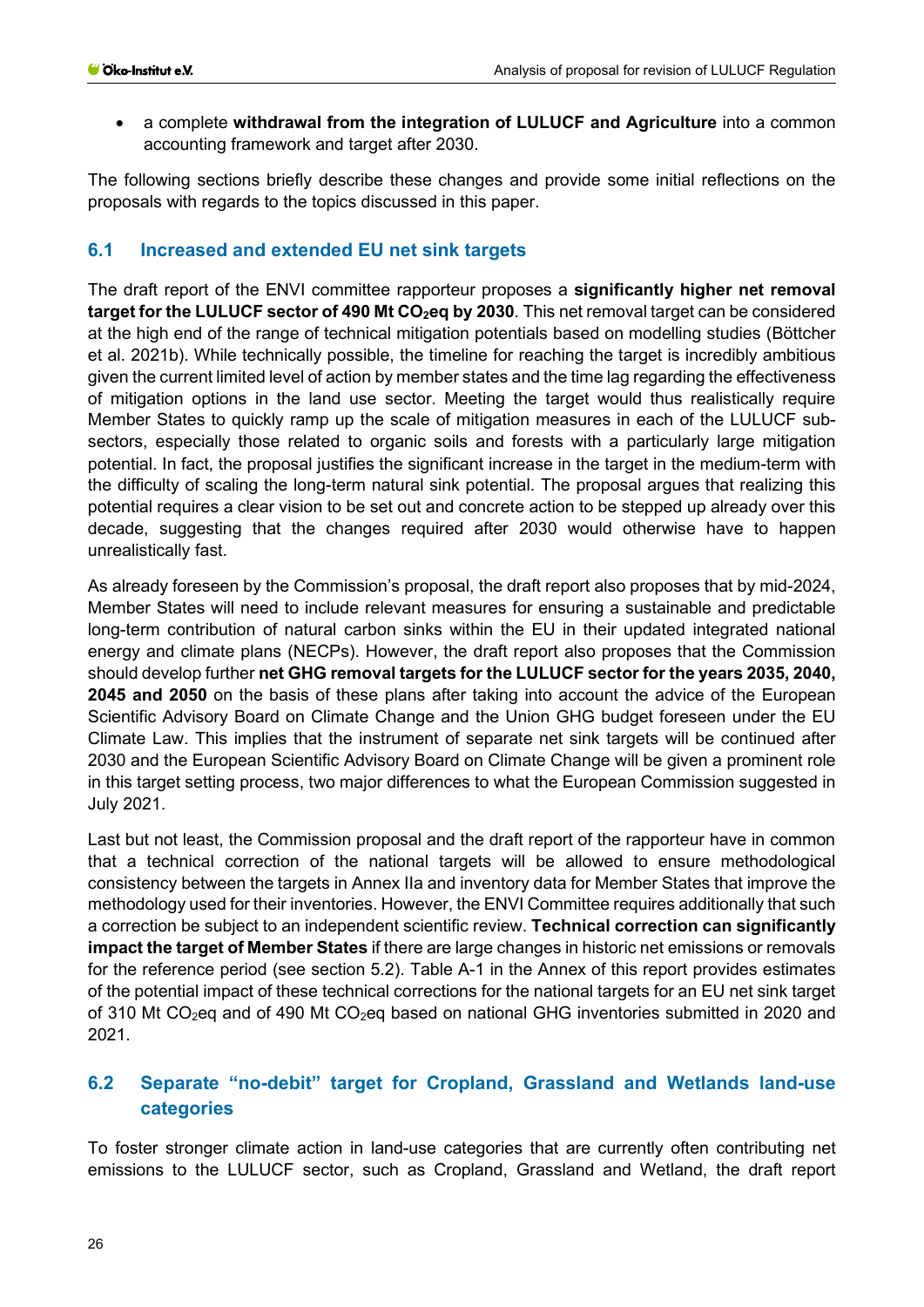suggests that an **additional sub-target of "no-debit"** should be introduced for these categories at EU level for 2030. Such a target can be useful for increasing awareness of the hidden emissions in the EU net LULUCF sink. However, its effective implementation will also require enormous improvements in the quality of member state GHG inventories for these categories in order to identify emission sources and respond with adequate mitigation measures.

The national GHG projections of Member States provide ample justification for the introduction of the proposed sub-target. According to data submitted by member states to the EEA[10](#page-26-2) the **combined emissions from Cropland and Wetlands are only expected to be reduced slightly from 77.4 Mt CO<sub>2</sub>eq in 2019 to 65.3 Mt CO<sub>2</sub>eq in 2040** assuming existing measures. More worryingly, emissions from Grassland are even expected to increase from 11.9 Mt CO<sub>2</sub>eq in 2019 to 15.2 Mt CO2eq in 2040. Given the relatively high abatement costs for these sectors assumed in the European Commission's Impact Assessment (see above), the target can be considered very ambitious and quite difficult to realize in the given timeframe. If achieved, meeting this sub-target alone would allow the EU's net sink to reach 330 Mt  $CO<sub>2</sub>$ eg in 2030, assuming that the sink in other categories remains unchanged from today.

## <span id="page-26-0"></span>**6.3 Reduced flexibilities**

The draft report of the ENVI committee rapporteur also proposes significant changes to options for flexibilities for Member States to achieve their targets. The original LULUCF Regulation allowed Member States to delete emission allocations under the ESR to compensate net debits resulting from LULUCF Regulation. The rapporteur's amendments to Article 12 mean that this **flexibility with the ESR** would **no longer available for Member States**. Under Article 12, the rapporteur also proposes more strictly regulating the trade of transfer surplus removals between Member States by imposing a **minimum price of EUR 250 per tonne of CO<sub>2</sub>eq** and requiring that revenues be invested into projects promoting ecosystem-based approaches or protecting and restoring biodiversity.

Under Article 13, requirements for the managed forest land flexibility are increased. Amendments in the draft report would require Member States to demonstrate progress in relation to their efforts regarding the conservation of habitats (in relation to EU Habitats and Birds Directives) and ensure that the planned measures for **sink enhancement and conservation foreseen in their Long Term Strategies under the Governance Regulation contribute also to enhancing biodiversity and reduces vulnerability to natural disturbances**. Furthermore, the draft report proposes tightening the newly introduced Article 13b of the Commission's proposal that provides Member States flexibilities for the period 2026 to 2030 if they face impacts of natural disturbances. The rapporteur suggests that the "Natural disturbances solidarity mechanism" is reduced by 50% to allow for compensation for natural disturbances at a maximum of 89 Mt CO<sub>2</sub>eq.

## <span id="page-26-1"></span>**6.4 Strengthened compliance**

The draft proposal of the rapporteur proposes significantly strengthening the compliance mechanism under the LULUCF Regulation by imposing a **financial penalty of EUR 375 on Member States for each tonne of CO<sub>2</sub>eq in excess of the annual national target** in the given year after 2026. This penalty would be applied following a comprehensive review to be carried out by the European Commission in 2032.

<span id="page-26-2"></span><sup>10</sup> <https://www.eea.europa.eu/data-and-maps/data/greenhouse-gas-emission-projections-for-8>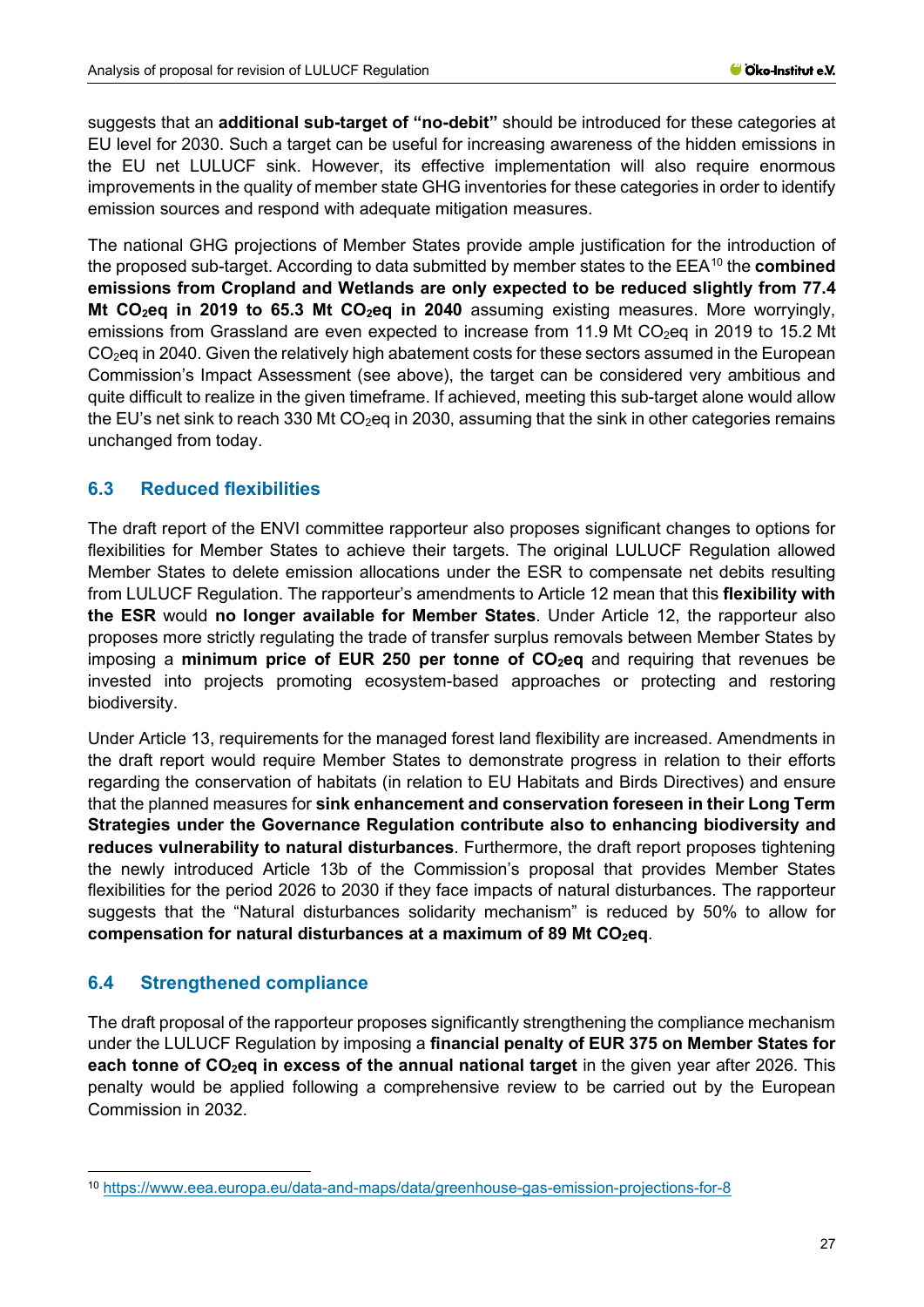Furthermore, the rapporteur proposes that this penalty should come on top of existing compliance rules under the LULUCF Regulation, which impose a penalty for non-compliance in the form of a "top up" to member state targets. Under these "top up" rules 108 % of the gap between the assigned target and the net removals reported in the given year are to be added to the greenhouse gas emission figure reported in the subsequent year by the Member State.

While it is unclear from the wording of the text whether the two penalties will be applied separately or in a cumulative fashion, the proposal amounts to a **significant stick to incentivize climate action**. To put the proposed financial penalty into perspective [Figure 6-1](#page-27-0) provides a hypothetical case of non-compliance with the use of flexibilities and application of the "top-up" penalty.



<span id="page-27-0"></span>**Figure 6-1: Hypothetical case of non-compliance with use of flexibilities and** 

Source: Own compilation

Finally, the draft report also introduces an enhanced governance process for target achievement in the LULUCF sector by strengthening the link between the underperformance of Member States and their medium and long-term planning requirements. The draft report proposes that Member States which fail to meet their annual targets in two consecutive years will also be required to **revise their National Energy and Climate Plans and Long-term Strategies, and ensure additional action is taken**. These revisions are to take place within six months of the second year in which the Member State concerned fails to meet its annual targets. For example, a Member State failing to meet its annual target in 2026 would have to submit a revised NECP and Long-term strategy and adopt additional policy measures by 30 June 2028. Furthermore, the draft report proposes that the European Commission should be permitted to issue recommendations on how the plans should be revised and open an infringement procedure where its finds have been insufficiently amended to meet the annual targets of the Member State concerned.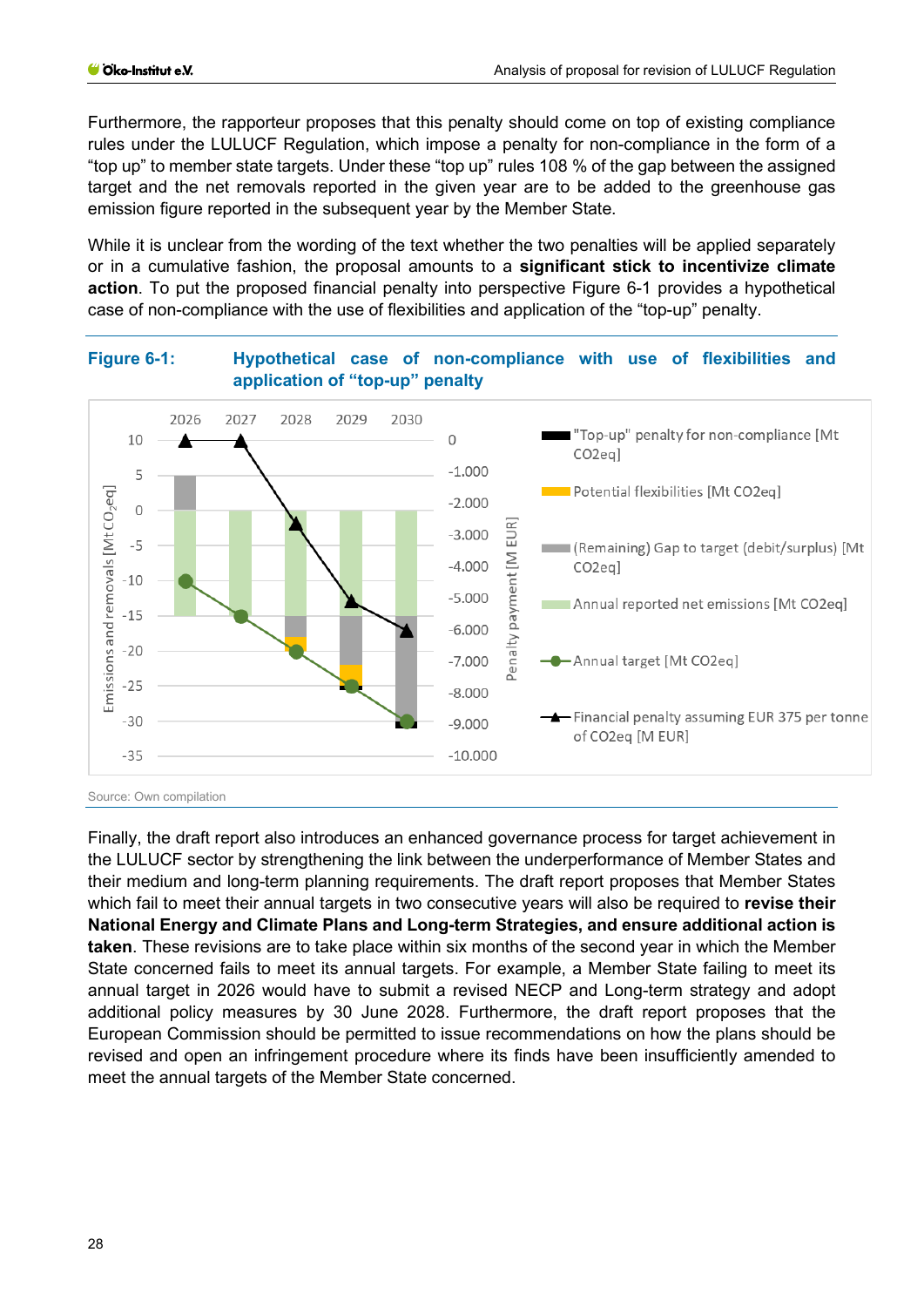#### <span id="page-28-0"></span>**6.5 Financial support for ecosystem-based approaches**

The draft report includes a number of proposals relating to the financing of measures needed to deliver on the LULUCF regulation targets, with a particular emphasis on "ecosystem-based approaches".

First, the draft report requires that the European Commission submit a report to the European Parliament and the Council within six months after entry into force of the regulation **assessing the consistency of different funding instruments** under the Union budget and the EU's Recovery and Resilience Facility (RRF) with the commitments and targets in the LULUCF Regulation. This report should also identify ways of **increasing financial support for ecosystem-based approaches in forests and agricultural land**. In this context, the draft report specifically mentions the Common Agricultural Policy (CAP), LIFE, the Cohesion Funds, Horizon Europe, the RRF, the Just Transition Fund and EU ETS revenues as potential sources of funding.

Second, the draft report makes several concrete proposals with regards to financing these ecosystem-based approaches. The rapporteur proposes requiring Member States to use at least 5 % of public revenues under the EU ETS to **support land managers implementing ecosystembased approaches in forest and agricultural land**. The rapporteur also suggests that Commission be empowered to adopt delegated acts to collect the previously mentioned financial penalties for non-compliance after 2032 and proposes this money be used for financing similar programs. Finally, rapporteur proposes requiring Member States purchasing allowances under LULUCF regulation to pay a minimum price of EUR 250 per tonne of transferred removal and requires the country selling the allowances to use all of the revenues generated from these transfers towards increasing removals by promoting ecosystem-based approaches and protecting and restoring biodiversity.

Third, the draft report proposes empowering the European Commission to adopt delegated acts to develop **common criteria for the selection of projects to receive financing for ecosystembased approaches**. The related amendments emphasize that these criteria should be "objective, science-based and transparent", should "reward practices whose climate and environmentally benefits are scientifically proven and that lead to the sustainable and long-term increase of carbon sequestration in soils and biomass while ensuring societal co-benefits". Moreover, the proposal requires the Commission to consult the European Scientific Advisory Board on Climate Change and civil society and relevant stakeholders before adopting the delegated act.

Given the potentially high public financing costs for meeting the LULUCF targets identified in this report and the observed limited prioritization of natural sinks in national CAP strategic plans, these proposals are a critical improvement of the Commission proposal. It is difficult to estimate the total volume of revenues that these proposals would generate. However, based on the existing EU funding sources to be mobilized, current ETS projections and the potential scale of the revenues generated by financial penalties, it can be assumed that proposed mechanisms would generate revenues **totalling multiple billion euros per year**. Moreover, based on the conditions proposed for the use of the funding, these additional revenues would not only be dedicated to ecosystembased approaches and climate mitigation in the LULUCF sectors, but be targeted at proven and environmentally sound projects and secured over a longer time-horizon.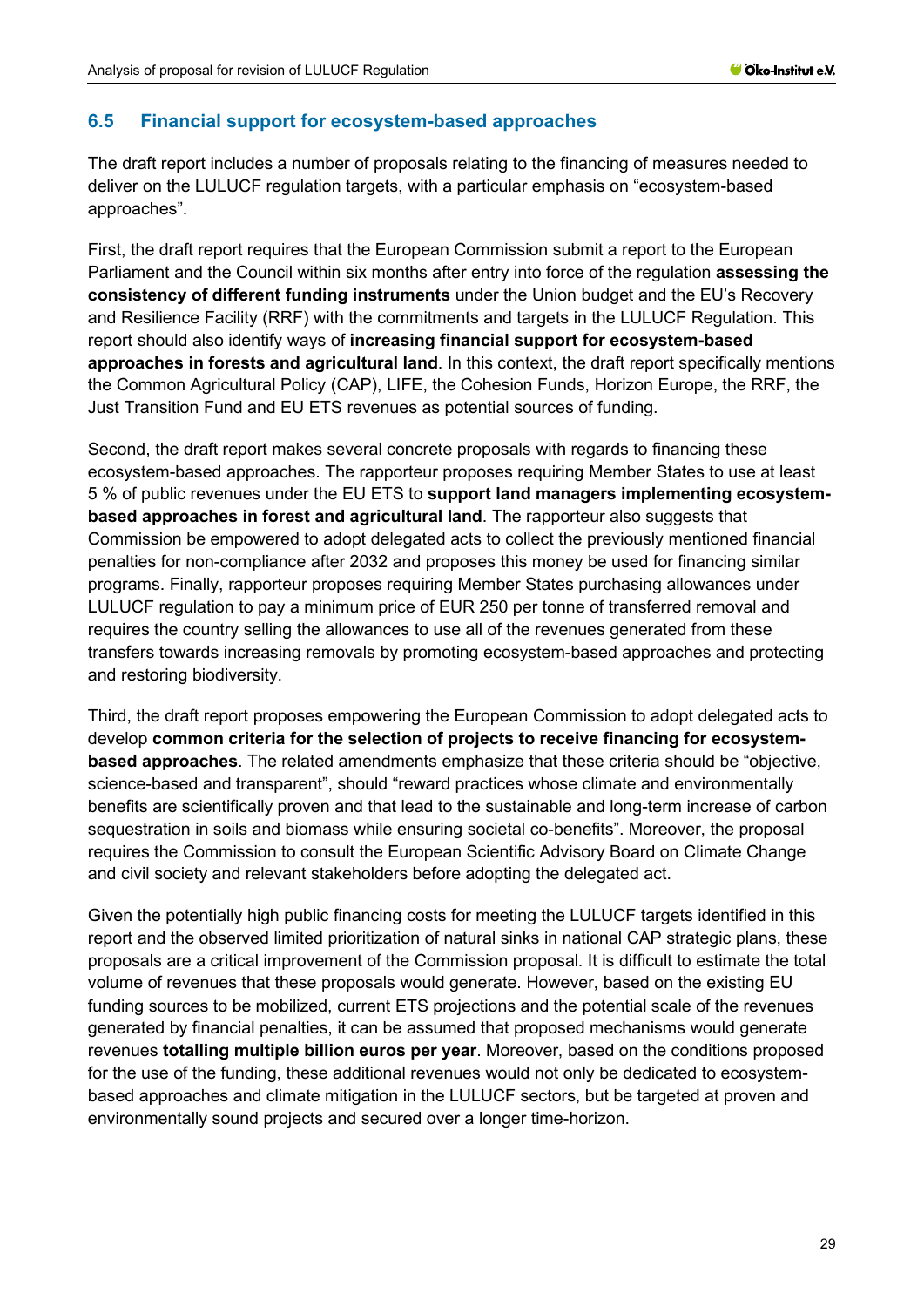## <span id="page-29-0"></span>**6.6 The removal of AFOLU provisions without a sub-target for agriculture**

Finally, the draft report removes all provisions of the European Commission's proposals that would initiate a transition to an integrated Agriculture and LULUCF land-use or "AFOLU" sector after 2030. More specifically, the rapporteur proposes deleting provisions that would integrate non- $CO<sub>2</sub>$ emissions from Agriculture into the LULUCF Regulation after 2030 and removes the proposed collective commitment by Member States to climate-neutrality in the land-sector by 2035. In the justifying these deletions the rapporteur argues that he "sees no benefit for bringing non- $CO<sub>2</sub>$ emissions of agriculture into LULUCF, [and sees a] risk of hiding emissions from the agricultural sector behind forest sink [...] without incentives for the agricultural sector to decrease emissions."

The continued separation would indeed arguably reduce the risk caused by reversals of removals by natural carbon sinks and the asymmetry of GHG emission reduction and sink enhancement by maintaining a strict firewall between the two (Zickfeld et al. 2021). In doing so, the proposal also prevents net-removals in the land-use sector being used to compensate agricultural non- $CO<sub>2</sub>$ emissions in the period post-2030. However, by preventing the transition to an AFOLU regime and the commitment to a climate-neutral AFOLU sector by 2035, the draft report also arguably weakens the regulatory framework with regards to non- $CO<sub>2</sub>$  emissions from agriculture on the whole.

While agricultural non- $CO<sub>2</sub>$  emissions are to remain regulated under the ESR until 2030, no sector target is currently foreseen for the agriculture sector at EU level. This failure to address agriculture more specifically is problematic given that the ESR has historically failed to deliver significant emission reductions in the agriculture sector. According to EEA data, while emissions in the sectors covered by the ESR have declined by roughly 10 % between 2005 and 2019, agriculture contributed only about 3 % of the total emissions reduction effort in this period despite representing the third largest source of ESR emissions and 12 % of total EU-27 GHG emissions (EEA 2021). Moreover, based on projections reported by Member States, little further progress is currently expected in the agriculture sector, with emissions only expected to decline by an additional 4% by 2030. In fact, based on a review of member state NECPs and related planning documents, as few as nine Member States have currently even set quantitative GHG emissions reduction targets for the agriculture sector: Croatia, France, Germany, Ireland, Lithuania, Luxembourg, Slovenia, Spain and Sweden.

In this context, the common commitment of Member States to a climate-neutral land sector by 2035 could represent an important binding target framework in which agricultural non- $CO<sub>2</sub>$  emissions would come under increasing pressure to reduce emissions. This is because the target could prove difficult to achieve without significant emissions reductions in the Agriculture sector. For example, if the LULUCF sink was still at the European Commission's proposed 2030 target of -310 Mt in the year 2035, Agricultural non- $CO<sub>2</sub>$  emissions would have to decline from an estimated 384 Mt  $CO<sub>2</sub>$ eq in 2020 to 310 Mt CO<sub>2</sub>eq in 2035, a reduction of nearly 20 %. The earlier the target date for a climateneutral land-sector is imposed, the more stringent it would also prove in practice. For example, setting a target for achieving a climate-neutral land-use sector by 2030 would require these emissions reductions to be achieved in the Agriculture sector by this date, or to be compensated by higher LULUCF sinks.

A separate approach that would more directly regulate non- $CO<sub>2</sub>$  emissions in the Agriculture sector would be to introduce a dedicated and binding sectoral target for these emissions. For example, the European Environmental Bureau (EEB) has proposed setting a binding target for the Agriculture sector of 350 Mt CO<sub>2</sub>eq by 2030 (-20 % compared to 2005 level), next to a binding net-zero target for agriculture-related land use emissions by 2030, as proposed in the draft report for the LULUCF Regulation in the ENVI committee (EEB 2021). Moreover, they propose strictly limiting the use of flexibilities between emitting sectors and the LULUCF sectors to between the residual emissions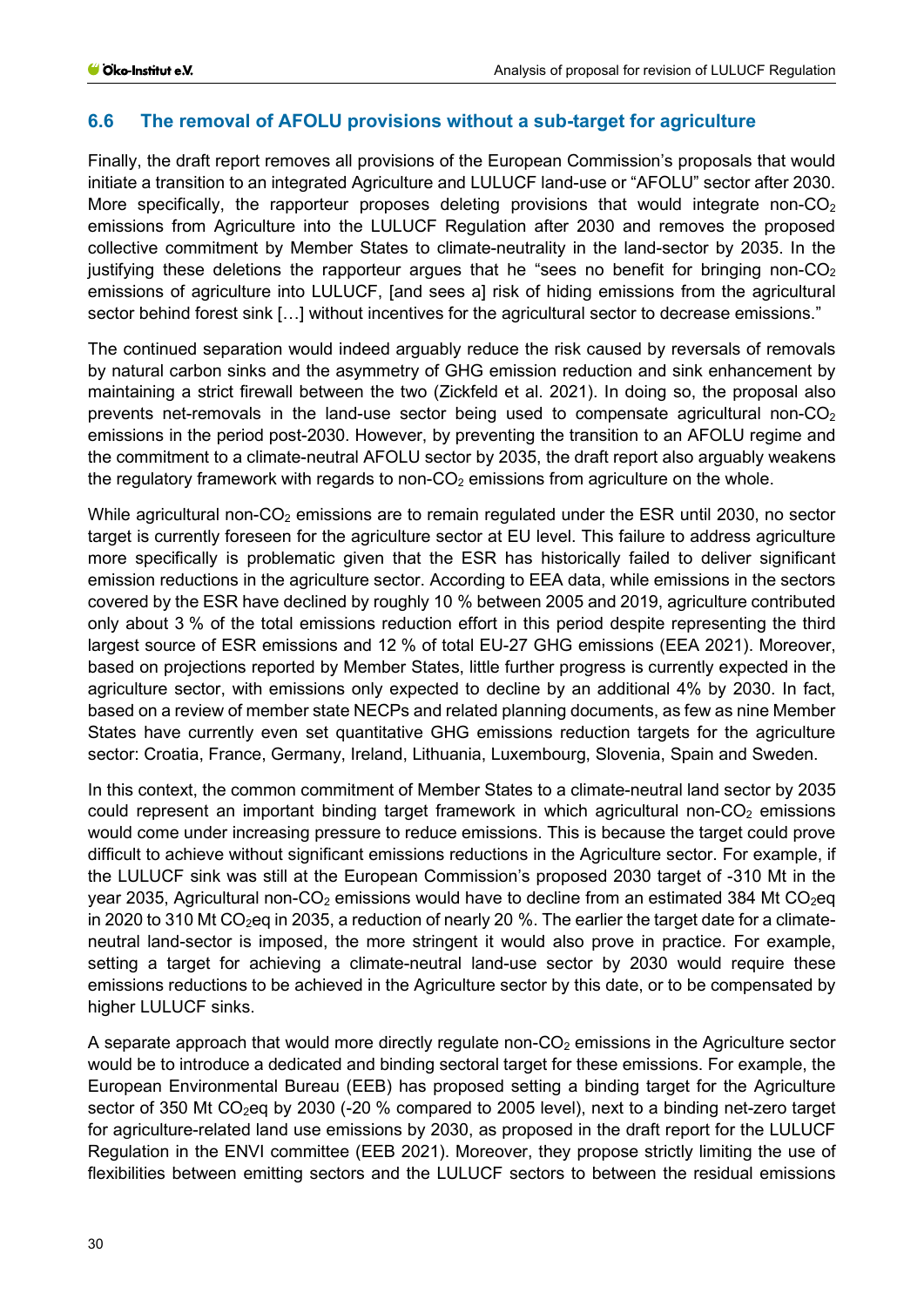from Agriculture and the LULUCF sink from agricultural lands. This approach would have the advantage of explicitly setting a policy target for the Agriculture sector while limiting the risk that flexibilities would undermine this ambition, and could in principle be implemented outside of the AFOLU regime by setting a sectoral target for agricultural non- $CO<sub>2</sub>$  emissions in the ESR. However, based on her draft report from 17 January 2022 the rapporteur for the Effort Sharing Regulation, Jessica Polfjärd of the EPP, does not include such a sectoral target among her proposals.

## <span id="page-30-0"></span>**7 Conclusions**

The Commission proposal for a revision of the LULUCF Regulation constitutes a paradigm shift in multiple ways, including changes to the rules for accounting of LULUCF, introducing absolute EU and national binding targets for the period 2026 to 2030, establishing a land-use pillar that includes both LULUCF emissions and removals and non- $CO<sub>2</sub>$  emission from the agriculture sector after 2030, increasing fungibility of fossil and biogenic carbon expressed by the full integration of LULUCF in the overall 2030 EU climate target. The proposal also aims at enhancing quality of monitoring and reporting in EU Member States. This is especially needed for a number of specific land-use categories and sub-categories, including those on organic soils.

It can be concluded that assumptions from the EC impact assessment underlying the proposal for a revision of the LULUCF Regulation are partly underestimating mitigation costs and therefore overestimating the mitigation potential in the lower cost range (0-10 EUR/t  $CO<sub>2</sub>eq$ ). This could be confirmed for Germany and Finland through bottom-up case-study analysis. A particularly large discrepancy exists between estimates of costs for the rewetting of organic soils. However, additional inconsistencies are found between baseline assumptions, i.e. how much mitigation can be assumed for no additional costs.

The models applied in the European Commission's impact assessment also do not cover all aspects of mitigation measures, e.g. by referring mostly to opportunity costs but not technical implementation costs. This applies especially for options regarding rewetting of organic soils.

These findings suggest that the public expenditures required by Member States for realising mitigation potentials in the sector are also likely to be significantly underestimated.

Finally, based on the observations above the paper identifies a number of remaining challenges that need to be addressed for **ensuring environmental integrity** of the integration of LULUCF in EU climate policy. These include

- ensuring permanence of land-based mitigation especially as a precondition for a further enhancement of fungibility and transfer including carbon markets;
- tackling remaining uncertainties in GHG inventories; and
- ensuring sufficiently robust long-term planning for more coherent governance of the land-use sector.

The suggested amendments to the Commission's proposal by the rapporteur of the European Parliament's ENVI committee would in part address the challenges identified in this report. The suggested amendments strengthen the LULUCF Regulation regarding financing, address the issue of permanence by imposing a strict firewall between the land-use sectors and the Effort Sharing Regulation and significantly enhance the governance and scientific oversight. The draft report also proposes significantly increasing the 2030 LULUCF target to 490 Mt  $CO<sub>2</sub>$ eg and introducing a new net-zero target for the agriculture-related land-use categories, both of which represent a significant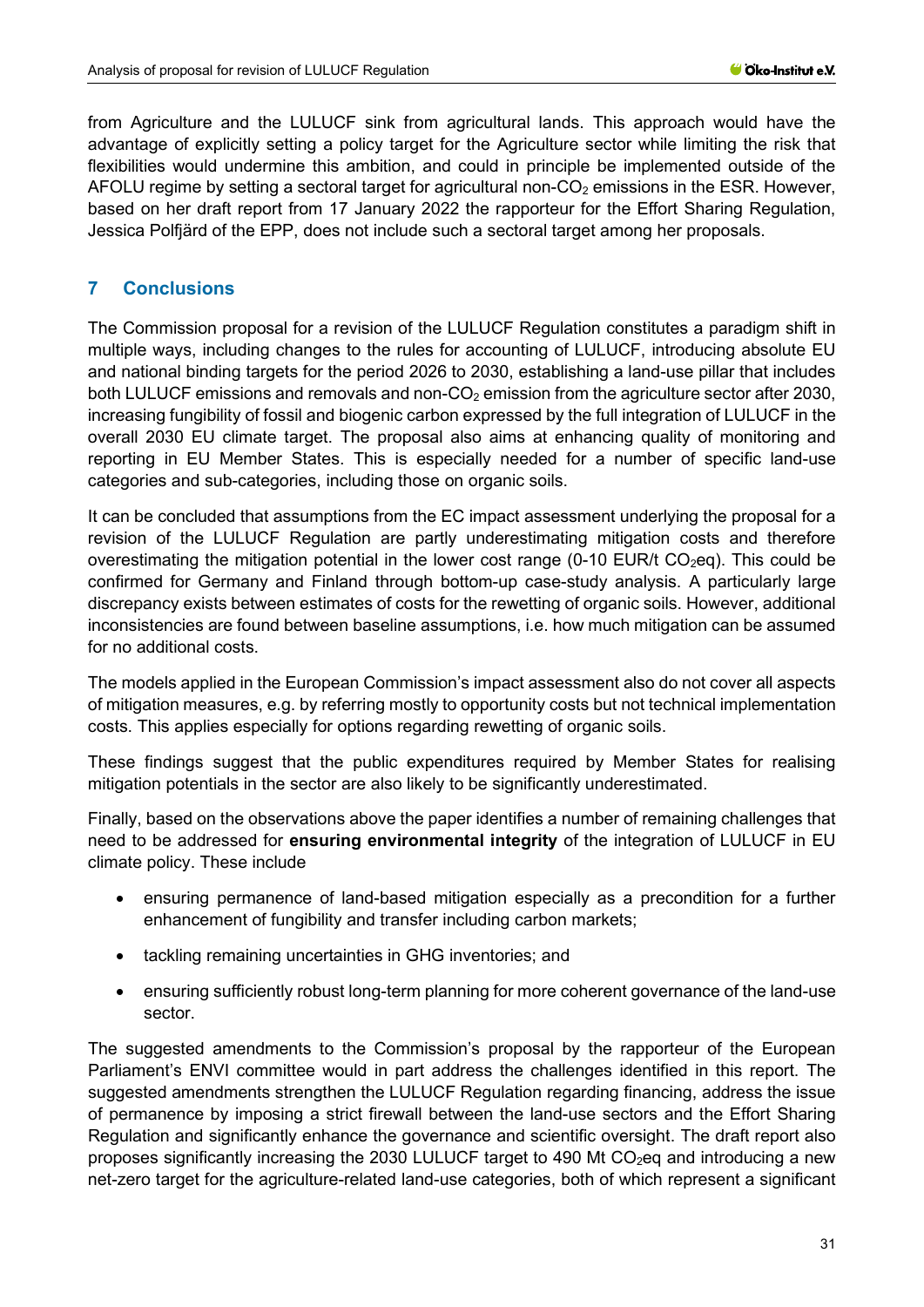increase in the ambition-level of the LULUCF Regulation. However, the proposals in the draft report also raise important new questions. Given the challenges assessed in this report regarding costs, today's insufficient regulatory framework in Member States and the slow speed of mitigation measures in the land-use sector, implementation by Member States of the proposed climate targets seems to be hardly reachable by 2030. Moreover, a de facto prohibition of carbon markets for natural removals and reversal of the Commission proposal to transition to an AFOLU regime after 2030 takes clear positions on regulatory questions that represent difficult trade-offs due to potential risks for environmental integrity, but in doing so also sacrifices the potential financial and regulatory opportunities presented by these options.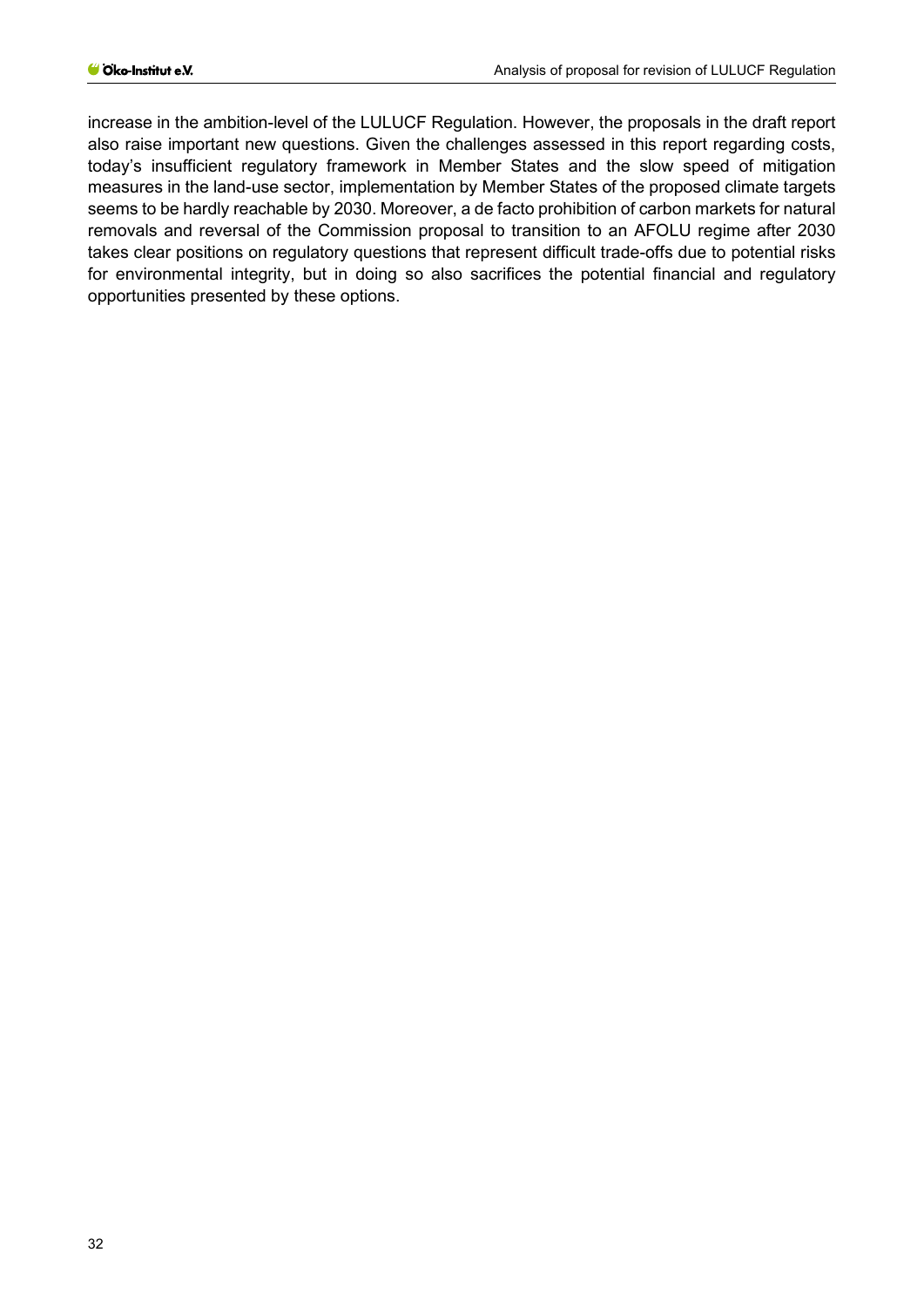## <span id="page-32-0"></span>**Annex I Sensitivity of national targets to changes in reported data**

## <span id="page-32-1"></span>Table A-1: **Calculation of national targets using 2021 submission, Mt of CO<sub>2</sub>eq**

|                               |                                                  | <b>Submission 2020</b>                                                |                                                                                  | <b>Submission 2021</b>                           |                                                                |                                                                           |
|-------------------------------|--------------------------------------------------|-----------------------------------------------------------------------|----------------------------------------------------------------------------------|--------------------------------------------------|----------------------------------------------------------------|---------------------------------------------------------------------------|
| <b>Member</b><br><b>State</b> | <b>Historic</b><br>average<br>$(2016 -$<br>2018) | <b>National</b><br>target in 2030<br>according to<br><b>Annex IIa</b> | <b>Amended</b><br>national target<br>in 2030<br>according to<br><b>Annex IIa</b> | <b>Historic</b><br>average<br>$(2016 -$<br>2018) | <b>Technically</b><br>corrected<br>target (total<br>$-310$ Mt) | <b>Technically</b><br>corrected<br>amended<br>target (total<br>$-490$ Mt) |
| Austria                       | $-4.8$                                           | $-5.7$                                                                | $-9.6$                                                                           | $-4.6$                                           | $-5.4$                                                         | $-8.9$                                                                    |
| Belgium                       | $-1.0$                                           | $-1.4$                                                                | $-2.7$                                                                           | $-1.3$                                           | $-1.6$                                                         | $-2.9$                                                                    |
| <b>Bulgaria</b>               | $-8.5$                                           | $-9.7$                                                                | $-14.7$                                                                          | $-9.4$                                           | $-10.4$                                                        | $-15.1$                                                                   |
| Croatia                       | $-4.9$                                           | $-5.5$                                                                | $-8.0$                                                                           | $-5.2$                                           | $-5.8$                                                         | $-8.1$                                                                    |
| Cyprus                        | $-0.3$                                           | $-0.4$                                                                | $-0.6$                                                                           | $-0.3$                                           | $-0.3$                                                         | $-0.8$                                                                    |
| Czechia                       | $-0.4$                                           | $-1.2$                                                                | $-4.7$                                                                           | $-2.0$                                           | $-2.7$                                                         | $-6.0$                                                                    |
| <b>Denmark</b>                | 5.7                                              | 5.3                                                                   | 3.5                                                                              | 2.3                                              | 1.9                                                            | 0.1                                                                       |
| Estonia                       | $-2.1$                                           | $-2.5$                                                                | $-4.4$                                                                           | $-1.8$                                           | $-2.2$                                                         | $-4.1$                                                                    |
| Finland                       | $-14.7$                                          | $-17.8$                                                               | $-30.0$                                                                          | $-13.6$                                          | $-16.2$                                                        | $-30.9$                                                                   |
| France                        | $-27.2$                                          | $-34.0$                                                               | $-62.5$                                                                          | $-32.3$                                          | $-38.5$                                                        | $-66.4$                                                                   |
| Germany                       | $-27.0$                                          | $-30.8$                                                               | $-46.8$                                                                          | $-19.6$                                          | $-23.1$                                                        | $-38.0$                                                                   |
| Greece                        | $-3.2$                                           | $-4.4$                                                                | $-9.3$                                                                           | $-3.6$                                           | $-4.7$                                                         | $-10.4$                                                                   |
| Hungary                       | $-4.8$                                           | $-5.7$                                                                | $-9.7$                                                                           | $-4.9$                                           | $-5.8$                                                         | $-9.7$                                                                    |
| Ireland                       | 4.3                                              | $\overline{3.7}$                                                      | 1.1                                                                              | 5.4                                              | 4.8                                                            | 1.8                                                                       |
| Italy                         | $-32.6$                                          | $-35.8$                                                               | $-49.2$                                                                          | $-32.3$                                          | $-35.2$                                                        | $-47.8$                                                                   |
| Latvia                        | 0.0                                              | $-0.6$                                                                | $-3.4$                                                                           | $-1.6$                                           | $-2.2$                                                         | $-4.9$                                                                    |
| Lithuania                     | $-4.0$                                           | $-4.6$                                                                | $-7.7$                                                                           | $-6.8$                                           | $-7.4$                                                         | $-10.1$                                                                   |
| Luxembourg                    | $-0.4$                                           | $-0.4$                                                                | $-0.5$                                                                           | $-0.4$                                           | $-0.4$                                                         | $-0.5$                                                                    |
| Malta                         | 0.0                                              | $\overline{0.0}$                                                      | $\overline{0.0}$                                                                 | 0.001                                            | 0.0                                                            | 0.0                                                                       |
| Netherlands                   | 5.0                                              | 4.5                                                                   | $\overline{2.7}$                                                                 | 4.7                                              | 4.3                                                            | 2.6                                                                       |
| Poland                        | $-34.7$                                          | $-38.1$                                                               | $-52.0$                                                                          | $-34.0$                                          | $-37.1$                                                        | $-50.0$                                                                   |
| Portugal                      | $-0.4$                                           | $-1.4$                                                                | $-5.5$                                                                           | $-0.3$                                           | $-1.1$                                                         | $-5.1$                                                                    |
| Romania                       | $-23.1$                                          | $-25.7$                                                               | $-35.9$                                                                          | $-28.5$                                          | $-30.8$                                                        | $-40.7$                                                                   |
| Slovakia                      | $-6.3$                                           | $-6.8$                                                                | $-8.9$                                                                           | $-6.3$                                           | $-6.8$                                                         | $-8.8$                                                                    |
| Slovenia                      | 0.1                                              | $-0.1$                                                                | $-1.0$                                                                           | 0.9                                              | 0.7                                                            | $-0.1$                                                                    |
| Spain                         | $-38.3$                                          | $-43.6$                                                               | $-66.2$                                                                          | $-38.8$                                          | $-43.6$                                                        | $-64.7$                                                                   |
| Sweden                        | $-43.3$                                          | $-47.3$                                                               | $-64.1$                                                                          | $-37.2$                                          | $-40.5$                                                        | $-60.4$                                                                   |
| $EU-27$                       | $-266.9$                                         | $-310.0$                                                              | $-490.0$                                                                         | $-271.5$                                         | $-310.0$                                                       | $-490.0$                                                                  |

Source: Own compilation based on UNFCCC reported data, European Commission 2021, European Parliament 2021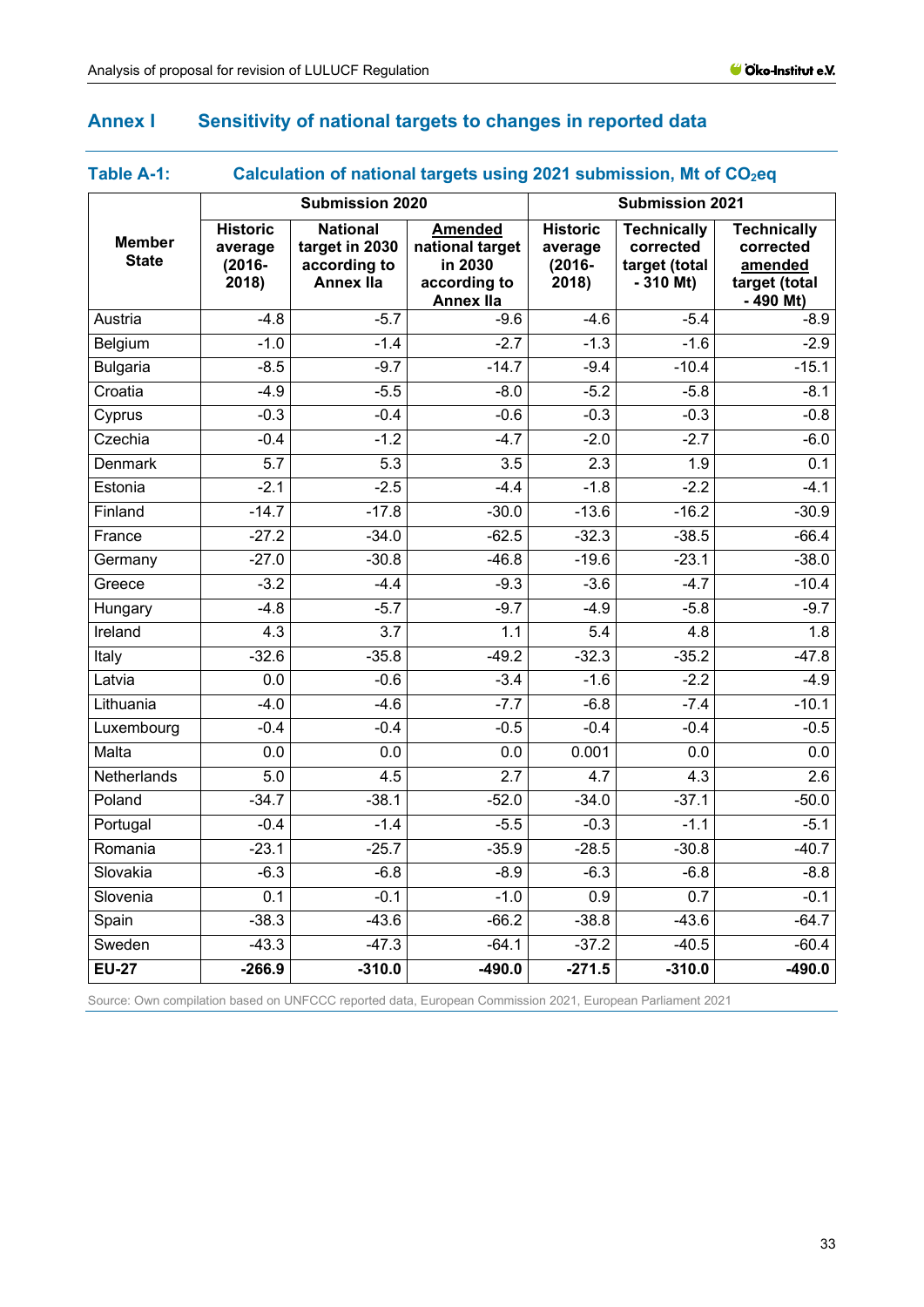## <span id="page-33-0"></span>**Annex II Historic recalculations of the German national GHG inventory, sector LULUCF 2001 to 2021**

#### **Figure A-1: Net emissions and removals from LULUCF as reported in Germany's national GHG inventory in submission 2001 to 2022 covering years 1990 to 2020**



Source: Matthes 2021; UBA 2022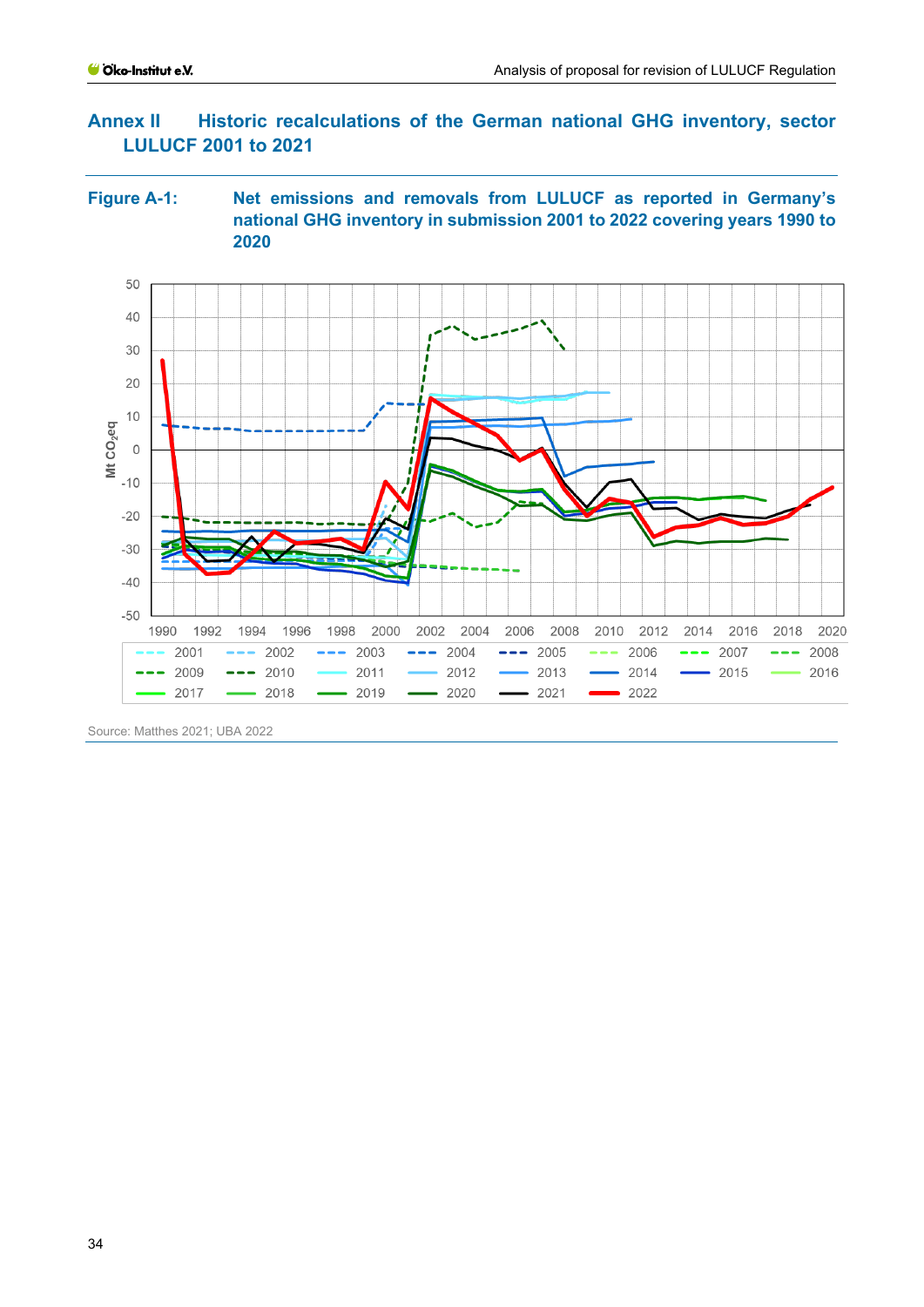# <span id="page-34-0"></span>**List of References**

- Baul, T.; Alam, A.; Ikonen, A.; Strandman, H.; Asikainen, A.; Peltola, H.; Kilpeläinen, A. (2017): Climate Change Mitigation Potential in Boreal Forests: Impacts of Management, Harvest Intensity and Use of Forest Biomass to Substitute Fossil Resources. In: *Forests* 8 (11), p. 455. DOI: 10.3390/f8110455.
- BirdLife Europe, EEB, WWF (2021): Will CAP eco-schemes be worth their name?, An assessment of draft eco-schemes proposed by Member States. BirdLife Europe, European Environmental Bureau, WWF, 2021. Online available at https://eeb.org/wp-content/uploads/2021/11/Ecoschemes\_assessment-November-2021-final.pdf.
- Böttcher, H.; Reise, J.; Hennenberg, K. (2021a): Exploratory Analysis of an EU Sink and Restoration Target, Commissioned by Greenpeace Germany. Oeko-Institut. Berlin, 2021. Online available at https://www.oeko.de/fileadmin/oekodoc/GP-Sink-Target.pdf, last accessed on 19 Mar 2021.
- Böttcher, H.; Reise, J.; Zell-Ziegler, C.; Liste, V.; Frelih-Larsen, A.; Herb, I. (2021b): Options for Strengthening Natural Carbon Sinks and Reducing Land Use Emissions in the EU (Working Paper). Oeko-Institut, 2021. Online available at https://www.oeko.de/fileadmin/oekodoc/Options\_natural\_sinks\_EU.pdf.
- Böttcher, H.; Zell-Ziegler, C.; Herold, A.; Siemons, A. (2019): EU LULUCF Regulation explained. Oeko-Institut, 2019. Online available at https://www.oeko.de/publikationen/p-details/eu-lulucfregulation-explained, last accessed on 2 Apr 2020.
- Camia, A.; Giuntoli, J.; Jonsson, R.; Robert, N. (2021): The use of woody biomass for energy production in the EU (JRC122719). Publications Office of the European Union (ed.). Luxembourg, 2021. Online available at file:///C:/Users/S3355~1.GOR/AppData/Local/Temp/jrcforest-bioenergy-study-2021-final\_online.pdf, last accessed on 5 May 2021.
- Drösler et al. (2012): Beitrag ausgewählter Schutzgebiete zum Klimaschutz und dessen monetäre Bewertung (BfN-Skript 328), 2012.
- EC European Commission (2018): In-depth analysis in support of the Commission Communication COM(2018)773 A Clean Planet for all. A European long-term strategic vision for a prosperous, modern, competitive and climate neutral economy. European Commission. Brussels, 28 Nov 2018. Online available at https://ec.europa.eu/clima/sites/clima/files/docs/pages/com\_2018\_733\_analysis\_in\_support\_en \_0.pdf, last accessed on 1 Oct 2019.
- EC European Commission (2020): Communication from the Commisison to the European Parliament the Council, the European Conomic and social Committee and the Committeee of the regions, En EU-wide assessment of the National Energy and Climate Plans. Driving forward the green transition and promoting economic recovery through integrated energy and climate planning, 2020. Online available at https://eur-lex.europa.eu/legalcontent/EN/TXT/?qid=1600339518571&uri=COM:2020:564:FIN, last accessed on 21 Sep 2020.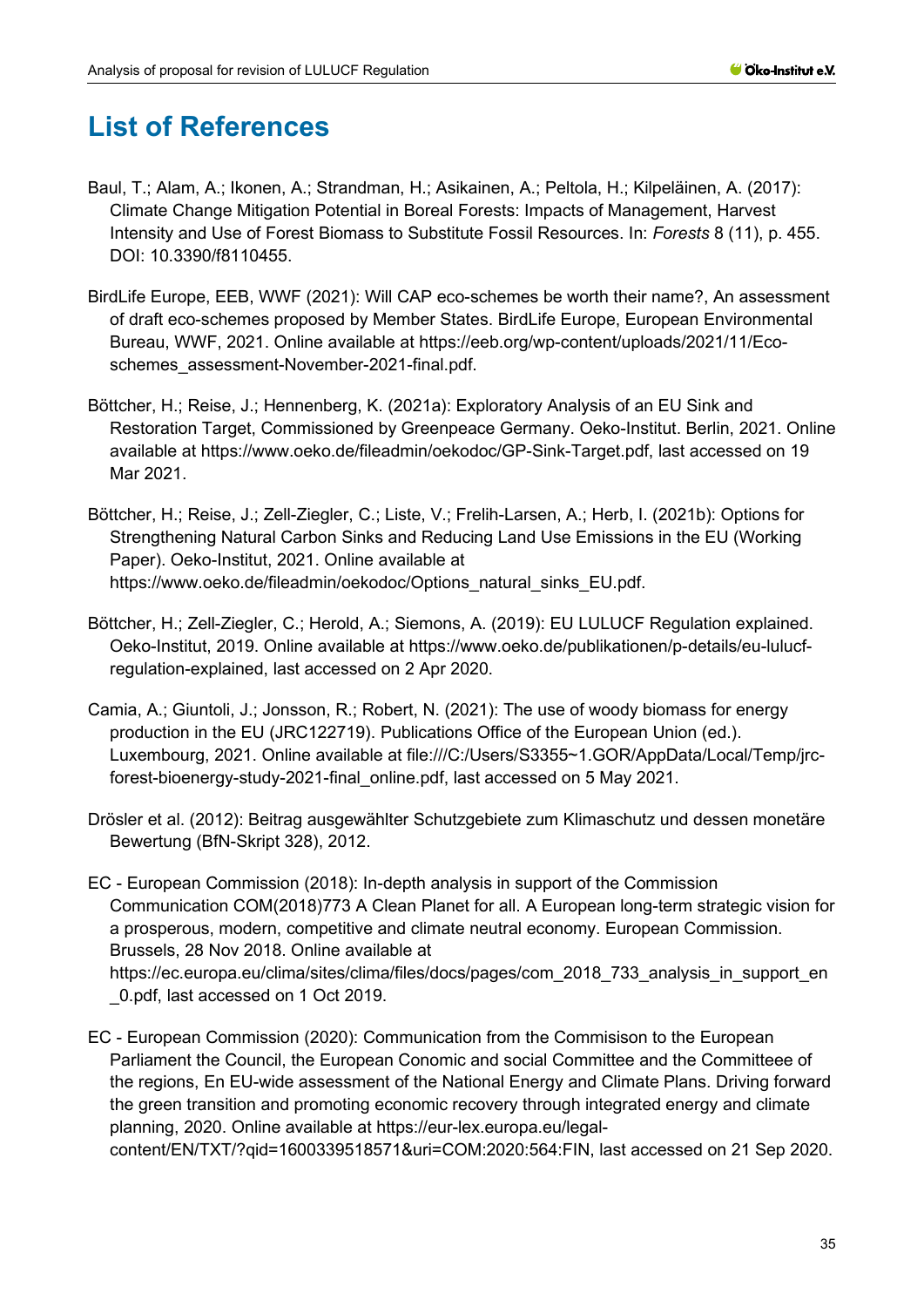- EEA European Environment Agency (2021): Trends and projections in Europe 2021, Tracking progress towards Europe's climate and energy targets, European Environment Agency. Online available at https://www.eea.europa.eu/publications/trends-and-projections-in-europe-2021, last accessed on 11 Dec 2020.
- EEB (2021): Beyond net-zero emission in agriculture: Creating an enabling climate governance for agriculture, Creating an enabling climate governance for agriculture. European Environmental Bureau (ed.), 2021. Online available at https://eeb.org/wp-content/uploads/2021/07/Beyond-Net-zero-emissions-in-agriculture.pdf.
- European Commission (2021): Proposal for a REGULATION OF THE EUROPEAN PARLIAMENT AND OF THE COUNCIL amending Regulations (EU) 2018/841 as regards the scope, simplifying the compliance rules, setting out the targets of the Member States for 2030 and committing to the collective achievement of climate neutrality by 2035 in the land use, forestry and agriculture sector, and (EU) 2018/1999 as regards improvement in monitoring, reporting, tracking of progress and review. European Commission, 2021. Online available at https://eurlex.europa.eu/legal-content/EN/TXT/?uri=CELEX:52021PC0554.
- European Parliament (2021): DRAFT REPORT on the proposal for a regulation of the European Parliament and of the Council Amending Regulations (EU) 2018/841 as regards the scope, simplifying the compliance rules, setting out the targets of the Member States for 2030 and committing to the collective achievement of climate neutrality by 2035 in the land use, forestry and agriculture sector, and (EU) 2018/1999 as regards improvement in monitoring, reporting, tracking of progress and review (COM(2021)0554 – C9-0320/2021 – 2021/0201(COD)) (2021/0201(COD)). Committee on the Environment, Public Health and Food Safety, 2021. Online available at https://www.europarl.europa.eu/doceo/document/ENVI-PR-699175\_EN.pdf.
- European Union (2021): 2021 National Inventory Report (NIR). European Environmental Agency, 2021. Online available at https://unfccc.int/documents/275968, last accessed on 10 May 2021.
- Frank, S.; Schmid, E.; HavlÍk, P.; Schneider, U. A.; Böttcher, H.; Balkovič, J.; Obersteiner, M. (2015): The dynamic soil organic carbon mitigation potential of European cropland. In: *Global Environmental Change* 35, pp. 269–278. DOI: 10.1016/j.gloenvcha.2015.08.004.
- Hennenberg, K.; Böttcher, H.; Reise, J.; Herold, A.; Bohn, F.; Gutsch, M.; Reyer, C. (2021): Interpretation des Klimaschutzgesetzes für die Waldbewirtschaftung verlangt adäquate Datenbasis, Reaktion auf die Stellungnahme des Wissenschaftlichen Beirats für Waldpolitik beim BMEL (vom 22.06.2021) (Working Paper, 03/21). Oeko-Institut; Helmholtz Centre for Environmental Research - UFZ; Potsdam Institute for Climate Impact Research. Oeko-Institut (ed.). Berlin, 2021. Online available at https://www.oeko.de/publikationen/pdetails/interpretation-des-klimaschutzgesetzes-fuer-die-waldbewirtschaftung-verlangtadaequate-datenbasis-reaktion-auf-die-stellungnahme-des-wissenschaftlichen-beirats-fuerwaldpolitik-beim-bmel-vom-22062021, last accessed on 6 Sep 2021.
- Isermeyer, F.; Heidecke, C.; Osterburg, B. (2019): Einbeziehung des Agrarsektors in die CO<sub>2</sub>-Bepreisung (Thünen Working Paper, 136), 2019. Online available at https://www.thuenen.de/media/publikationen/thuenenworkingpaper/ThuenenWorkingPaper\_136.pdf, last accessed on 24 Jan 2021.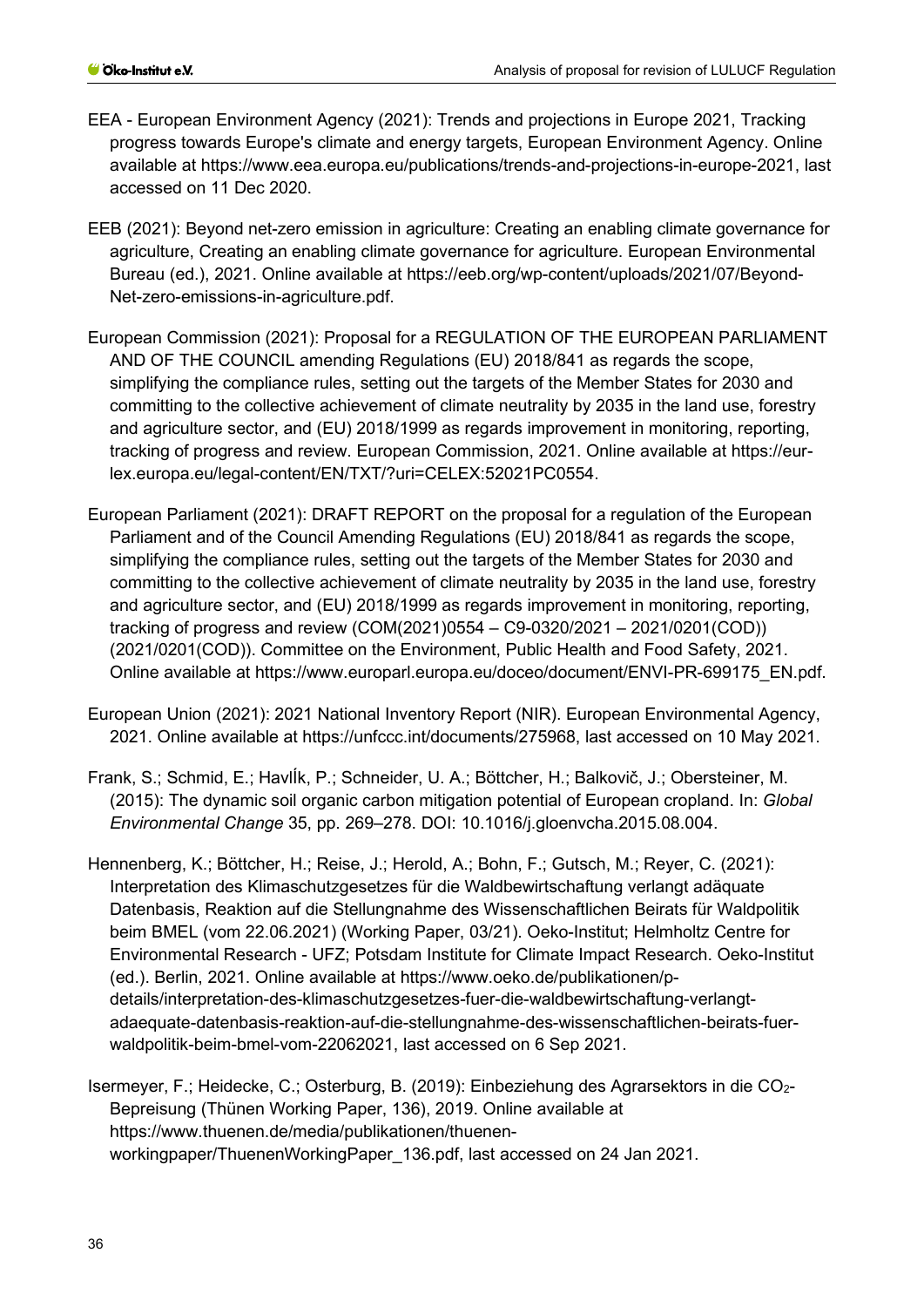- Lugato, E.; Bampa, F.; Panagos, P.; Montanarella, L.; Jones, A. (2014): Potential carbon sequestration of European arable soils estimated by modelling a comprehensive set of management practices. In: *Global Change Biology* 20 (11), pp. 3557–3567. DOI: 10.1111/gcb.12551.
- Martin, N.; Couwenberg, J. (2021): Organic soils in national inventory submissions of EU countries (Proceedings of the Greifswald Mire Centre 05/2021), 2021. Online available at https://greifswaldmoor.de/files/dokumente/GMC%20Schriften/2021\_Martin%26Couwenberg.pdf.
- Matthes, F. C. (2021): LULUCF-Quellen und Senken in den deutschen Treibgas-Emissionsinventaren. Kurzanalyse für den Deutschen Naturschutzring (DNR). Berlin, 11 Feb 2021. Online available at https://www.dnr.de/fileadmin/Positionen/21-02-23- Memo\_Inventare\_LULUCF.pdf, last accessed on 31 Aug 2021.
- Ministry of Economic Affairs and Employment (2020): Finland's long-term low greenhouse gas emission development strategy, 2020. Online available at https://unfccc.int/sites/default/files/resource/LTS\_Finland\_Oct2020.pdf.
- Nabuurs, G.-J.; Delacote, P.; Ellison, D.; Hanewinkel, M.; Hetemäki, L.; Lindner, M. (2017): By 2050 the Mitigation Effects of EU Forests Could Nearly Double through Climate Smart Forestry. In: *Forests* 8 (12), p. 484. DOI: 10.3390/f8120484.
- Osterburg, B. e. a. (2019): Folgenabschätzung für Maßnahmenoptionen im Bereich Landwirtschaft und landwirtschaftliche Landnutzung, Forstwirtschaft und Holznutzung zur Umsetzung des Klimaschutzplans 2050 (Thünen Working Paper, 137). Thünen-Institut. Thünen-Institut (ed.). Braunschweig, 2019.
- Pérez Domínguez, I.; Fellmann, T.; Witzke, P.; Weiss, F.; Hristov, J.; Himics, M.; Barreiro-Hurlé, J.; Gómez-Barbero, M.; LEIP, A. (2020): Economic assessment of GHG mitigation policy options for EU agriculture, A closer look at mitigation options and regional mitigation costs - EcAMPA 3 (EUR, 30164). Luxembourg: Publications Office of the European Union., 2020. Online available at https://publications.jrc.ec.europa.eu/repository/handle/JRC120355, last accessed on 12 May 2021.
- Repenning, J.; Schumacher, K.; Bergmann, T.; Blanck, R.; Böttcher, H.; Bürger, V.; Cludius, J.; Emele, L.; Jörß, W.; Hennenberg, K.; Hermann, H.; Loreck, C.; Ludig, S. et al. (2019): Folgenabschätzung zu den ökologischen, sozialen und wirtschaftlichen Folgewirkungen der Sektorziele für 2030 des Klimaschutzplans 2050 der Bundesregierung. Oeko-Institut; Fraunhofer Institut für System- und Innovationsforschung; Prognos AG; M-Five; Institut für Ressourceneffizienz und Energiestrategien; FiBL. Berlin, Januar 2019. Online available at https://www.oeko.de/fileadmin/oekodoc/Folgenabschaetzung-Klimaschutzplan-2050- Endbericht.pdf, last accessed on 17 Jan 2019.
- Roe, S.; Streck, C.; Beach, R.; Busch, J.; Chapman, M.; Daioglou, V.; Deppermann, A.; Doelman, J.; Emmet-Booth, J.; Engelmann, J.; Fricko, O.; Frischmann, C.; Funk, J. et al. (2021): Landbased measures to mitigate climate change: Potential and feasibility by country. In: *Global Change Biology* 27 (23), pp. 6025–6058. DOI: 10.1111/gcb.15873.